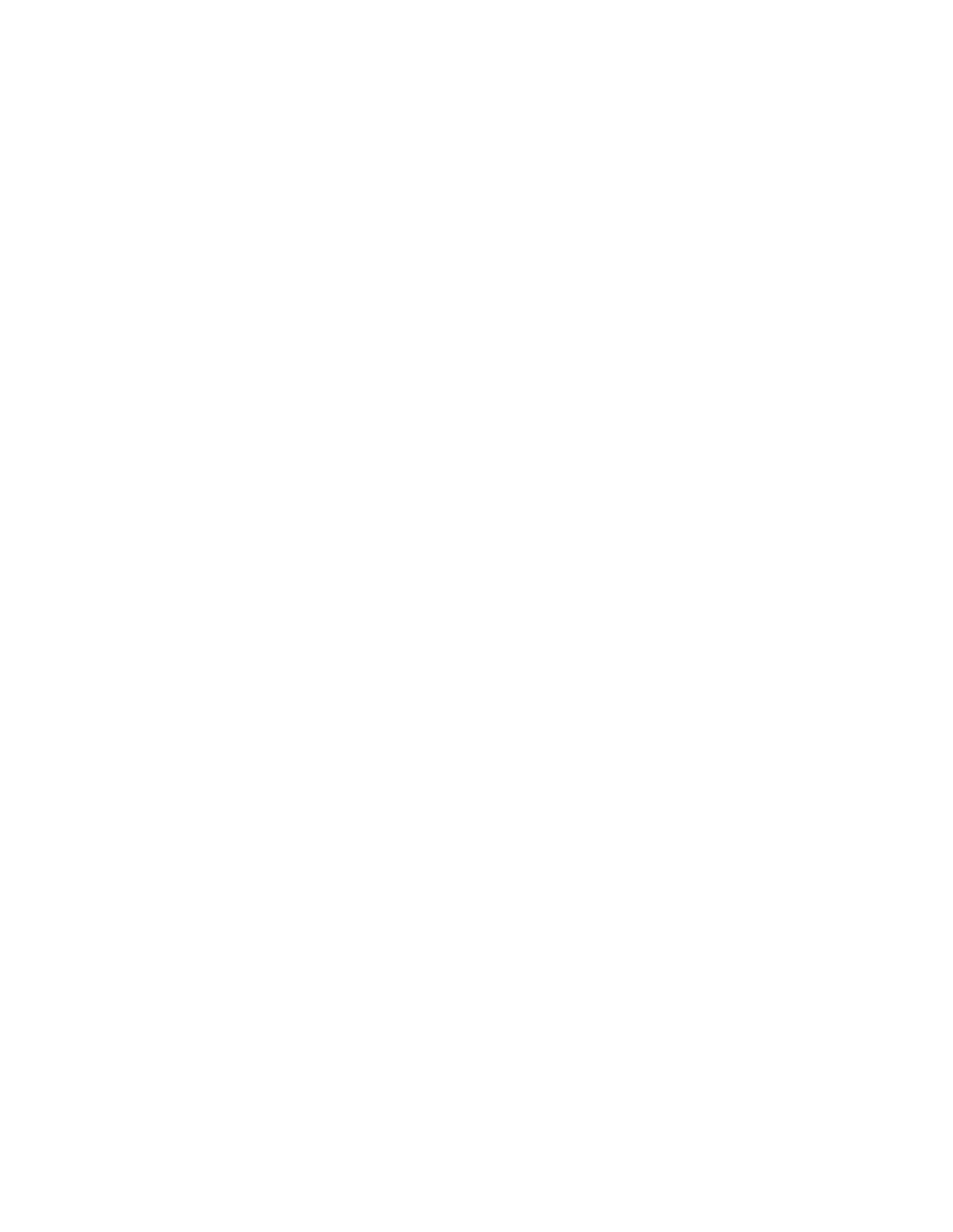

# **FOR PREVENTION:**

Non-Medical Prescription Drug Use Toolkit for Health Promotion Professionals

# **TABLE OF CONTENTS**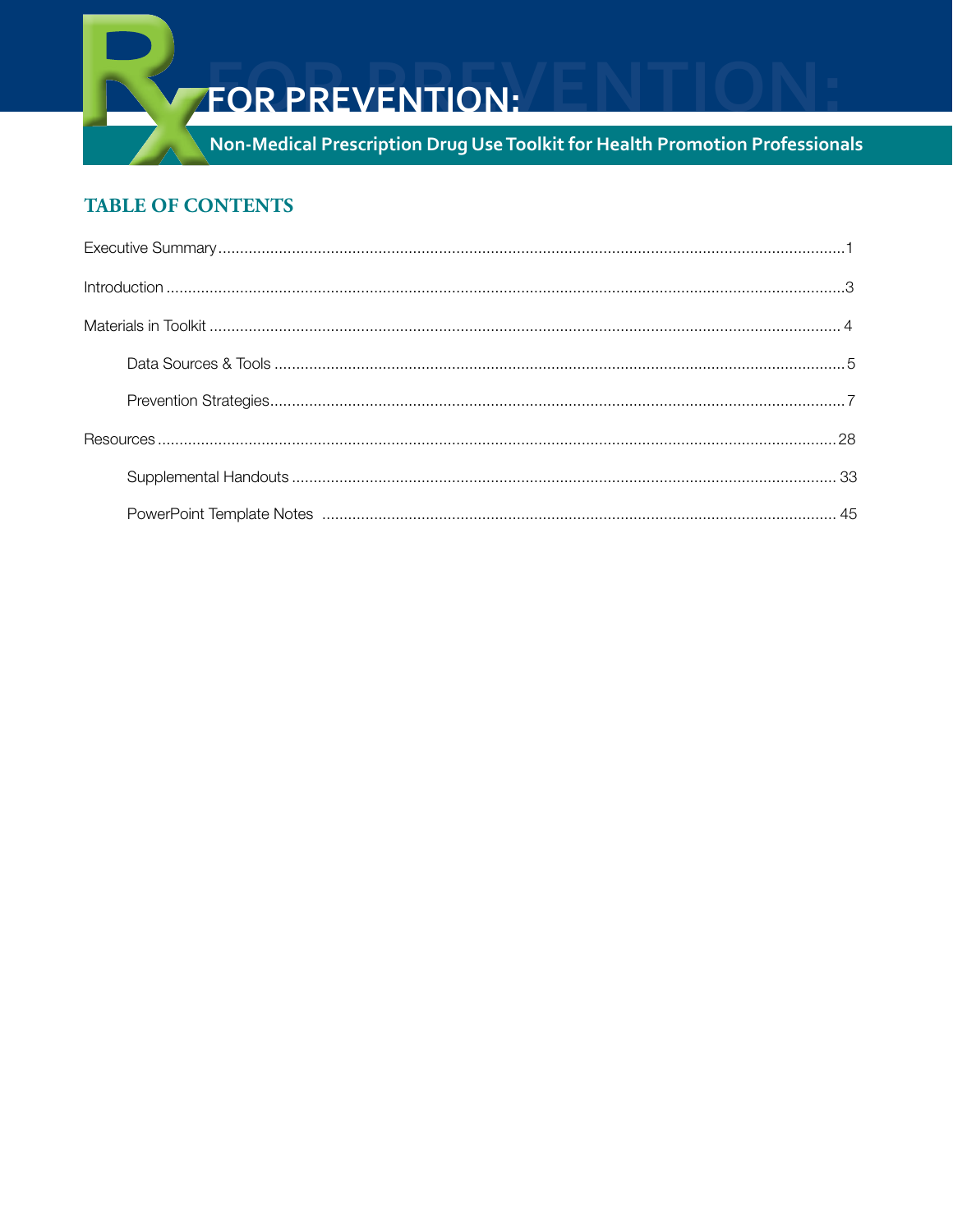## **Acknowledgements**

The "Rx for Prevention: Non-Medical Prescription Drug Use Toolkit for Health Promotion Professionals" was developed, in part, to fulfill the degree requirements of an applied dissertation project with Nova Southeastern University. The author would like to thank all publication reviewers:

Sheryl Bowen-Perlmutter, Ph.D., Associate Professor, Villanova University, Communication and Gender & Women's Studies Michael P. McNeil, Director, Columbia University, Alice! Health Promotion Program Gina Baral Abrams, Director, Princeton University, Health Promotion and Wellness P. Davis Smith, MD, Medical Director, Wesleyan University, Davison Health Center

#### **Disclaimer**

The views and opinions of this publication reflect only those of the author.

#### **Electronic Access and Copies of Publication**

Public domain portions of this publication can be accessed electronically through noted World Wide Web connections.

#### **Recommended Citation:**

Andes, S. (2010). Rx for Prevention: Non-Medical Prescription Drug Use Toolkit for Health Promotion Professionals.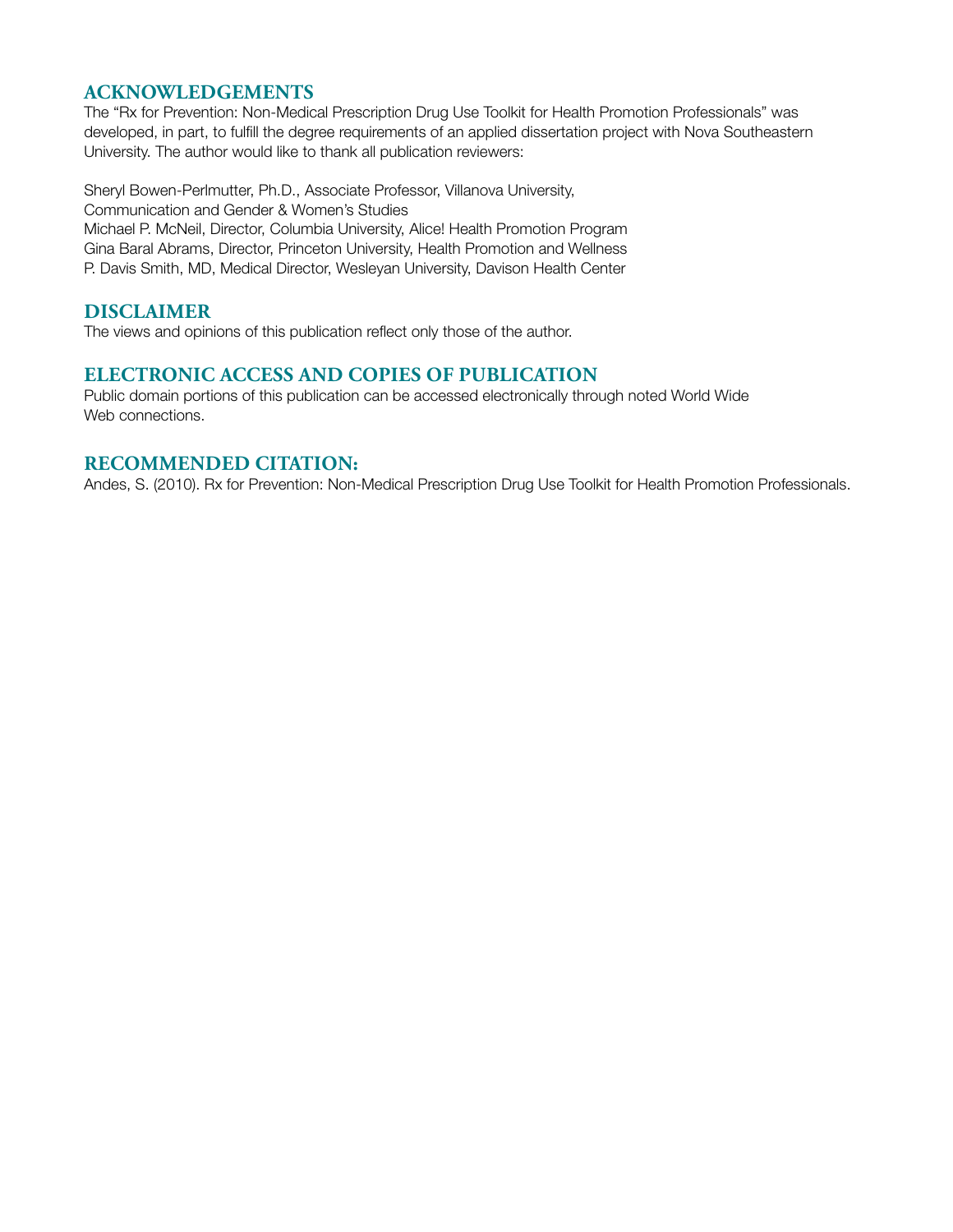**Non-Medical Prescription Drug Use Toolkit for Health Promotion Professionals**

# **Executive Summary**

NON-MEDICAL PRESCRIPTION DRUG USE (NMPDU) IS WHEN A PRESCRIPTION DRUG IS USED…

- For anything other than its intended purpose,
- By someone other than the intended recipient,
- In a dosage other than prescribed (Arria et al., 2005).

#### NATIONAL DATA INDICATE…

- The drugs of choice on college campuses remain: alcohol, tobacco, caffeine and marijuana (Arria et al., 2005; CASA, 2007; Johnston & O'Malley, 2003).
- Demographics of those at particular risk include: male, Caucasian, fraternity and sorority-affiliated, more competitive academic cultures, four-year institutions, those with higher family incomes, and those with declining GPAs (McCabe et a.l, 2005, 2006, & 2007; Simoni-Wastila & Strickler, 2004; Simoni-Wastila et al, 2004).
- Full-time college students who used Adderall® non-medically in the past year were more likely to have used other drugs (Arria et al., 2008; McCabe & Teter, 2007; NSDUH, 2009).
- Medically supervised use shows no greater risk for illicit drug use (Arria, personal communication, March 2009; Compton & Volkow, 2005; McCabe, 2008).
- 58% of college students got diverted prescription medications from their peers. These students were 8 times more likely to use marijuana and 4 times more likely to binge drink (McCabe & Boyd, 2005).
- 68% of college students got diverted stimulant medications from their peers. These students were 24 times more likely to use marijuana and 7 times more likely to binge drink (McCabe & Boyd, 2005).
- Approximately 50% of college students prescribed stimulant medication for ADHD are approached to divert their medication (Boyd, McCabe, & Teter, 2006; McCabe, Teter, & Boyd, 2004).

#### EXISTING DATA SOURCES

- CASA Columbia Reports (www.casacolumbia.org/absolutenm/templates/Home.aspx)
- Monitoring the Future (www.monitoringthefuture.org/)
- American College Health Assessment National College Health Assessment II (www.acha-ncha.org)
- Drug Abuse Warning Network (dawninfo.samhsa.gov/)
- National Surveys on Drug Use and Health (nsduhweb.rti.org/)

#### SEMINAL PUBLICATIONS (THAT ADDRESS NMPDU & DRUG ASSESSMENT)

- Use & Misuse of Stimulants: A Guide for School Health Professionals (ACHA)
- Methods for Addressing College Student Use of Alcohol and Other Drugs (HEC)
- Wasting the Best & Brightest: Substance Abuse at America's Colleges & Universities (CASA)

#### ONLINE RESOURCES

- Alcohol and Alcohol Problems Science Database (etoh.niaaa.nih.gov)
- Center for Substance Abuse Research (www.cesar.umd.edu/)
- Higher Education Center Recently Published Research (www.higheredcenter.org/services/assistance/research)
- Drug Abuse Warning Network (dawninfo.samhsa.gov/pubs/edpubs/default.asp)
- National Institute on Drug Abuse (www.nida.nih.gov/drugpages/prescription.html) 106
- Project Cork Database (www.projectcork.org/database\_search)
- Substance Abuse and Mental Health Services Administration (www.samhsa.gov)
- Substance Abuse Research Center (sitemaker.umich.edu/umsarc/home)

#### PROFESSIONAL ASSOCIATIONS

• American College Health Association – Alcohol, Tobacco and Other Drug Coalition (www.acha.org/info\_resources/ATOD\_resources.cfm)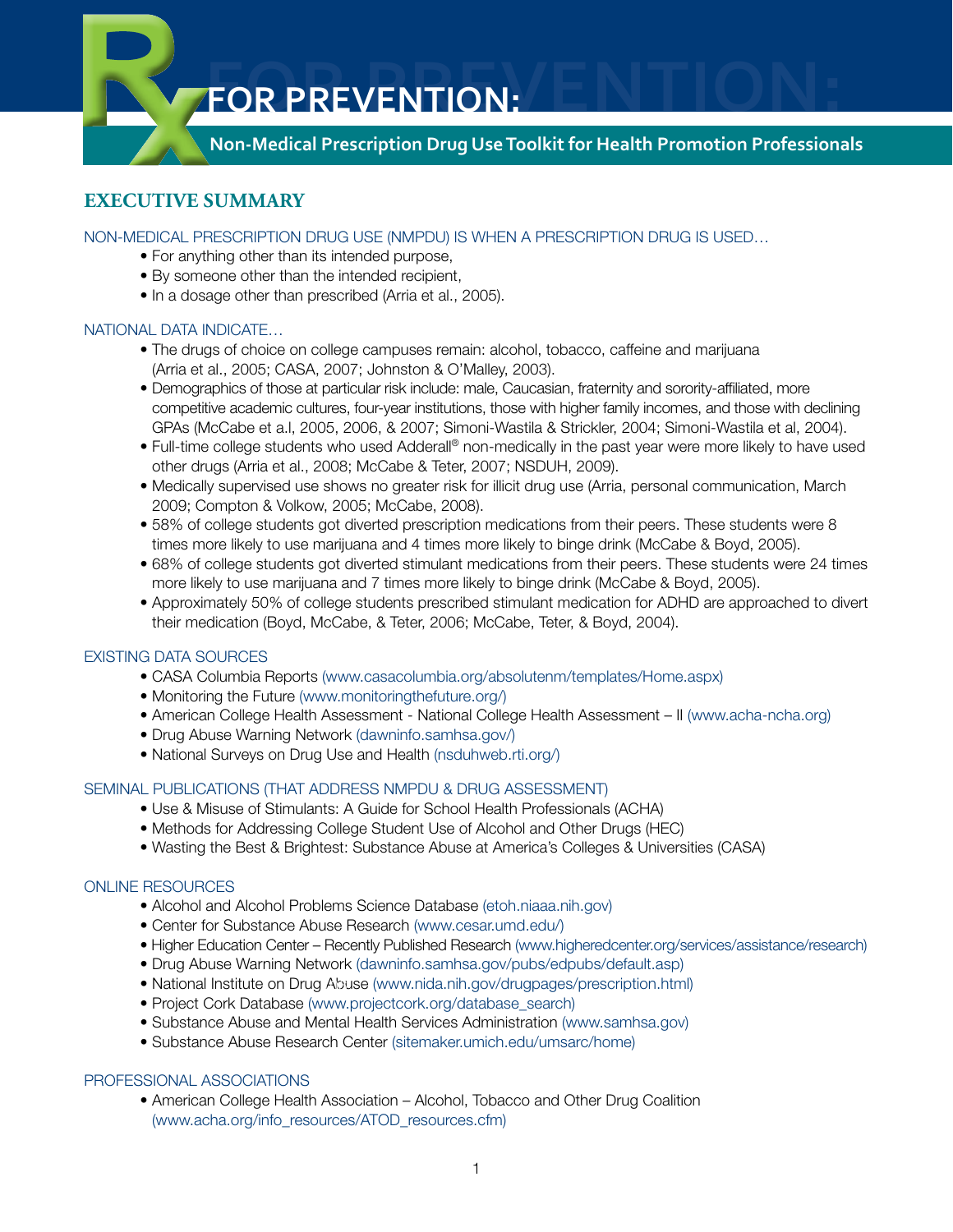

- American College Personnel Association Commission for Alcohol and Other Drug Issues (www.myacpa.org/comm/aod)
- NASPA Alcohol and Other Drug Knowledge Community (www.naspa.org/kc/aod/default.cfm)
- The Network (www.thenetwork.ws/)

#### REFERENCES

- Arria, A., Levounis, P., McNeil, M., & Smith, J. (2005). *Facts on Tap: Prescription and Over-The-Counter Drugs on College Campuses*. www.factsontap.org.
- Arria, A., Caldeira, K. M., O'Grady, K. E., Vincent, K. B., Johnson, E. P., & Wish, E. D. (2008). *Nonmedical Use of Prescription Stimulants Among College Students: Associations with Attention-Deficit-Hyperactivity Disorder and Polydrug Use.* Pharmacotherapy, 28, 156-169.
- Boyd, C.J., McCabe, S.E., & Teter, C.J. (2006). Medical use, illicit use, and diversion of prescription stimulants. Journal of Psychoactive Drugs, 38, 43-56.
- Compton, W., & Volkow, N. (2005). *Abuse of Prescription Drugs and The Risk of Addiction*. Drug and Alcohol Dependence, 83S, S4-S7.
- Johnston, L. D., O'Malley, P. M., & Bachman, J. G. (2003). *National Survey Results on Drug Use from the Monitoring the Future Study, 1975-2002. Volume II: College Students and Young Adults.* Bethesda, MD: National Institute On Drug Abuse.
- McCabe, S. E., Cranford, J. A., Morales, M., & Young, A. (2006). *Simultaneous and Concurrent Polydrug Use of Alcohol and Prescription Drugs: Prevalence, Correlates and Consequences*. Journal of Studies On Alcohol, 67, 529-537.
- McCabe, S. E., Knight, J. R., Teter, C. J., & Wechsler, H. (2005). *Non-Medical Use of Prescription Stimulants Among U.S. College Students: Prevalence and Correlates from a National Survey*. Society for the Study of Addiction, 99, 96-106.
- McCabe, S. E., Teter, C. J., & Boyd, C. J. (2006). *Medical Use, Illicit Use, and Diversion of Prescription Stimulant Medication*. Journal of American College Health, 54, 269-278.
- McCabe, S. E., West, B. T., & Wechsler, H. (2007). *Trends and College-Level Characteristics Associated with the Non-Medical Use of Prescription Drugs Among U.S. College Students from 1993 to 2001*. Addiction, 102, 455-465.
- McCabe, S. E., & Teter, C. J. (2007). *Drug Use Related Problems Among Nonmedical Users of Prescription Stimulants: A Web-Based Survey of College Students from a Mid-Western University*. Drug And Alcohol Dependence, 91, 69-76.
- Substance Abuse and Mental Health Services Administration. (2009). "Non-Medical Use of Adderall® Among Full-Time College Students," *National*, The National Survey on Drug Use and Health Report. Available Online at www.oas.samhsa.gov/2K9/adderall/adderall.cfm
- Simoni-Wastila, L., & Strickler, G. (2004). *Risk Factors Associated with Problem Use of Prescription Drugs*. American Journal of Public Health, 94, 266-268.
- Simoni-Wastila, L., Ritter, G., & Strickler, G. (2004). *Gender and Other Factors Associated with the Non-Medical Use of Abusable Prescription Drugs*. Substance Use and Misuse, 39, 1-23.
- National Center on Addiction and Substance Abuse at Columbia University. (2007). *Wasting the Best and the Brightest: Substance Abuse at America's Colleges and Universities*. www.casacolumbia.org.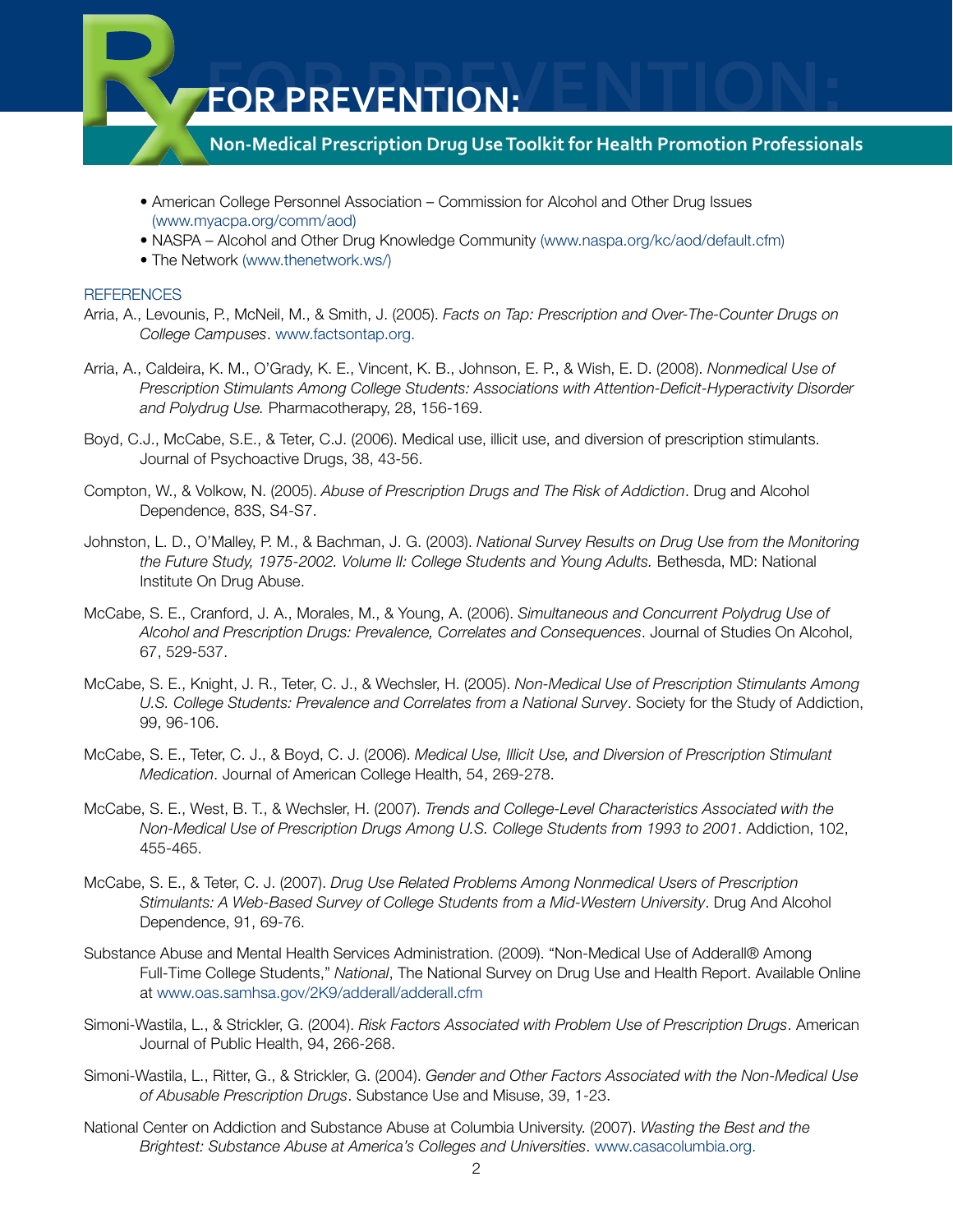

# **Introduction**

In Western societies, the experience of young adulthood is often characterized as a moratorium in which one is expected to formulate an identity in an environment which provides a safety net for mistakes. Unfortunately, the safety net for mistakes, often called college, provides a tradition rich with poor decision-making around alcohol and other drugs. When compared with their peers not attending college, evidence suggests that college students are illicitly using prescription drugs at higher rates. With record numbers of college students arriving on today's college campuses with legitimate prescription medications of their own, the opportunities for non-medical prescription drug use (NMPDU), coupled with a general ignorance about the associated risks, have combined to create an emerging college health issue.

With a growing body of data on NMPDU, college health promotion professionals are beginning to inform and establish best prevention practices. In an effort to build on existing data regarding NMPDU, this toolkit for health and peer educators at college and universities aims to provide a comprehensive resource for primary, secondary, and tertiary risk-reduction strategies in addressing non-medical prescription drug use.

Whether your campus has yet to collect data on NMPDU or whether you are working collaboratively with others on your campus to integrate NMPDU education and awareness, I hope that this will prove a valuable resource as you evaluate and bolster your efforts around this emerging college student health issue.

In Health,

Stacy Andes, Ed. D. Director of Health Promotion Villanova University 800 Lancaster Avenue, First Floor, Health Services Building Villanova, PA 19085 610.519.7409 (P), 610.519.6900 (F) stacy.andes@villanova.edu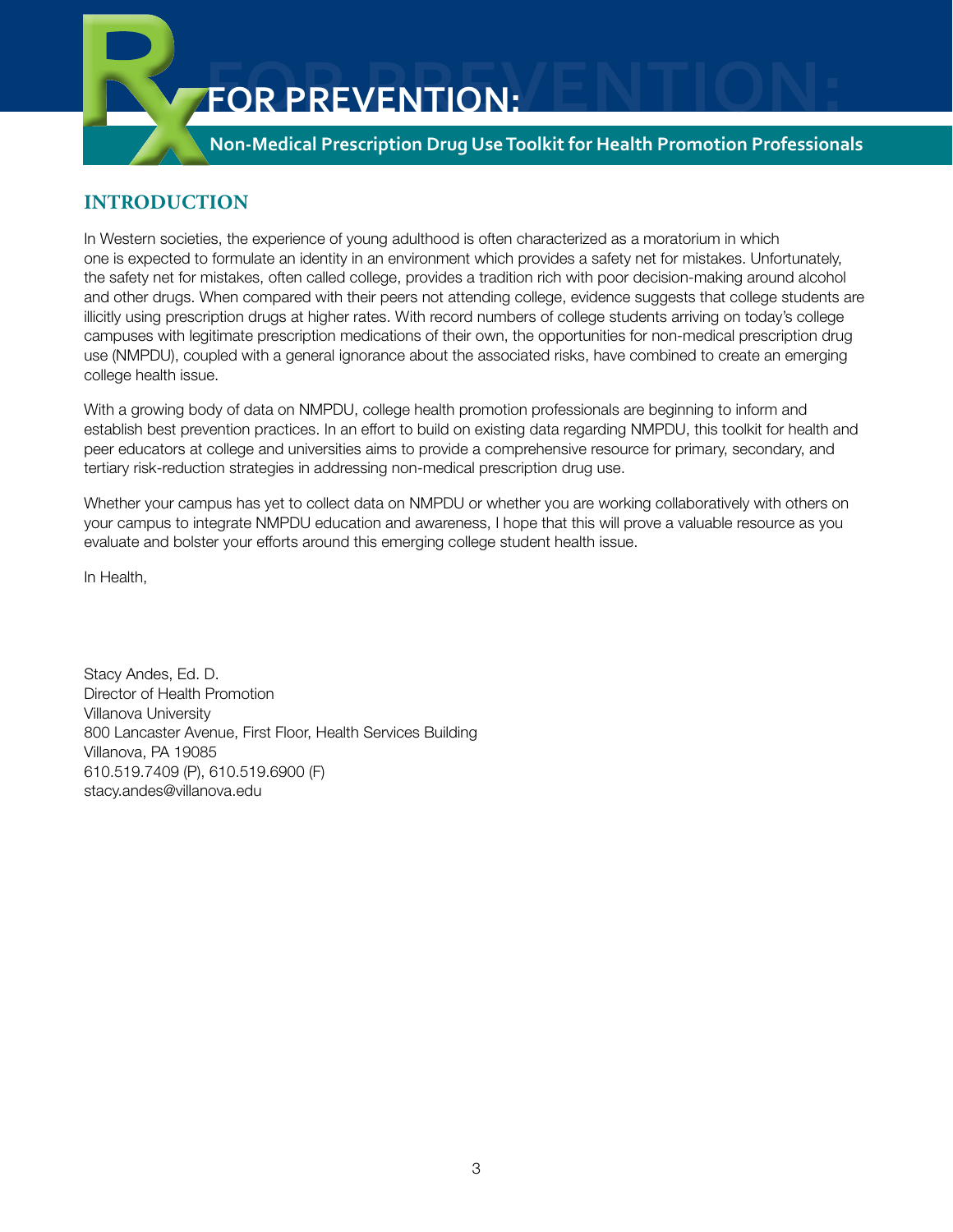**Non-Medical Prescription Drug Use Toolkit for Health Promotion Professionals**

# **Materials In the Toolkit**

| <b>ITEMS</b>                            | <b>DESCRIPTION</b>                                                                                                                                                                                                                                                                                                                                                                                                                                                                                                                                                                                                                                                                                                                                                  |
|-----------------------------------------|---------------------------------------------------------------------------------------------------------------------------------------------------------------------------------------------------------------------------------------------------------------------------------------------------------------------------------------------------------------------------------------------------------------------------------------------------------------------------------------------------------------------------------------------------------------------------------------------------------------------------------------------------------------------------------------------------------------------------------------------------------------------|
| Data Sources and Tools                  | Overview of alcohol and other drug survey instruments, subsequent<br>questions on non-medical prescription drug use, and recommended<br>survey questions for localized survey and data collection.                                                                                                                                                                                                                                                                                                                                                                                                                                                                                                                                                                  |
| <b>Prevention Strategies: Primary</b>   | Sample e-mail/letters to students, parents, and faculty regarding<br>non-medical prescription drug use and promotion of campus<br>resources for time, stress and study management; sample public<br>service announcement(s) addressing non-medical prescription drug<br>and promotion of campus resources for time, stress and study<br>management; PowerPoint presentation template featuring all elements<br>of the toolkit and prompts for localized data and resource information;<br>program template(s) to address non-medical prescription drug<br>use and related issues; drug scheduling and legal consequences<br>for non-medical prescription drug use; and time, stress, and study<br>management strategies for the general college student population. |
| <b>Prevention Strategies: Secondary</b> | Patient education materials regarding the questions the student should<br>ask their prescribing provider regarding prescription drugs; sample<br>BASICS feedback discussion points with special focus on non-medical<br>prescription drug use; and National Institute of Drug Abuse screening<br>tool for clinicians.                                                                                                                                                                                                                                                                                                                                                                                                                                               |
| <b>Prevention Strategies: Tertiary</b>  | Strategies for clinicians working with students legitimately prescribed<br>medications. Health care and health promotion professionals can<br>provide strategies to students to manage requests for medication-<br>sharing. Additionally, health promotion professionals can make<br>information available to students regarding patient rights and<br>responsibilities in understanding the purpose and appropriate use of<br>prescribed medications.                                                                                                                                                                                                                                                                                                              |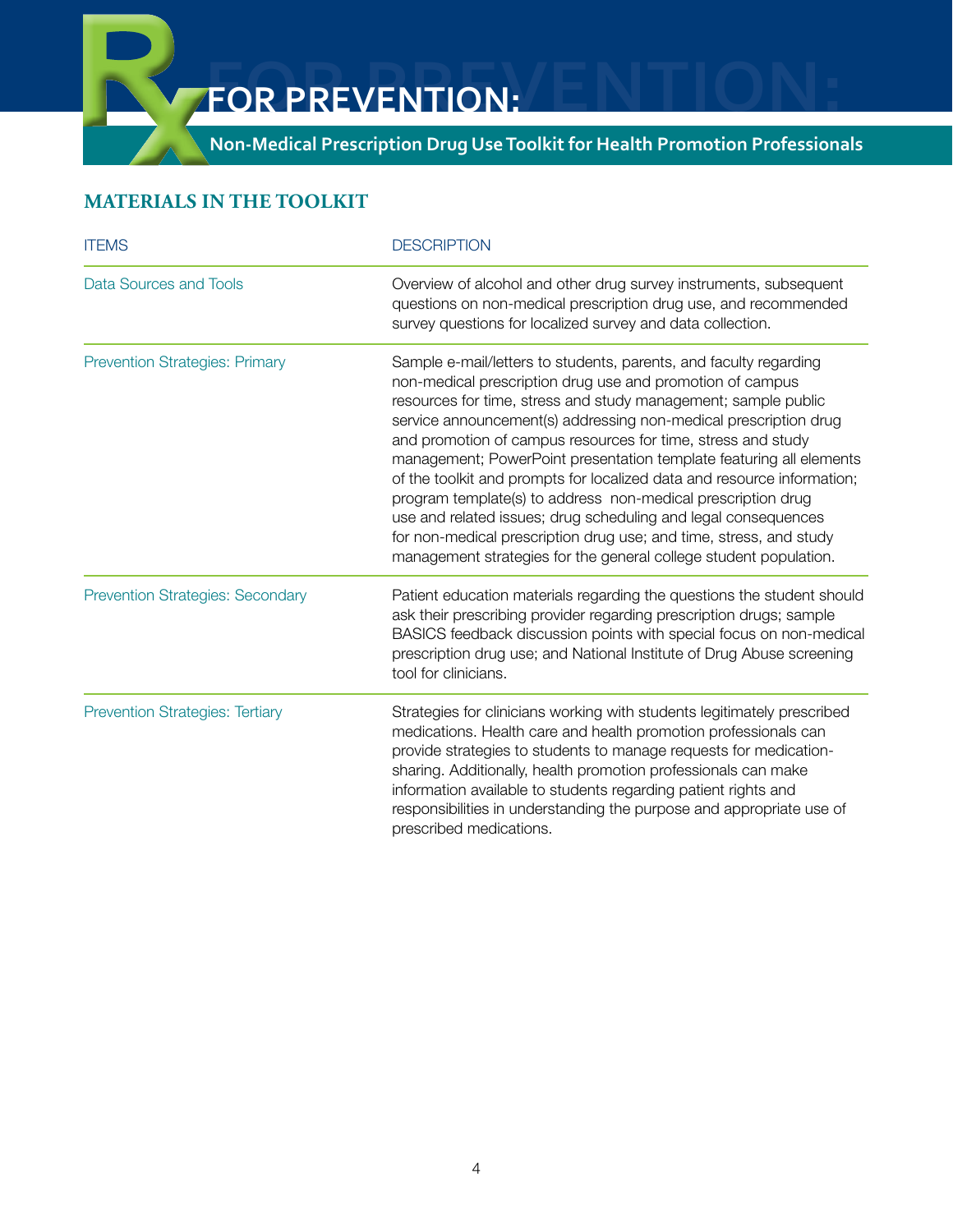

# **Data Sources and Tools**

This section provides an overview of alcohol and other drug survey instruments, subsequent questions on nonmedical prescription drug use, and recommended survey questions for localized survey and data collection.

| <b>INSTRUMENT</b>                                                             | NMPDU QUESTIONS                                                                                                                                                                                                                                                                                                                                                                                                                                                                                                                                                                                                    |  |  |  |  |  |
|-------------------------------------------------------------------------------|--------------------------------------------------------------------------------------------------------------------------------------------------------------------------------------------------------------------------------------------------------------------------------------------------------------------------------------------------------------------------------------------------------------------------------------------------------------------------------------------------------------------------------------------------------------------------------------------------------------------|--|--|--|--|--|
| Drug Abuse Warning Network<br>dawninfo.samhsa.gov/pubs/edpubs/<br>default.asp | The Drug Abuse Warning Network (DAWN) is a public health surveillance<br>system that monitors drug-related hospital emergency department (ED)<br>visits and drug-related deaths to track the impact of drug use, misuse,<br>and abuse in the U.S. Do your local hospitals collect this data?                                                                                                                                                                                                                                                                                                                       |  |  |  |  |  |
| Monitoring the Future<br>www.monitoringthefuture.org                          | Monitoring the Future (MTF) project, also widely know for some years as<br>the National High School Senior Survey, is a repeated series of surveys in<br>which the same segments of the population (8th, 10th, and 12th graders;<br>college students; and young adults) are presented with the same set of<br>questions over a period of years to see how answers change over time.<br>The data collection study measures the behaviors, attitudes, and values of<br>American secondary school students, college students, and young adults.<br>Each year a total 50,000 8th, 10th, and 12th graders are surveyed. |  |  |  |  |  |
|                                                                               | Standard set of three questions for substance use:                                                                                                                                                                                                                                                                                                                                                                                                                                                                                                                                                                 |  |  |  |  |  |
|                                                                               | On how many occasions, if any, have you used(insert substance)in<br>your lifetimeduring the last 12 monthsduring the last 30 days?<br>(0, 1-2, 3-5, 6-9, 10-19, 20-39, 40 or more)                                                                                                                                                                                                                                                                                                                                                                                                                                 |  |  |  |  |  |
|                                                                               | For psycho-therapeutic drugs, respondents are instructed to report use<br>"on your own - that is without a doctor telling you to take them."<br>(0, 1-2, 3-5, 6-9, 10-19, 20-39, 40 or more)                                                                                                                                                                                                                                                                                                                                                                                                                       |  |  |  |  |  |
|                                                                               | How much do you think people risk harming themselves (physically or<br>in other ways), if they try (insert substance) once or twice, for example:<br>(No risk, slight risk, great risk, can't say drug unfamiliar)                                                                                                                                                                                                                                                                                                                                                                                                 |  |  |  |  |  |
|                                                                               | Do YOU disapprove of people doing each of the following (insert<br>substance): if they try (insert substance) once or twice, for example:<br>(Don't disapprove, disapprove, strongly disapprove, can't say<br>drug unfamiliar)                                                                                                                                                                                                                                                                                                                                                                                     |  |  |  |  |  |
|                                                                               | How difficult do you think it would be to get each of the following<br>drugs, if you wanted some: (Probably impossible, very difficult, fairly<br>difficult, fairly easy, very easy, can't say drug unfamiliar)                                                                                                                                                                                                                                                                                                                                                                                                    |  |  |  |  |  |
|                                                                               | Where did you get the (insert substance) you used without a doctor's<br>orders during the past year:<br>Bought on Internet<br>Took from friend/relative without asking<br>Given for free by friend/relative<br>From a prescription I had<br>Bought from drug dealer/stranger<br>Other method                                                                                                                                                                                                                                                                                                                       |  |  |  |  |  |
|                                                                               | 5                                                                                                                                                                                                                                                                                                                                                                                                                                                                                                                                                                                                                  |  |  |  |  |  |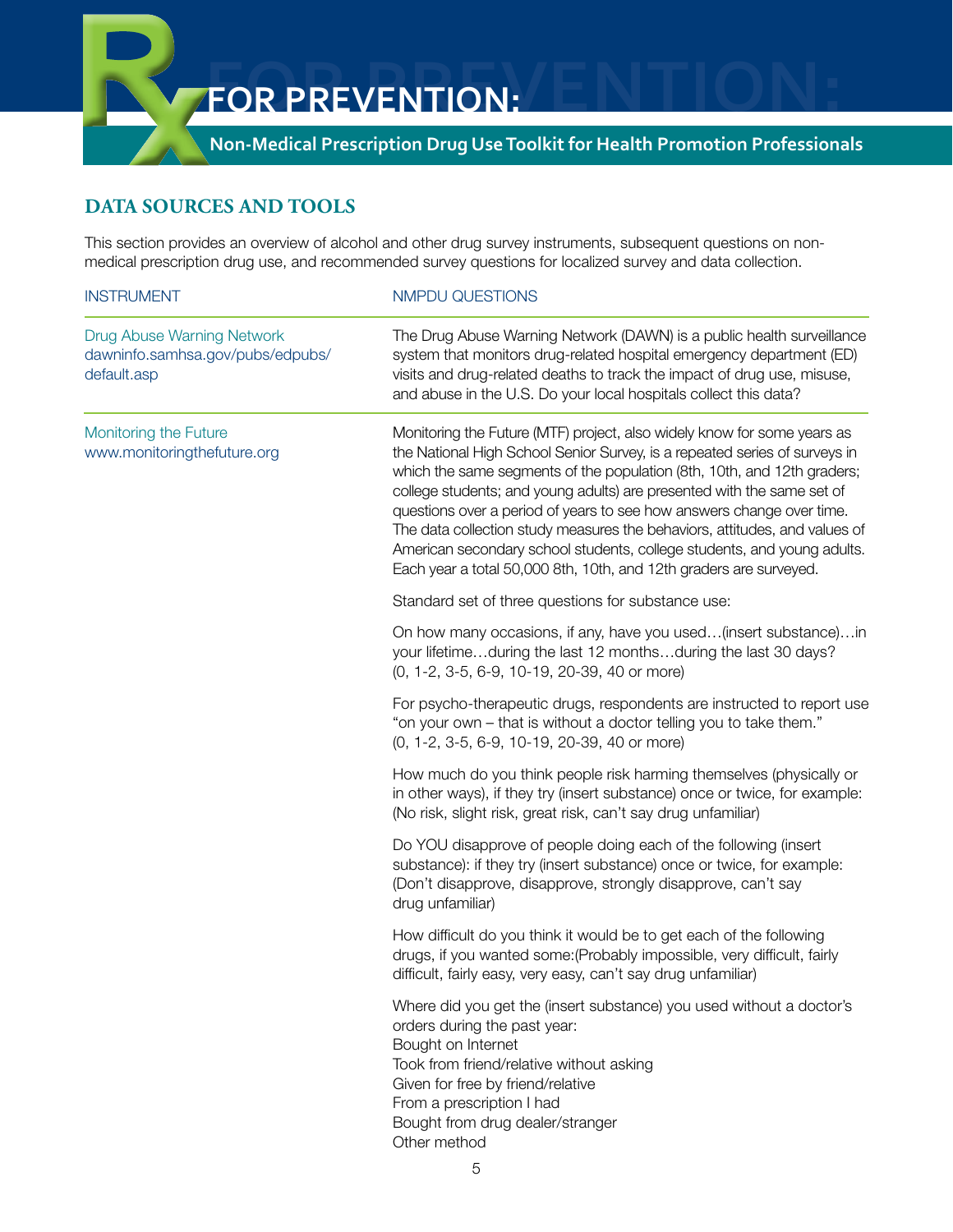# **Non-Medical Prescription Drug Use Toolkit for Health Promotion Professionals**

| <b>INSTRUMENT</b>                                                                                                                    | <b>NMPDU QUESTIONS</b>                                                                                                                                                                                                                                                                                                                                                                                         |
|--------------------------------------------------------------------------------------------------------------------------------------|----------------------------------------------------------------------------------------------------------------------------------------------------------------------------------------------------------------------------------------------------------------------------------------------------------------------------------------------------------------------------------------------------------------|
| <b>American College Health</b><br><b>Association-National College</b><br>Health Assessment-II (NCHA-II)                              | The ACHA-NCHA-II is a nationally recognized research survey<br>administered to over 450 colleges and universities each year. It<br>measures college student health habits, behaviors, and perceptions.                                                                                                                                                                                                         |
| www.acha-ncha.org                                                                                                                    | In the last 12 months, have you taken any of the following prescription<br>drugs that were not prescribed to you: Yes or No<br>Antidepressants (e.g., Celexa®, Lexapro®, Prozac®, Wellbutrin®, Zoloft®)<br>Erectile dysfunction drugs (e.g., Viagra®, Cialis®, Levitra®)<br>Pain killers (e.g., Oxycontin®, Vicodin®, Codeine®)<br>Sedatives (e.g., Xanax®, Valium®)<br>Stimulants (e.g., Ritalin®, Adderall®) |
| National Surveys on Drug<br>Abuse & Health<br>https://nsduhweb.rti.org/                                                              | The National Survey on Drug Use and Health (NSDUH) provides yearly<br>national and state-level data on the use of alcohol, tobacco, illicit and<br>non-medical prescription drugs in the United States.                                                                                                                                                                                                        |
|                                                                                                                                      | Asks about lifetime, past year and past month non-medical tranquilizer,<br>sedative, stimulant, and pain reliever use                                                                                                                                                                                                                                                                                          |
|                                                                                                                                      | Asks about lifetime use of all specific prescription medications<br>(e.g., Valium®, Codeine®)                                                                                                                                                                                                                                                                                                                  |
| Sample Questions Utilized by Other<br>Institutions of Higher Education<br>For Questions 1-6, Contact Person:<br>P. Davis Smith, M.D. | How recently have you used prescription narcotics (such as Oxycontin <sup>®</sup> ,<br>Percocet <sup>®</sup> , Vicodin®, Codeine®) that were not prescribed to you or used<br>for purposes other than as intended: (Never; past 30 days; past year;<br>>1 year ago)                                                                                                                                            |
| <b>Wesleyan University</b><br>pdsmith@wesleyan.edu<br>For Questions 7-8, Contact Person:                                             | How recently have you used prescription stimulants (such as Ritalin®,<br>Adderall®, Concerta®) that were not prescribed to you or used for<br>purposes other than intended: (Never; past 30 days; past year; >1 year ago)                                                                                                                                                                                      |
| <b>Christina Athas</b><br><b>Research Analyst</b><br>The Ohio State University                                                       | In the last year, have you been prescribed medication for any of the<br>following mental health concerns: (Depression; Anxiety; Bipolar disorder;<br>Psychosis; ADD; other)                                                                                                                                                                                                                                    |
| cathas@studentlife.osu.edu                                                                                                           | Have you ever purchased/acquired prescription drugs without a<br>prescription in the following locations: (On the street; stolen from friend/<br>family; in the residence hall; in a classroom building; on the Internet; at<br>work; while socializing at bars/clubs; other sources)                                                                                                                          |
|                                                                                                                                      | While taking a prescription medication, have any of your friends or<br>peers ever asked you to share your medication: (Yes/No)                                                                                                                                                                                                                                                                                 |
|                                                                                                                                      | If you currently take a prescription medication, have you ever sold or<br>given away any of your medicine: (Yes/No)                                                                                                                                                                                                                                                                                            |
|                                                                                                                                      | How often do you generally use the following types of prescription<br>medications that weren't prescribed for you? (Pain medications,<br>sedatives, stimulants)                                                                                                                                                                                                                                                |
|                                                                                                                                      | How often do you believe the typical OSU student generally use the<br>following types of prescription medications that weren't prescribed for<br>them? (Pain medications, sedatives, stimulants)                                                                                                                                                                                                               |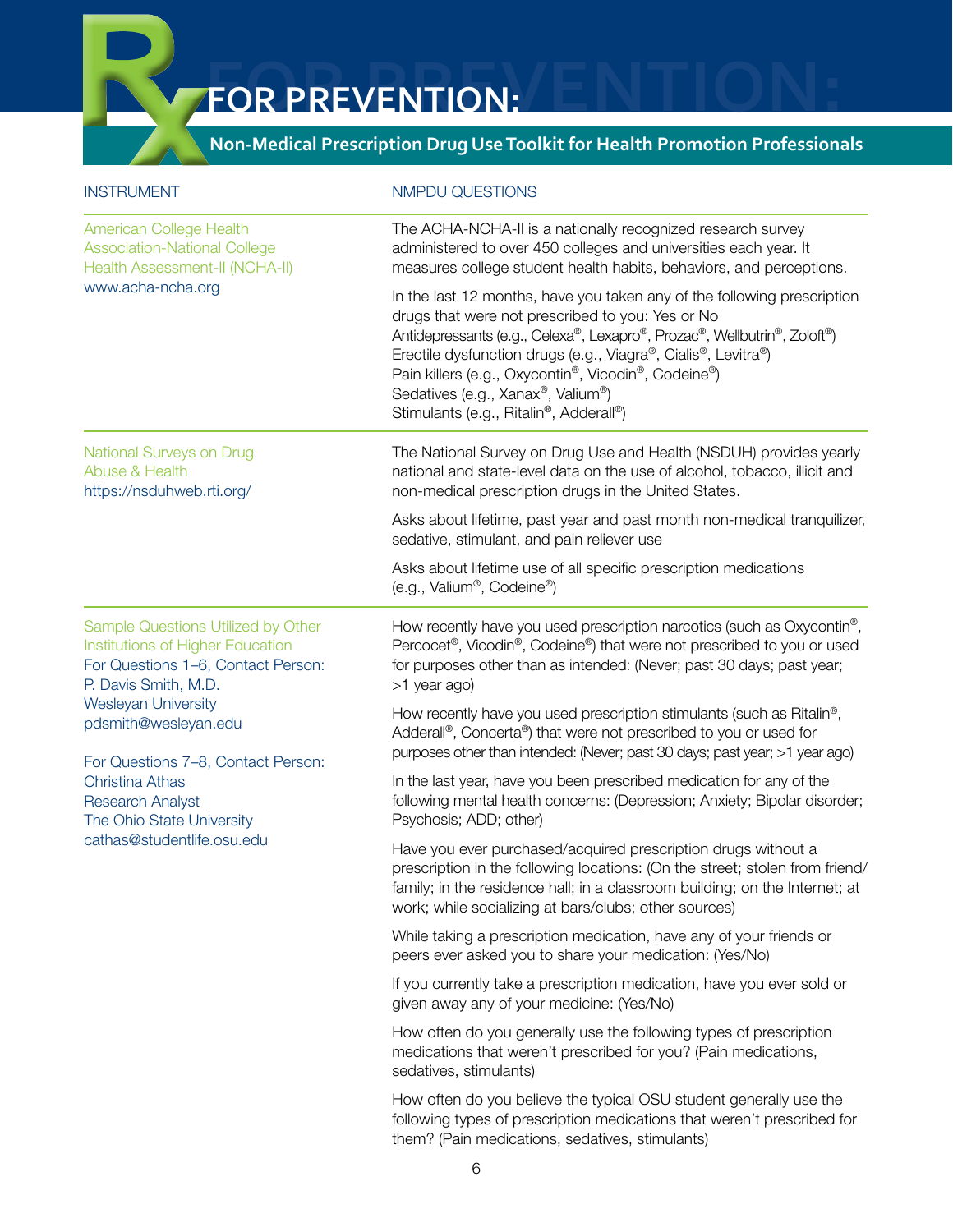# **Non-Medical Prescription Drug Use Toolkit for Health Promotion Professionals**

# **Sample Communication Templates**

This section provides sample e-mail/letters to students, parents, and faculty regarding non-medical prescription drug use and promotion of campus resources for time, stress and study management.

Student communication can take the form of a student-written campus newspaper article, health promotion publication (e.g., toilet stall publication), and/or a student-targeted letter or e-mail.

#### SAMPLE E-MAIL/LETTER TO STUDENTS:

e-mail Subject: Prescription for Success

Dear Student:

As you prepare for mid-term exams and presentations, we would like to remind you of the resources available to you at [FILL IN INSTITUTION NAME HERE]. We understand that the ability to perform at your best requires you to maintain healthy balance in your life from sleep to time management to eating and exercise. Let us at [FILL IN APPROPRIATE OFFICE/DEPARTMENT/SERVICE HERE] work with you to ensure your personal and academic success.

Prescription for Success:

Take advantage of the following services and resources in the coming weeks: [NOTE ALL RELEVANT SERVICES AND RESOURCES HERE – TAILORING THIS INFORMATION AS MUCH AS YOU ARE ABLE IS IDEAL]

A word about non-medical prescription drug use:

The majority of [FILL IN INSTITUTION NAME HERE] students are NOT turning to non-medical prescription drug use as a time, stress, and study management strategy. In fact, [INSERT CAMPUS-SPECIFIC DATA HERE, IF IT IS AVAILABLE TO YOU] % of [INSERT INSTITUTION NAME HERE] students do not misuse their own prescribed medications or use another person's prescribed medication in order to enhance their ability to stay awake, study longer, or increase concentration. This is a myth.

In fact, we now know that students who do misuse their own prescribed medications or use another person's prescribed medication actually demonstrate lower and declining GPA averages than the majority of their peers who choose other strategies for success. The expectation of students who misuse prescribed medications is the exact opposite of what we now know to be true. Interested in learning more? Please visit [INSERT CAMPUS OR NATIONAL WEB SITE HERE]

Sincerely, [NAME] [TITLE]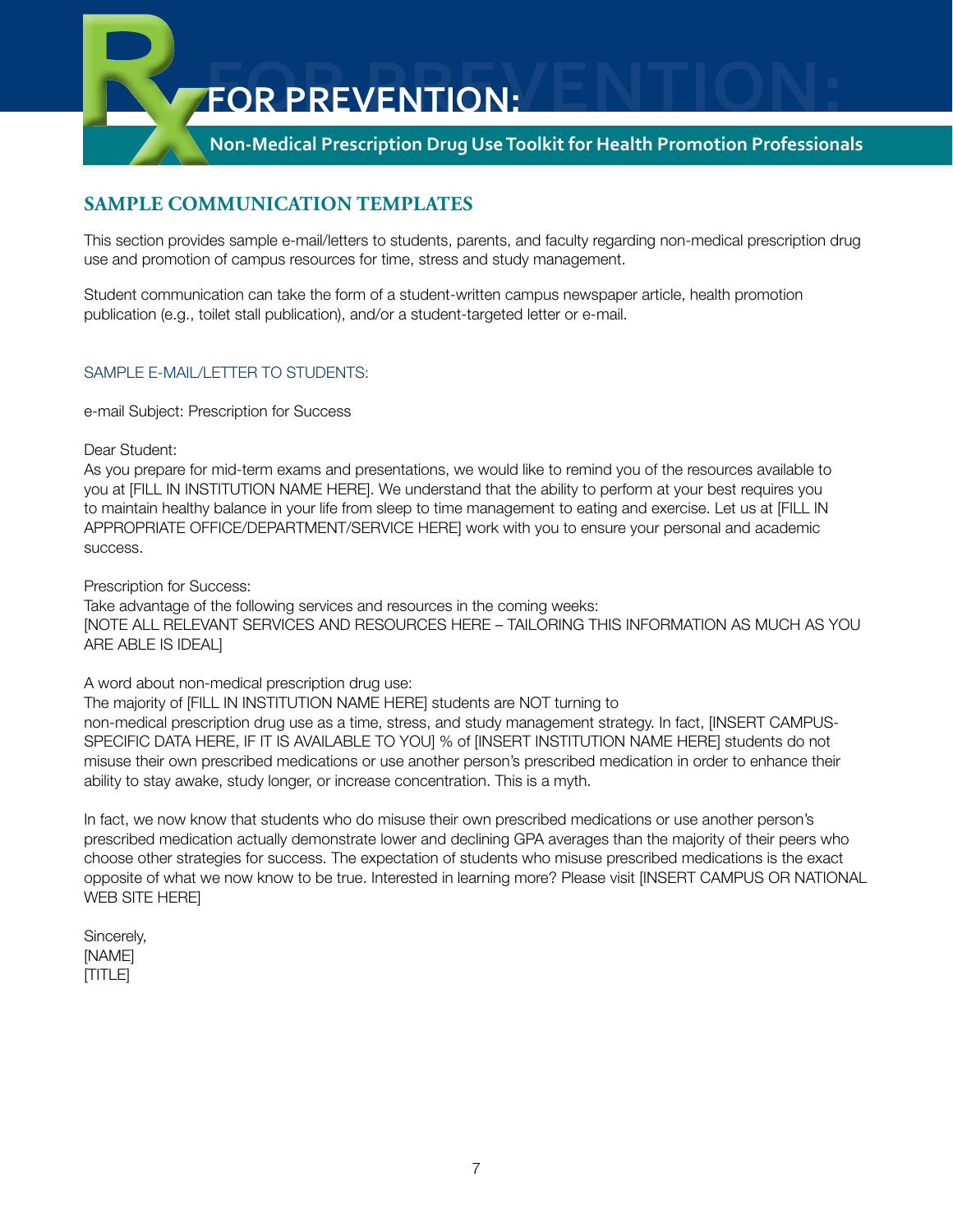

#### Sample e-mail/letter to Parents and Guardians:

e-mail Subject: Prescription for Success

Dear Parent or Guardian:

As your student prepares for mid-term exams and presentations, we would like to remind you of the resources available at [FILL IN INSTITUTION NAME HERE]. We understand that the ability to perform at their best requires them to maintain healthy balance in their lives from sleep to time management to eating and exercise. Let us at [FILL IN APPROPRIATE OFFICE/DEPARTMENT/SERVICE HERE] work with you and your student to ensure their personal and academic success.

Prescription for Success:

Encourage your student to take advantage of the following services and resources in the coming weeks: [NOTE ALL RELEVANT SERVICES AND RESOURCES HERE – TAILORING THIS INFORMATION AS MUCH AS YOU ARE ABLE IS IDEAL]

A word about non-medical prescription drug use:

The majority of [FILL IN INSTITUTION NAME HERE] students are NOT turning to non-medical prescription drug use as a time, stress, and study management strategy. In fact, [INSERT CAMPUS-SPECIFIC DATA HERE, IF IT IS AVAILABLE TO YOU] % of [INSERT INSTITUTION NAME HERE] students do not misuse their own prescribed medications or use another person's prescribed medication in order to enhance their ability to stay awake, study longer, or increase concentration. This is a myth.

In fact, we now know that students who do misuse their own prescribed medications or use another person's prescribed medication actually demonstrate lower and declining GPA averages than the majority of their peers who choose other strategies for success. The expectation of students who misuse prescribed medications is the exact opposite of what we now know to be true. Interested in learning more? Please visit [INSERT CAMPUS OR NATIONAL WEB SITE HERE]

Sincerely, [NAME] [TITLE]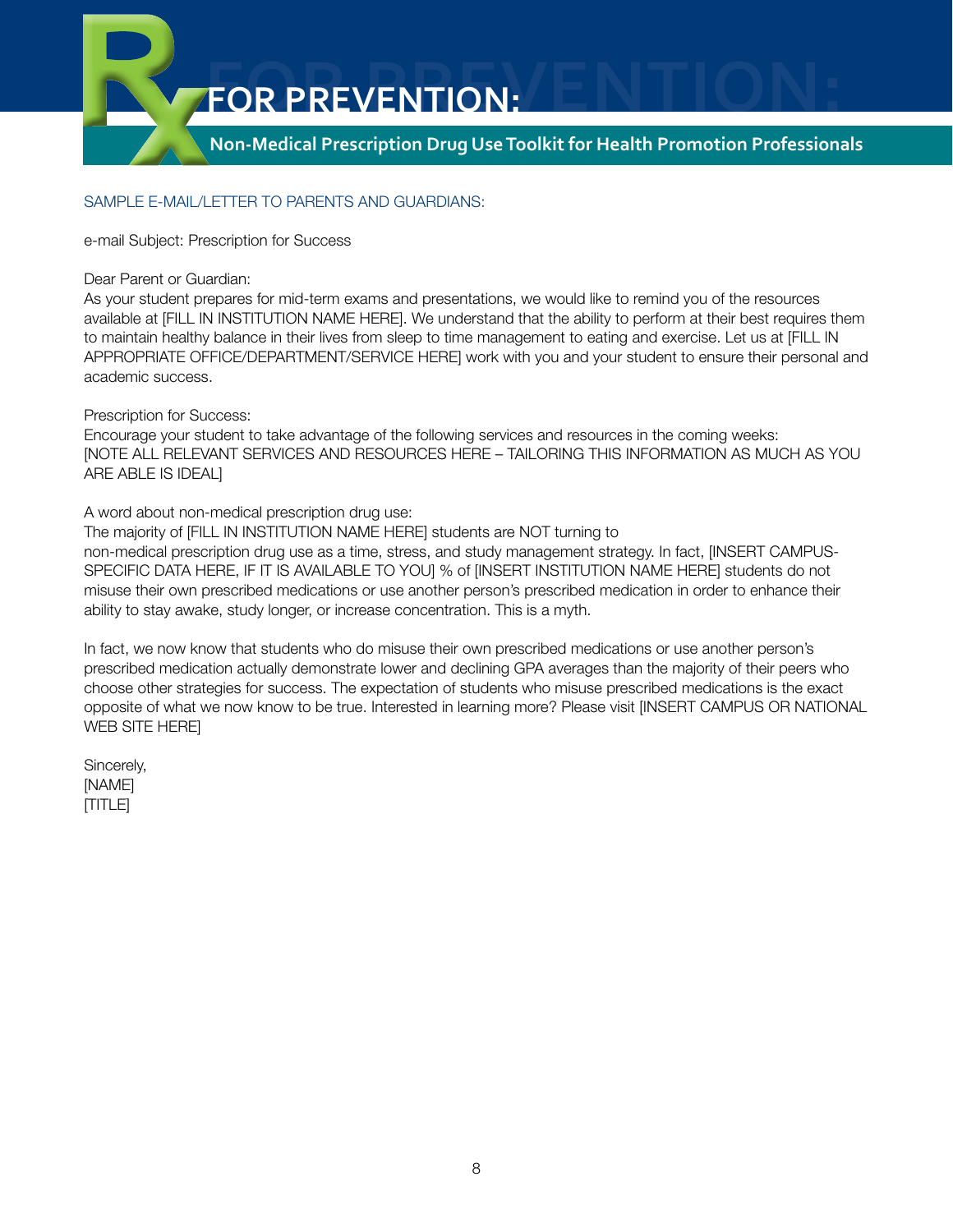

#### Sample e-mail/letter to Faculty, Staff, & Administration:

e-mail Subject: Prescription for Success

Dear Faculty, Staff, Administrator:

As our students prepare for mid-term exams and presentations, we would like to remind you of the resources available at [FILL IN INSTITUTION NAME HERE]. We understand that the ability to perform at their best requires them to maintain healthy balance in their lives from sleep to time management to eating and exercise. Let us at [FILL IN APPROPRIATE OFFICE/DEPARTMENT/SERVICE HERE] work with you and the students to ensure their personal and academic success.

Prescription for Success:

Encourage your students to take advantage of the following services and resources in the coming weeks: [NOTE ALL RELEVANT SERVICES AND RESOURCES HERE – TAILORING THIS INFORMATION AS MUCH AS YOU ARE ABLE IS IDEAL]

A word about non-medical prescription drug use:

The majority of [FILL IN INSTITUTION NAME HERE] students are NOT turning to non-medical prescription drug use as a time, stress, and study management strategy. In fact, [INSERT CAMPUS-SPECIFIC DATA HERE, IF IT IS AVAILABLE TO YOU] % of [INSERT INSTITUTION NAME HERE] students do not misuse their own prescribed medications or use another person's prescribed medication in order to enhance their ability to stay awake, study longer, or increase concentration. This is a myth.

In fact, we now know that students who do misuse their own prescribed medications or use another person's prescribed medication actually demonstrate lower and declining GPA averages than the majority of their peers who choose other strategies for success. The expectation of students who misuse prescribed medications is the exact opposite of what we now know to be true. Interested in learning more? Please visit [INSERT CAMPUS OR NATIONAL WEB SITE HERE]

Sincerely, [NAME] [TITLE]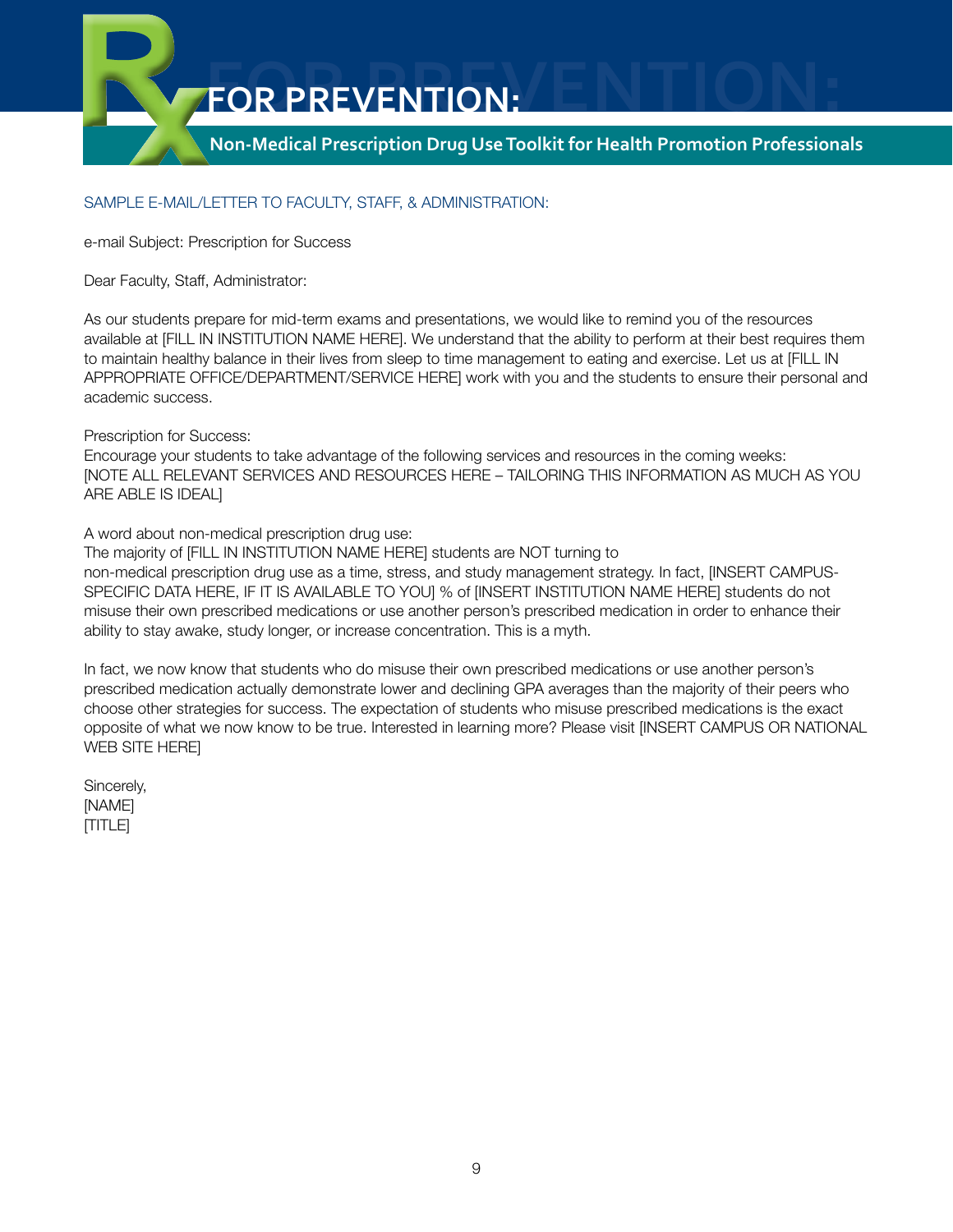# **Non-Medical Prescription Drug Use Toolkit for Health Promotion Professionals**

Public service announcements (PSA) can and should be developed by students on your campus. Consider inviting faculty who teach media, marketing, or communication courses to integrate the development of PSA as part of their syllabus requirements; inviting students to serve as media interns for academic credit to devote time and attention to the development of PSA; and/or partnering with campus radio and television stations to air PSA to campus community.

#### Public Service Announcement: 30 second

PRESCRIPTION FOR SUCCESS: FOCUS ON RESOURCES 30 SECOND SPOT—LIVE COPY (ANNOUNCER):

- Student 1: Paging Dr. Smith, Paging Dr. Smith (background crowd noise, as if in a dining hall throughout conversation)
- Student 2: Hey, whassup? Getting all of your partying out of the way this weekend before mid-terms?
- Student 1: Ha yeah. I'm sure I'll see you out. A little pre-midterms planning, though. Gotta be responsible, ya know?
- Student 2: Let me guess…
- Student 1: Yeah, so, can you see if she can still supply my no-sleep-till-Brooklyn habit? I've gotta get at least 3 sleepfree days under my belt to get all of my take-home exams done and study for my comprehensive bio exam.
- Student 2: I'll see what I can do. I'm still keepin' it real, ya know? Those study skills sessions I've been doing since last year's crash and burn with Addy are really paying off. I am actually excited to see how I do.
- Student 1: Seriously? I didn't think anyone actually did study skills counseling. What are they like?
- Student 2: It's hard to explain cuz it's totally based on how you study, how you learn, how you read, ya know, lots of different stuff. You should check it out. I found out that I have to be doing something while I am studying like running on the treadmill.
- Student 1: No joke? I could work on my six-pack AND study? I'm totally in. Is it too late to do it now?
- Student 2: Not at all, my man. I'll introduce you to Dr. Frank now, if you want. Come on, we can stop over on our way to class.
- Narrator: Stop by the University Counseling Center to schedule your appointment with a study skills counselor today. Write your prescription for success today by calling xxx.xxx.xxxx or visiting our office on the second floor of the Health Services Building. Brought to you by the Office of Health Promotion for a happy and healthy mid-terms week.

#### Questions to ask in the PSA development process (www.mediaeducationlab.com/media-literacy-and-prescription-drugs):

What images will the segment include (if visual), sound effects (if audio)?

What words or text with your PSA include?

What are viewers/listeners supposed to see or experience on the surface of the PSA?

What message do you hope that viewers/listeners take away from the PSA? How will you reinforce this message?

How does this approach compare/contrast with other relevant messages (e.g., prescription drug advertising)?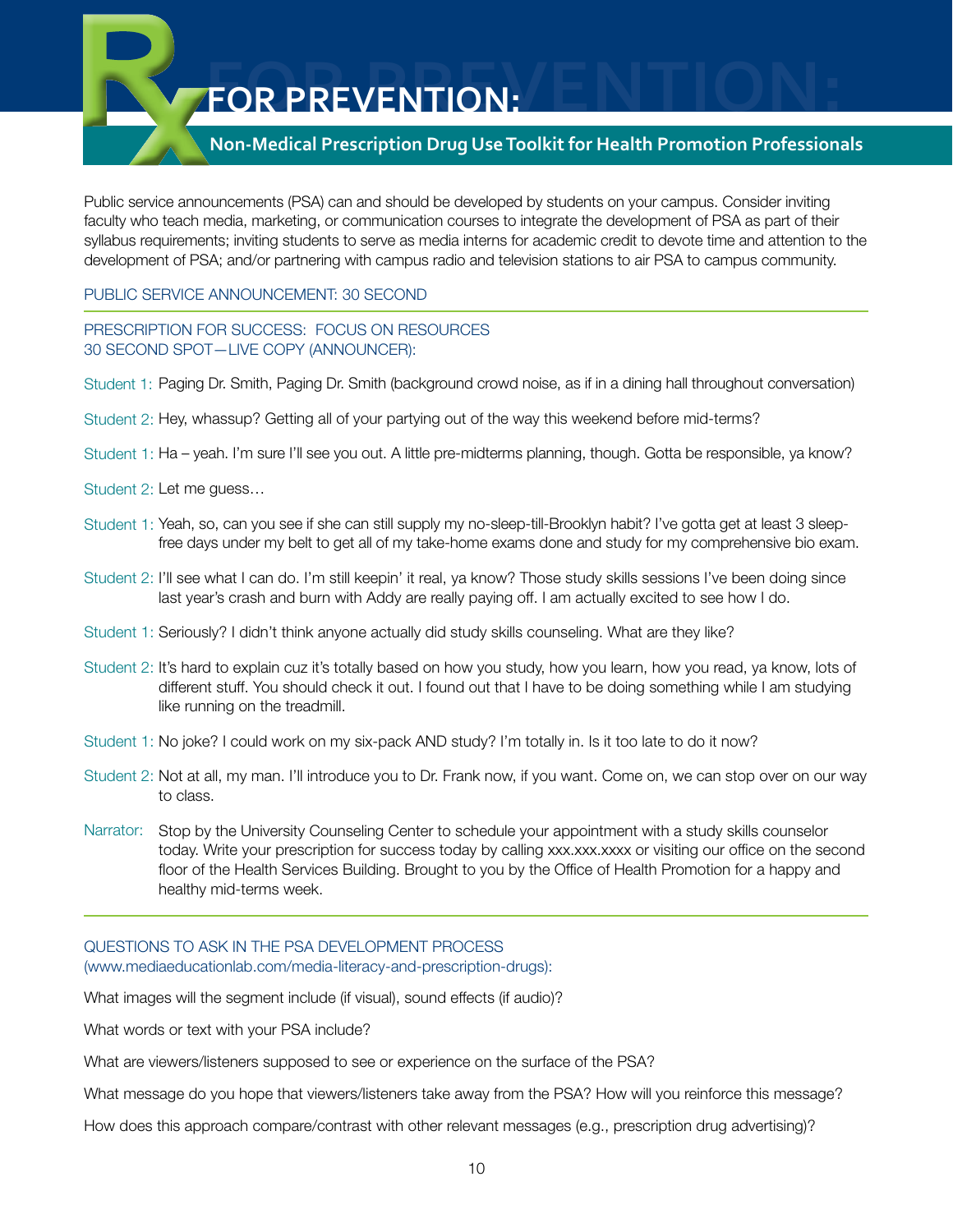

# **PowerPoint template**

The following PowerPoint template is intended for adapted use with student, staff, faculty, and administrator audiences. It contains national data, planted discussion questions to be used on their own or with clicker technology (if it is available to the user), and needs assessment-driven slides to evaluate the institutional readiness to address non-medical prescription drug use on campus. Notes for each slide are provided in the "Resources" section of the toolkit.



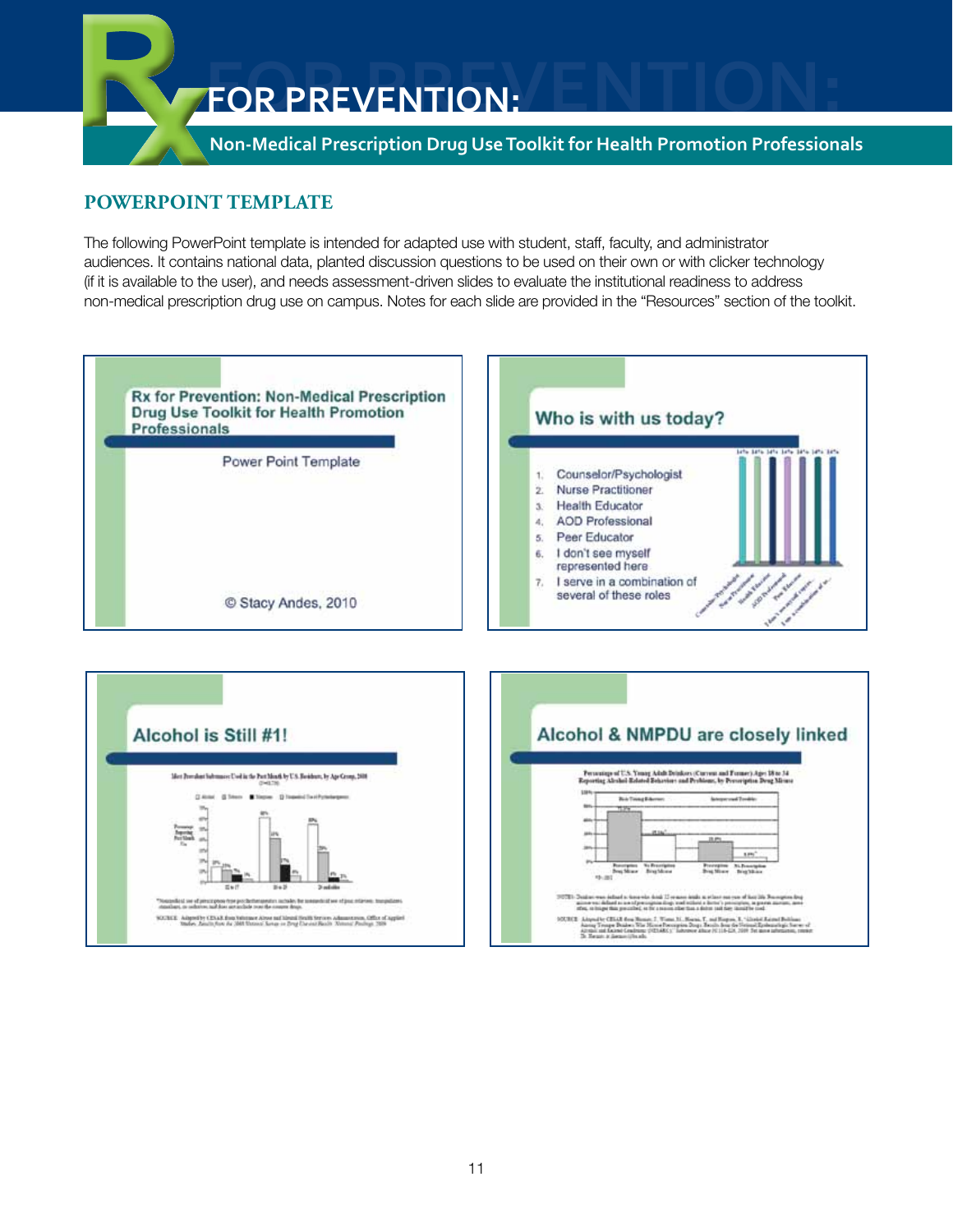# **FOR PREVENTION:**

Non-Medical Prescription Drug Use Toolkit for Health Promotion Professionals

# **The Data Dilemma**

There is a growing body of evidence regarding college students and non-medical prescription drug use. More and more campuses are beginning to assess and evaluate the problem on their campuses. As a result, many studies are based on convenience samples and many focus their attention on prescription stimulant use.

## What is non-medical drug use?

When an over-the-counter (OTC) or prescription (Rx) drug is used...

- For anything other than its intended purpose (to treat a particular condition or disorder);
- By someone other than the intended recipient;
- In a dosage other than prescribed.

Arria et al., 2005



#### How many college students misuse Rx drugs nationally?

- Increased five times over between 1999 and 2005
- Second most common form of illicit drug use today, behind marijuana.
- Lifetime prevalence=6.9%
- Past year prevalence=4.1%

(Amia et al., 2005; Johnston & O'Malley, 2003; CASA, 2007; McCabe et al.,

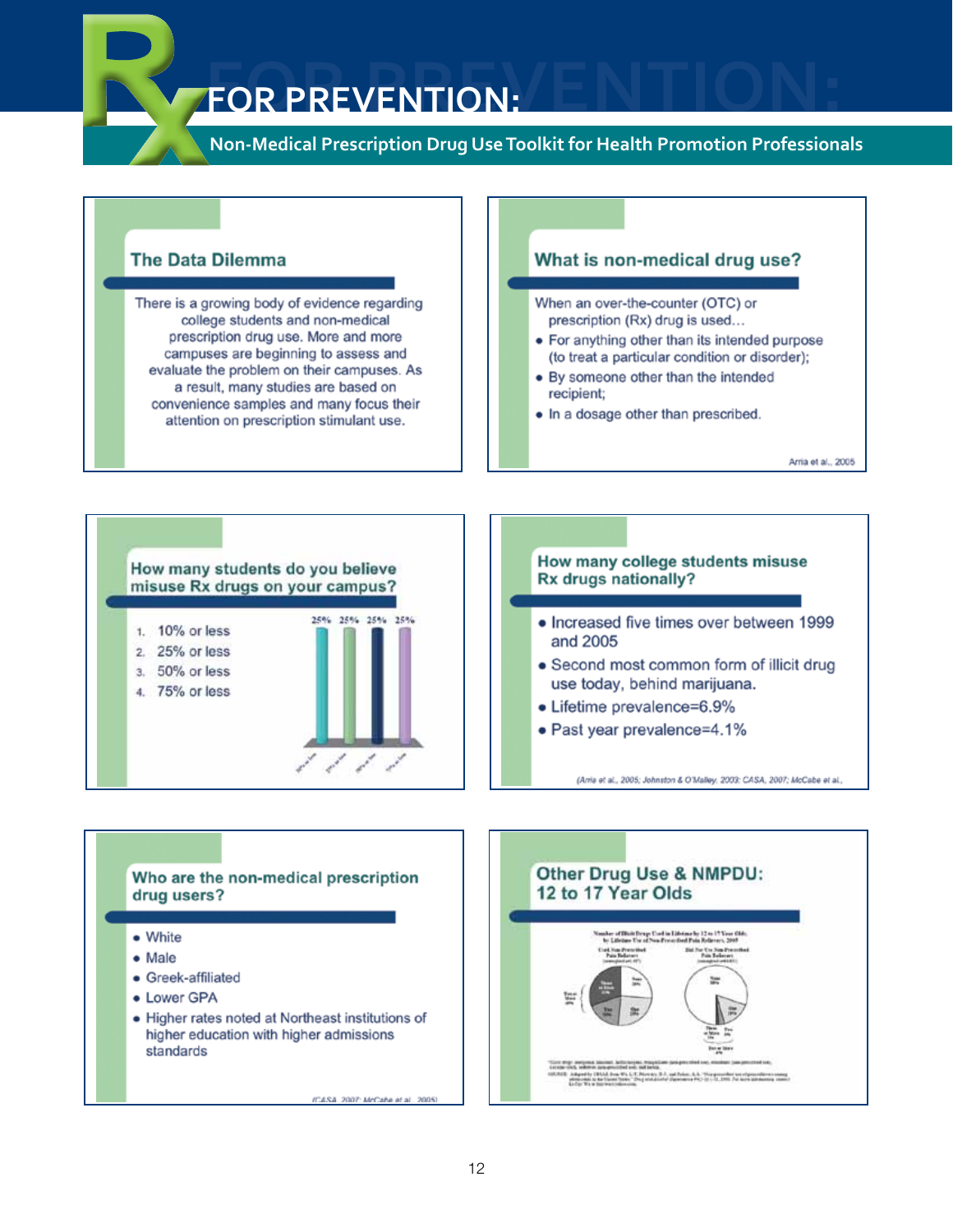**Non-Medical Prescription Drug Use Toolkit for Health Promotion Professionals**

# Other Drug Use & NMPDU: **Full-Time College Students**



#### The types of OTC & Rx drugs with the most potential for abuse include...

|              | Opioids                                                                         | Depressants                                                                                 | <b>Stimulants</b>                                                                    |
|--------------|---------------------------------------------------------------------------------|---------------------------------------------------------------------------------------------|--------------------------------------------------------------------------------------|
| Fix Use      | Pain control                                                                    | Amio/vtic<br>Hypoptic                                                                       | Concentration                                                                        |
| Miss.ron     | Diminish Physical And<br><b>Mental Pain</b><br>Euphoria                         | 4 Pain and anxiety<br>+ Well-being<br><b>INVESTIGATE:</b><br>Doaner for stimulars:<br>users | Study Act<br><b>Plush</b>                                                            |
| Adverse fx   | Drowtiness<br>Nausea.<br>Constration<br>CIVS Depression<br>Dependency/Addiction | <b>CNS Depression</b><br>Rebound<br>Dependency                                              | Elevated BP, Resp.<br><b>GRADDER</b><br><b>Paris: Asacks</b><br>Dependency/Addiction |
| Interactions | CNS Depressor#1 Ptdl<br>Anthistamines                                           | CNS Deprogramts incl.<br>Antihistamines                                                     | Decongestants                                                                        |







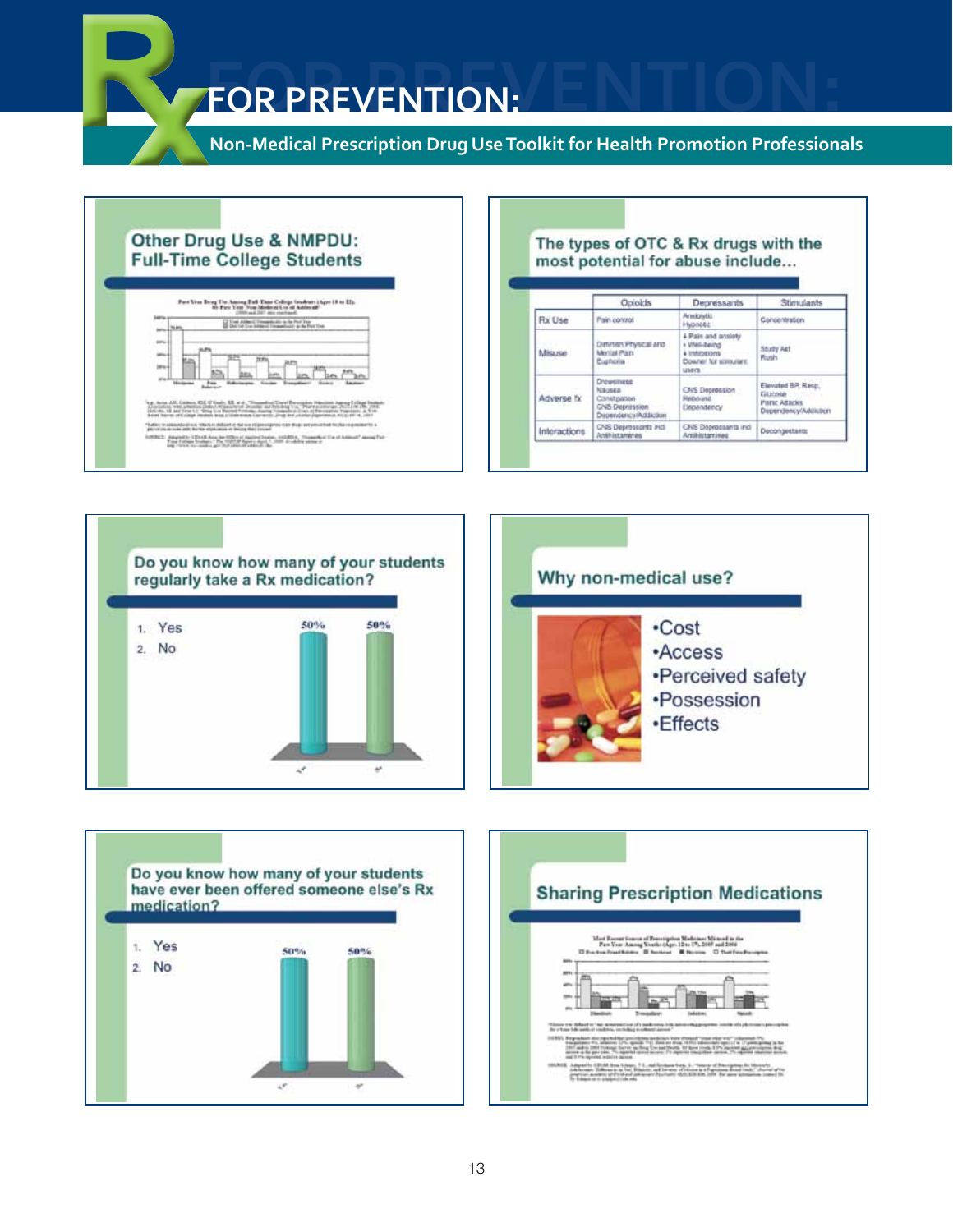**Non-Medical Prescription Drug Use Toolkit for Health Promotion Professionals**









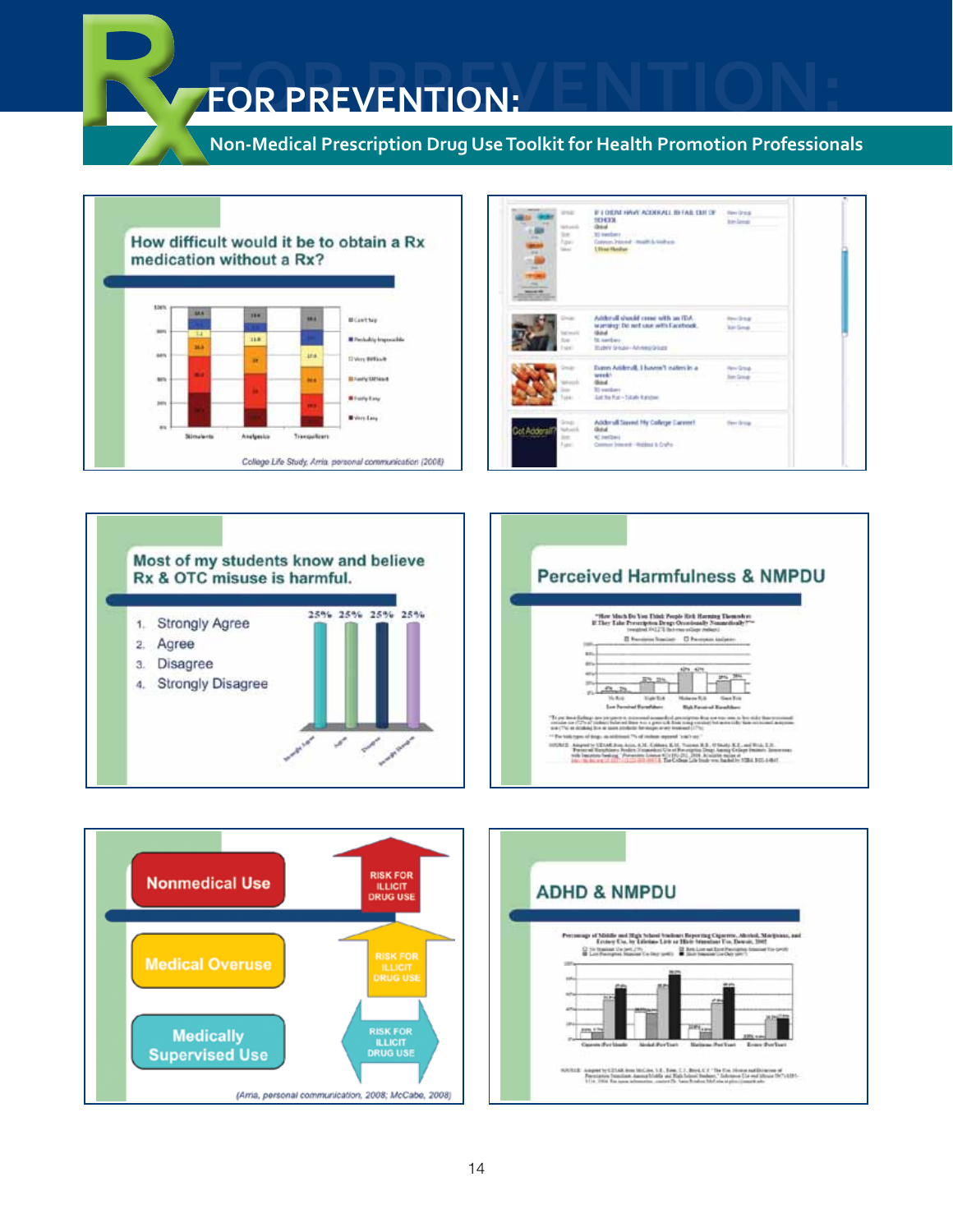# **FOR PREVENTION:**

Non-Medical Prescription Drug Use Toolkit for Health Promotion Professionals

#### What is your primary need for OTC & Rx drug resources?

- · Data collection resources
- Primary prevention
- Secondary prevention
- Tertiary prevention
- Other

#### **Data Collection**

- Existing data collection regarding drug use -NCHA-II -CESAR -DAWN -NSDUH -Monitoring the Future Environmental scan
- Focus groups
- Health record information re. students with prescriptions
- Local hospital, student health center, campus and community police reports, and other local institutions of higher education

#### Where do we go from here?

- Primary Prevention -Policy efforts -Ecologically-based
- -Prevent the initiation of use
- · Secondary Prevention -Promote cessation of use -Harm reduction
- Tertiary Prevention
	- -Address problems associated with use

#### 3-in-1 Framework

- Research strongly supports use of comprehensive, integrated programs
- $\bullet$  Education alone  $\neq$  behavior change
- Components should target:
	- -individual at-risk and dependent students
	- -population as a whole
	- -surrounding community

#### **Questions? Comments?**

Stacy Andes, M.A., Ed.D Director of Health Promotion **Villanova University** stacy.andes@villanova.edu 610.519.7409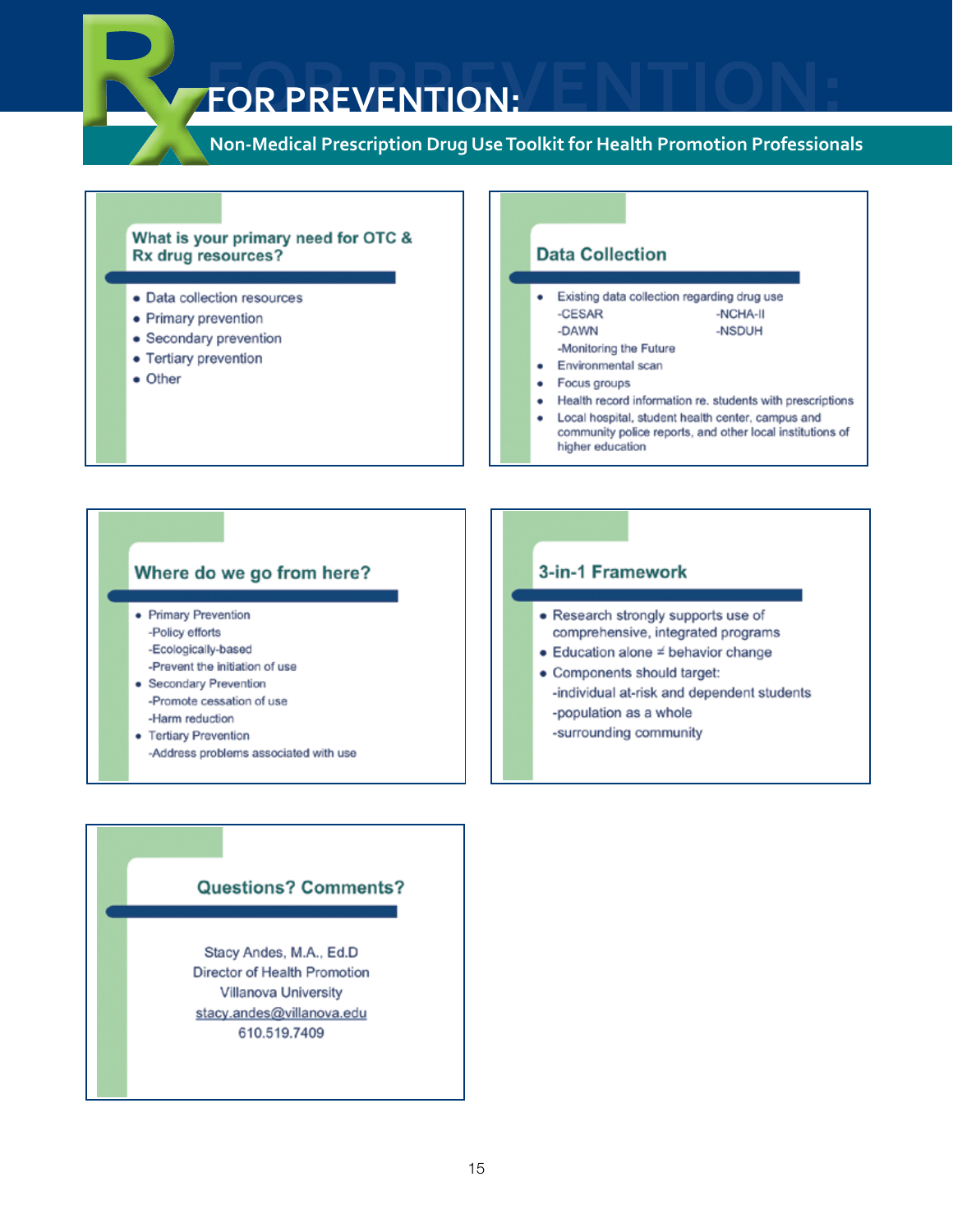**Non-Medical Prescription Drug Use Toolkit for Health Promotion Professionals**

# **Programming Template(s)**

The following program is intended for a one-hour discussion-based program with undergraduate students. Discussion seeks to identify student level of knowledge about commonly abused prescription drugs, their prescriptive purposes, and effective strategies for time and stress management. Program can be facilitated by either health promotion professionals or trained peer educators.

#### Program Template #1

#### I. Overview of the Problem

- What is non-medical prescription drug use? (to include brief acknowledgement of terms like off-label use and non-medical use and misuse and abuse);
- Key messages: 1) to generate time management strategies, 2) to generate strategies for students prescribed medication who are pressured to share, and 3) to generate discussion about risks of nonmedical use and the reasons someone might choose to use a prescription drug without a prescription.

#### II. Scenarios

- Distribute prepared scenarios in pill bottles to pairs-small groups of peer educators. (Scenarios provided on next page of program outline)
- Ask each pair-small group to discuss the following questions for the provided scenarios with their partner(s) and to jot down their thoughts on newsprint:
	- What drug is this?
	- Why is it prescribed?
	- Why would someone misuse it?
	- What are the risks of misuse?
- Identify one positive strategy that the key character could have used in this scenario.
- Come back to the large group and ask each pair-small group to share their first scenario and their responses to the five questions with the large group.

#### III. Supplemental Handouts

- Distribute handouts on "Commonly Used Medicines" and "Time, Stress & Study Strategies."
- Distribute handout or give brief overview of related campus resources.
- Scenario 1: Katie is a junior nursing student living in an on-campus apartment. It's the weekend before finals, and she has isolated herself in her room studying. She overhears her roommates talking about the prescription medication that she is taking and knows that they all think she has "an edge" that none of them have. She knows that the moment is coming when her roommate will ask, once again, if she is willing to share her medication with the rest of her roommates. Later that night, her roommate approaches her to share her meds, and she gives in. Just a few hours later, Katie ends up taking her roommate to the Student Health Center because she feels like her heart is pounding out of her chest and cannot calm down to catch her breath. In the process of talking with the Nurse Practitioner, Katie's roommate reports that she used her medication, and she is asked to join their conversation about how dangerous the decision to share medications really was. The Nurse Practitioner lets Katie know that she will need to report her concern to the Dean of Students. Drug should be a psycho-stimulant, such as Adderall®.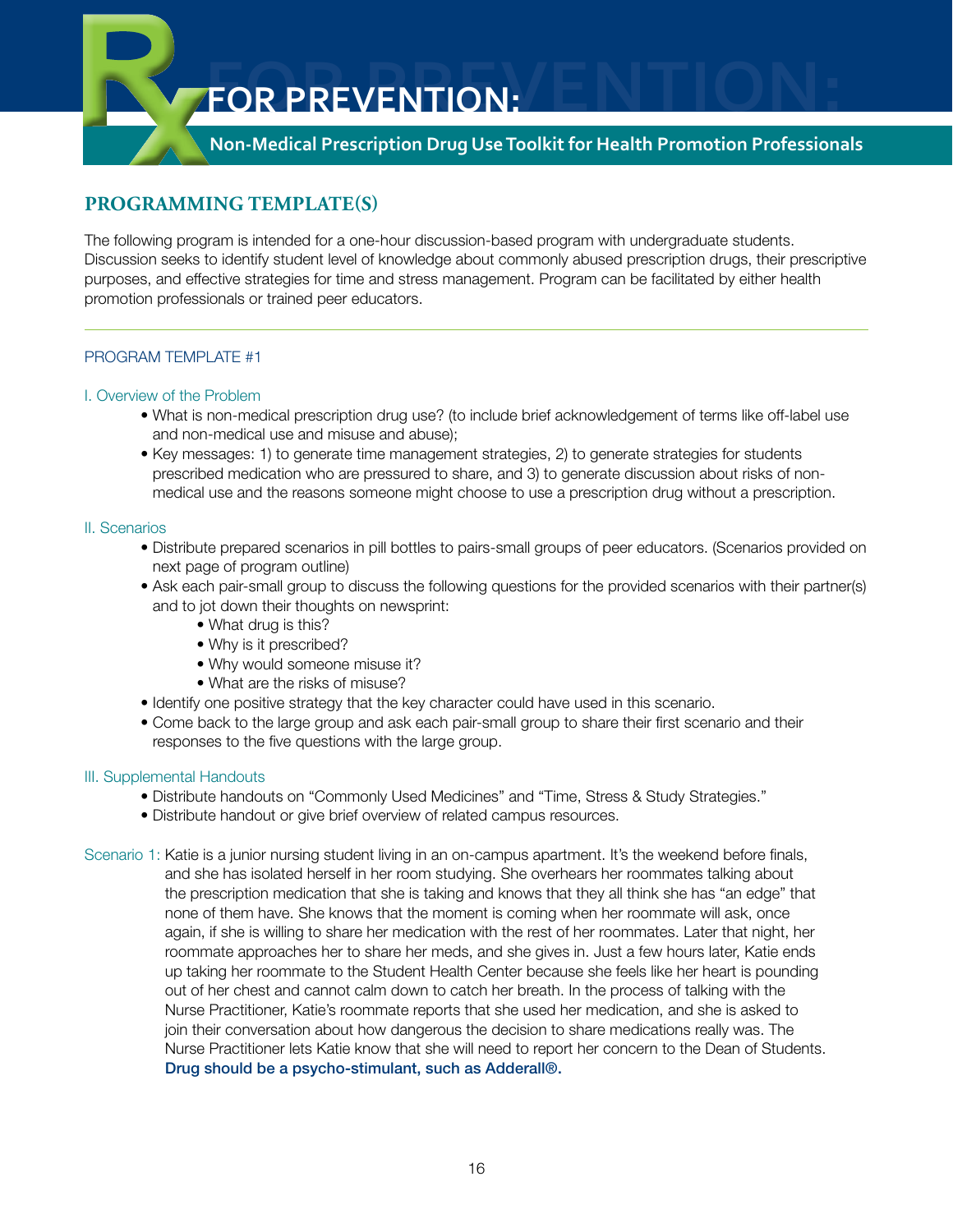# **Non-Medical Prescription Drug Use Toolkit for Health Promotion Professionals**

- Scenario 2: Jessie has been unable to sleep since one of her best friends from high school passed away two weeks ago. All of her friends have noticed that she is withdrawn, seems unmotivated to go to class, and paces her room saying that she is "thinking." She has been seeing someone at the University Counseling Center and has asked that her medication be increased. Despite that, she still can't seem to focus on anything except the loss of her friend. Drug should be a sleep aid, such as Ambien®.
- Scenario 3: Ed is a student-athlete who has recently sustained a season-ending injury. He is working with the physical therapist and is taking medication to help with the pain he has been experiencing for several weeks. However, lately, physical therapy has seemed more and more painful, and Ed is contemplating asking his physician to increase the dosage for a third time to alleviate symptoms. Drug should be a painkiller, such as Vicodin®.
- Scenario 4: Melanie is a sophomore living in the Quad. She has loved being at the center of campus social life, until recently her boyfriend (who is also a student) broke up with her "out of the blue." Since then, Melanie has stopped going to parties and hanging out with their mutual friends because she doesn't want to run into her ex. Everyone is pretty uncomfortable with the situation, and no one wants to "pick sides." So, Melanie decides it is best to keep to herself. Her friends push her to go out, stop sulking, and be social, and she finally gives in after a particularly rough week. She has two drinks at a party with friends, gets dizzy, and falls down the stairs at an off-campus apartment. After a trip to the ER, she comes home with a broken leg to add to her broken heart. Drug should be a combination of anti-depressant, such as Zoloft®, and alcohol.

*Kimberly Hill, M.A., Coordinator of Peer Education Programs, Villanova University, co-authored the scenarios provided.*

#### PROGRAM TEMPLATE #2

The following program is intended for a one-hour activity-based program with undergraduate students. Discussion seeks to dissect media messages about prescription drug use and abuse and to provide media literacy resources. Program can be facilitated by either health promotion professionals or trained peer educators.

Significant research indicates that teens and young adults do not readily understand the harmful effects of nonmedical prescription drug use, especially those of psycho-stimulants such as Ritalin®, Adderall®, and Concerta®, often prescribed for ADD/ADHD. Research shows that today's teens are obtaining psycho-stimulants from their peers. This activity challenges students to look at the issue of non-medical drug use in the context of today's culture.

Ask students to sit in groups of two or more. Provide prescription drug advertisements (magazine ads, newspaper ads, script from television or radio ads, etc.), and ask everyone to create warning labels based on the information provided in the advertisement. Have each pair/group present their warning label to the group and discuss the ways media can be both misleading and appealing. Discuss resources for media literacy and ways to distinguish between accurate and inaccurate information.

Note: Choose prescription drug advertisements that are most relevant to your community with particular attention to medications commonly prescribed for ADD/ADHD.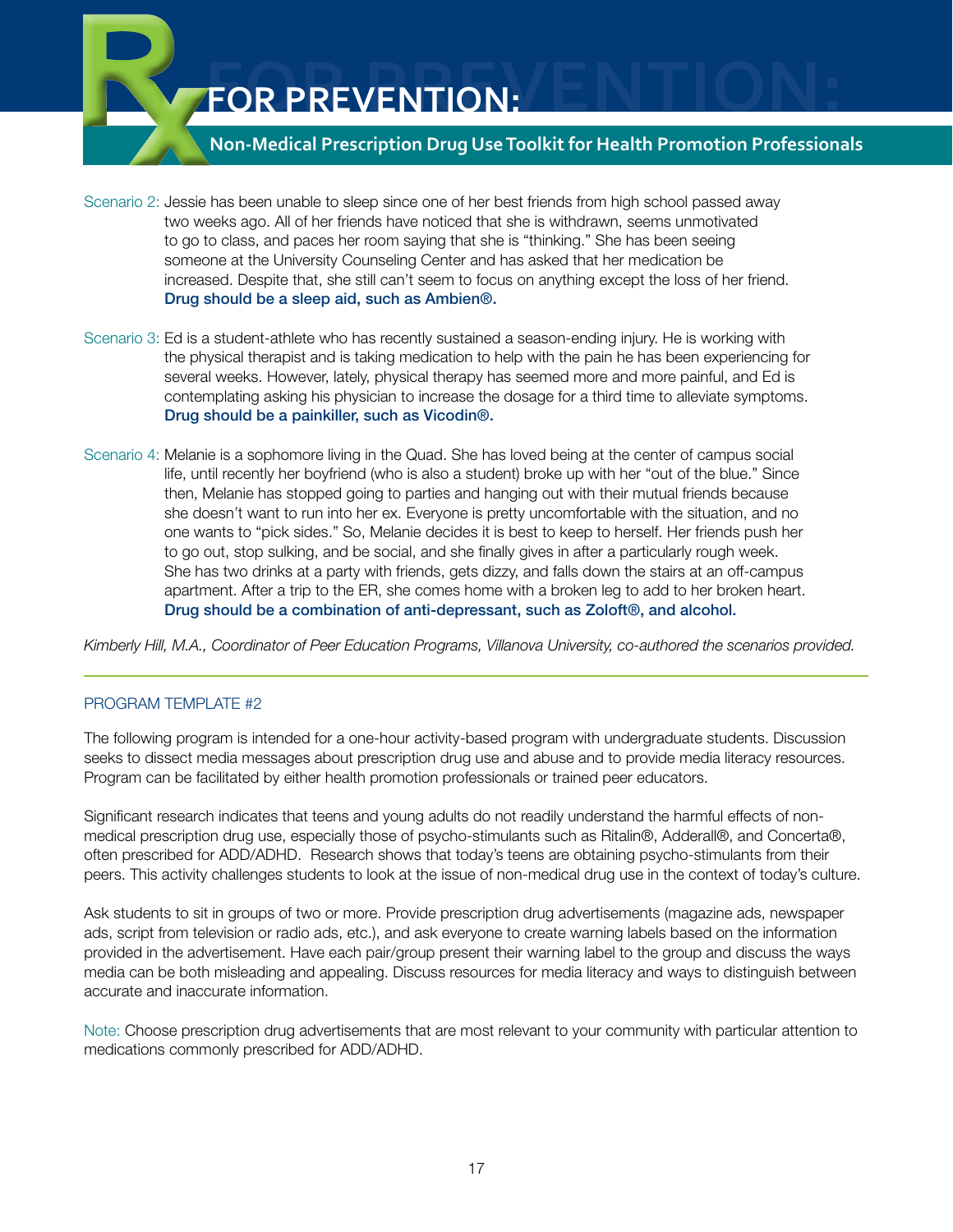

#### PROGRAM TEMPLATE #3

The following program is intended for an interactive norms-clarification activity with students, staff, faculty, and/ or administration. Using localized data, if possible, the presenter should incorporate real-time data collected using clicker technology with representative data collected through survey, focus group, and/or other means on campus. If your institution and/or department is fortunate enough to have access to audience response systems or "clickers," consider a discussion-based program using the clickers to measure current student non-medical use, perceptions of peer non-medical use, identification and use of strategies to reduce diversion, identification and use of resources and services to reduce non-medical use, and utilize the "real-time" data against your localized data, if available, or national data (e.g., ACHA-NCHA reference group data). Consult the recommended survey questions under "Data Sources & Tools" as a starting point for your "bank" of discussion questions.

Program should be facilitated by health promotion professionals with particular grasp of data collection methods and localized data sources.

Note: Clicker questions have been embedded in the PowerPoint template provided. Utilize these questions as starting points to further localize your questions for your campus community.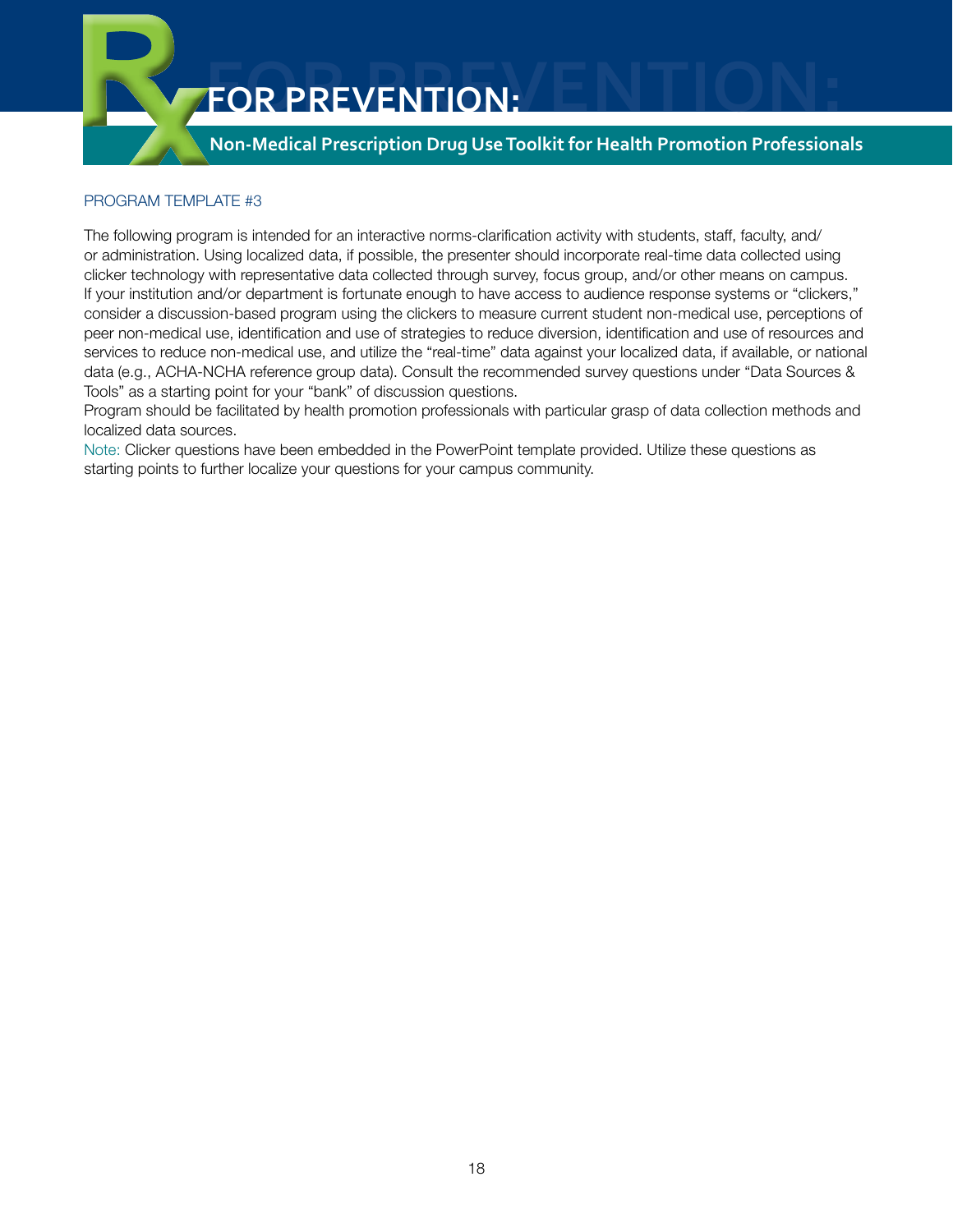# **Non-Medical Prescription Drug Use Toolkit for Health Promotion Professionals**

## **Prescription Drugs & The Federal Law**

The following information can be used as a supplemental handout and/or as a resource available to the campus community through print or web resources.

| <b>DRUG SCHEDULE</b>                                                                                                                                                                                                                                                                                            | PRESCRIPTION DRUG NAMES                                                                                              | <b>PENALTIES</b>                                                                                                                                                                                                                        |
|-----------------------------------------------------------------------------------------------------------------------------------------------------------------------------------------------------------------------------------------------------------------------------------------------------------------|----------------------------------------------------------------------------------------------------------------------|-----------------------------------------------------------------------------------------------------------------------------------------------------------------------------------------------------------------------------------------|
| I: The drug has a high potential for<br>abuse, has no currently accepted<br>medical use in treatment in the<br>United States, there is a lack of<br>accepted safety for use of the drug<br>under medical supervision.                                                                                           | <b>GHB</b>                                                                                                           | First offense: Not more than 20<br>years. If death or serious injury, not<br>less than 20 years, or more than<br>life. Fine \$1 million if an individual,<br>\$5 million if not an individual.                                          |
| II: The drug has a high potential for<br>abuse, has a currently accepted<br>medical use in treatment in the<br>United States or a currently<br>accepted medical use with severe<br>restrictions, and abuse of the drug<br>may lead to severe psychological or<br>physical dependence.                           | Dexedrine<br>Ritalin<br>Oxycontin<br>Percocet<br>Nembutal                                                            | Second offense: Not more than 30<br>years. If death or serious injury, not<br>less than life. Fine \$2 million if an<br>individual, \$10 million if not<br>an individual.                                                               |
| III: The drug has less potential for<br>abuse than the drugs in Schedules<br>I and II, has a currently accepted<br>medical use in treatment in the<br>United States, and abuse of the<br>drug may lead to moderate or<br>low physical dependence or high<br>psychological dependence.                           | Anabolic Steroids<br><b>Barbiturates</b><br>Codeine<br>Marinol<br>Vicodin<br>Ketamine                                | First offense: Not more than 5 years.<br>Fine \$250,000 if an individual, \$1<br>million if not an individual.<br>Second offense: Not more than 10<br>years. Fine \$500,000 if an individual,<br>\$2 million if not an individual.      |
| IV: The drug has low potential<br>for abuse relative to the drugs<br>in Schedule III, has a currently<br>accepted medical use in<br>treatment in the United States,<br>and abuse of the drug may lead<br>to limited physical dependence or<br>psychological dependence relative<br>to the drugs in Schedule III | Xanax<br>Rohypnol<br>Librium<br>Ativan<br>Klonopin<br>Provigil<br>Clonopin<br>Cylert<br>Darvocet<br>Ambien<br>Valium | First offense: Not more than<br>3 years. Fine \$250,000 if an<br>individual, \$1 million if not an<br>individual.<br>Second offense: Not more than<br>6 years. Fine \$500,000 if an<br>individual, \$2 million if not an<br>individual. |
| V: The drug has low potential<br>for abuse relative to the drugs<br>in Schedule IV, has a currently<br>accepted medical use in<br>treatment in the United States,<br>and abuse of the drug may lead<br>to limited physical dependence or<br>psychological dependence relative<br>to the drugs in Substance IV.  | Robitussin A-C                                                                                                       | First offense: Not more than 1<br>year. Fine \$100,000 if an individual,<br>\$250,000 if not an individual.<br>Second offense: Not more than<br>2 years. Fine \$200,000 if an<br>individual, \$500,000 if not an<br>individual.         |

Source: U.S. Drug Enforcement Administration, www.usdoj.gov/dea/agency/penalties.htm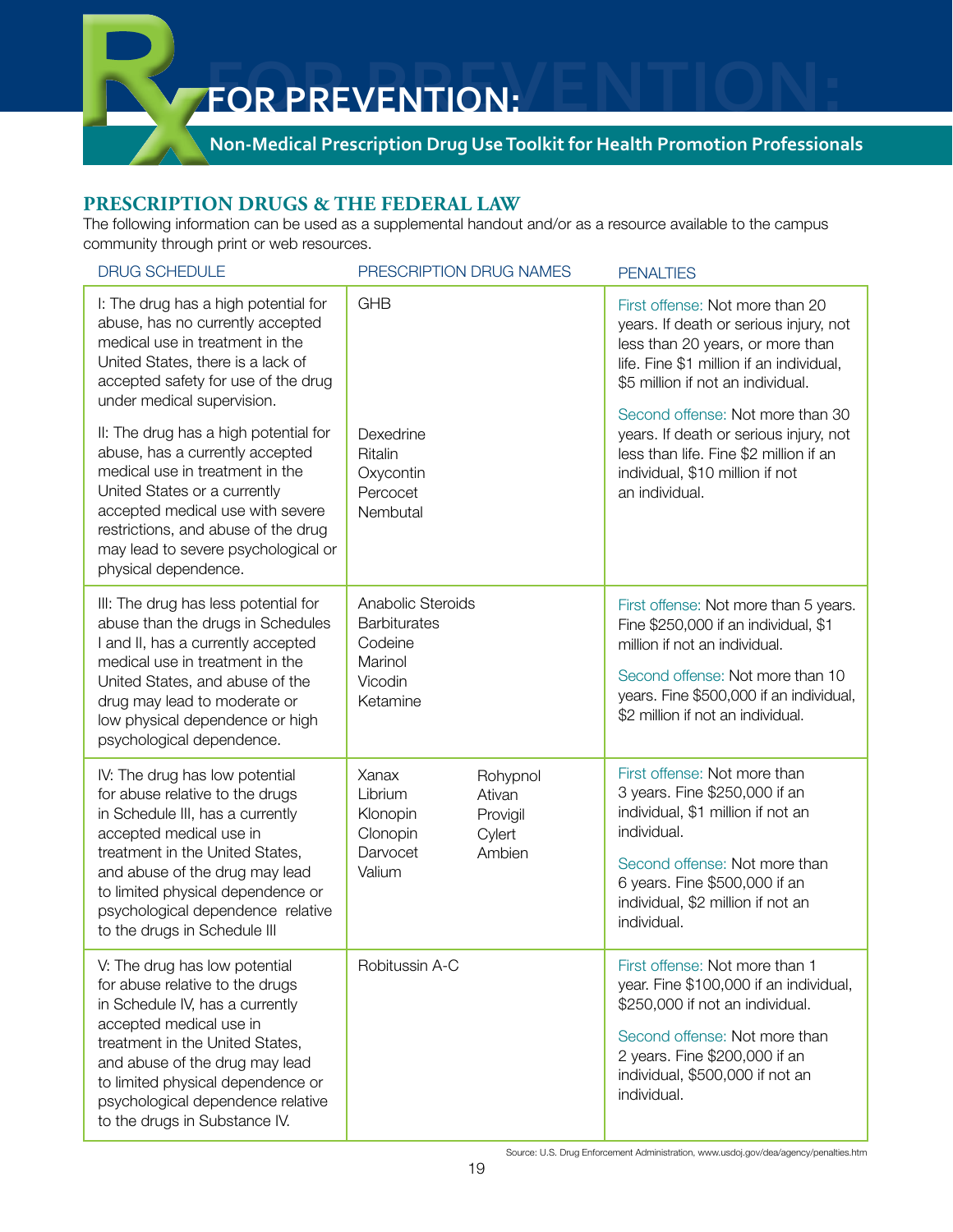## **Non-Medical Prescription Drug Use Toolkit for Health Promotion Professionals**

# **NIDA—Modified ASSIST Prescreen V1.0**

The following prescreen instrument can be used as supplemental to the clinical or educational screening process to assess non-medical prescription drug use in the context of alcohol and other drug use. The instrument can be found at www.nida.nih.gov/nidamed/screening/nmassist.pdf.

Name: ......................................................................... Sex ( ) F ( ) M Age.......

Interviewer........................................ Date ....../....../......

#### Introduction (Please Read To Patient)

Hi, I'm \_\_\_\_\_\_, nice to meet you. If it's okay with you, I'd like to ask you a few questions that will help me give you better medical care. The questions relate to your experience with alcohol, cigarettes, and other drugs. Some of the substances we'll talk about are prescribed by a doctor (like pain medications). But I will only record those if you have taken them for reasons or in doses other than prescribed. I'll also ask you about illicit or illegal drug use—but only to better diagnose and treat you.

Instructions: For each substance, mark in the appropriate column. For example, if the patient has ever used cocaine in their lifetime, put a mark in the "Yes" column in the "cocaine" row.

#### Prescreen Question:

In your lifetime, which of the following substances have you ever used? For prescription medications, please report non-medical use only.

|                                                                                                                               | <b>NO</b> | <b>YES</b> |
|-------------------------------------------------------------------------------------------------------------------------------|-----------|------------|
| a. Tobacco products (cigarettes, chewing tobacco, cigars, etc.)                                                               |           |            |
| b. Alcoholic beverages (beer, wine, liquor, etc.)                                                                             |           |            |
| c. Cannabis (marijuana, pot, grass, hash, etc.)                                                                               |           |            |
| d. Cocaine (coke, crack, etc.)                                                                                                |           |            |
| e. Prescription stimulants (Ritalin, Concerta, Dexedrine, Adderall, diet pills, etc.)                                         |           |            |
| f. Methamphetamine (speed, crystal meth, ice, etc.)                                                                           |           |            |
| g. Inhalants (nitrous oxide, glue, gas, paint thinner, etc.)                                                                  |           |            |
| h. Sedatives or sleeping pills (Valium, Serepax, Ativan, Xanax, Librium, Rohypnol, GHB, etc.)                                 |           |            |
| i. Hallucinogens (LSD, acid, mushrooms, PCP, Special K, ecstasy, etc.)                                                        |           |            |
| j. Street opioids (heroin, opium, etc.)                                                                                       |           |            |
| k. Prescription opioids (fentanyl, oxycodone [OxyContin, Percocet], hydrocodone [Vicodin],<br>methadone, buprenorphine, etc.) |           |            |
| $\blacksquare$ Other – specify:                                                                                               |           |            |

• If the patient says NO for all drugs in Prescreen, reinforce abstinence. Screening is complete.

• If the patient says YES to any of the drugs, ask Question 1 of the NIDA Modified ASSIST tool.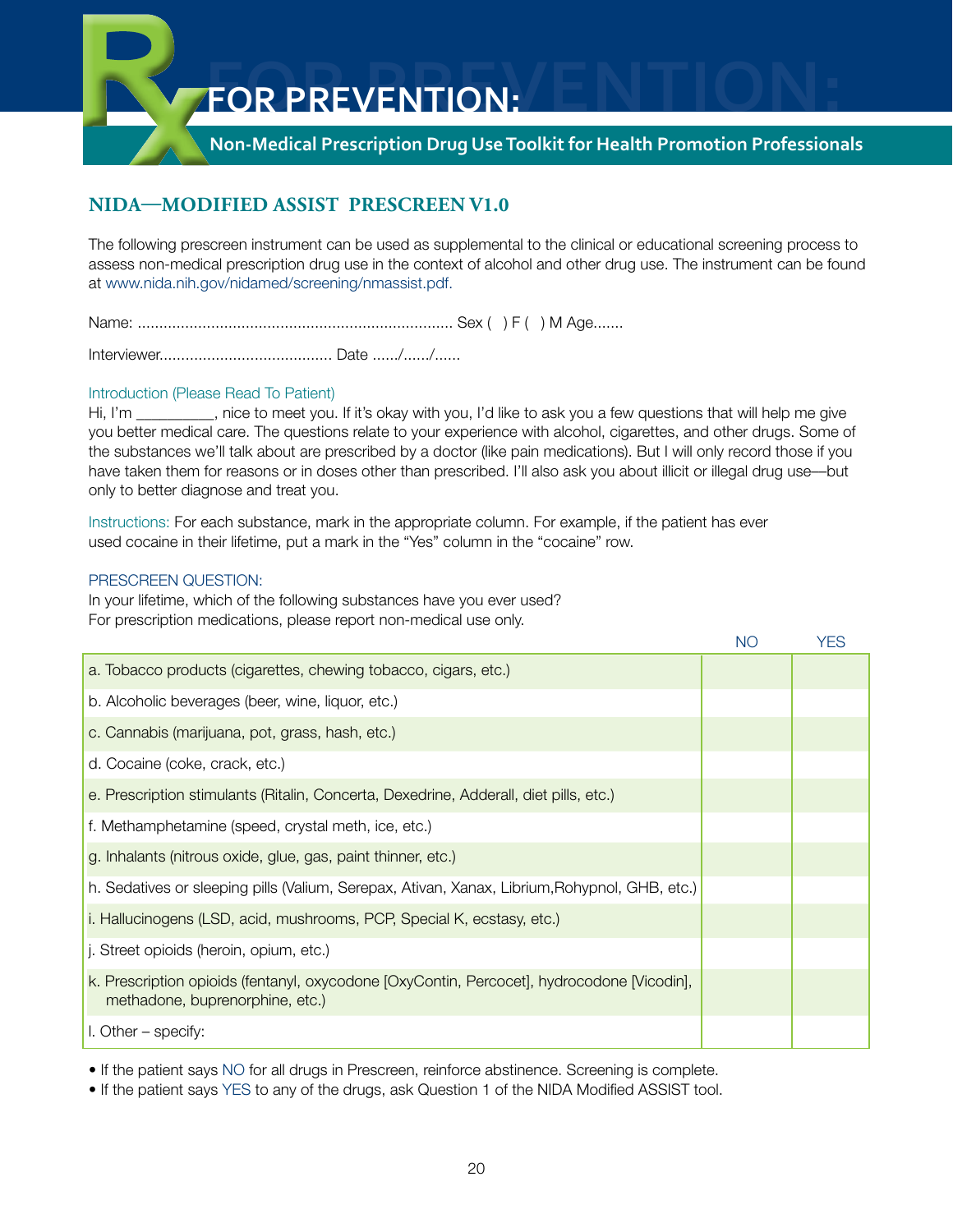# **Non-Medical Prescription Drug Use Toolkit for Health Promotion Professionals**

# **Question 1 of the NIDA-Modified ASSIST V1.0**

Instructions: Patients may fill in the following form themselves but screening personnel should offer to read the questions aloud in a private setting and complete the form for the patient (circle number in appropriate row/column). To preserve confidentiality, a protective sheet should be placed on top of the questionnaire so it will not be seen by other patients after it is completed but before it is filed in the medical record.

| 1. In the past three months, how often have you used the substances<br>you mentioned (first drug, second drug, etc)?          | Never          | Once or<br>Twice | Monthly Weekly |                | Daily or<br>Almost<br>Daily |
|-------------------------------------------------------------------------------------------------------------------------------|----------------|------------------|----------------|----------------|-----------------------------|
| a. Tobacco products (cigarettes, chewing tobacco, cigars, etc.)                                                               | $\Omega$       | $\overline{2}$   | 3              | $\overline{4}$ | 6                           |
| b. Alcoholic beverages (beer, wine, liquor, etc.)                                                                             | $\Omega$       | 2                | 3              | $\overline{4}$ | 6                           |
| c. Cannabis (marijuana, pot, grass, hash, etc.)                                                                               | $\Omega$       | $\overline{2}$   | 3              | $\overline{4}$ | 6                           |
| d. Cocaine (coke, crack, etc.)                                                                                                | $\Omega$       | $\overline{2}$   | 3              | $\overline{4}$ | 6                           |
| e. Prescription stimulants (Ritalin, Concerta, Dexedrine, Adderall, diet pills, etc.)                                         | $\Omega$       | $\overline{2}$   | 3              | $\overline{4}$ | 6                           |
| f. Methamphetamine (speed, crystal meth, ice, etc.)                                                                           | $\Omega$       | 2                | 3              | $\overline{4}$ | 6                           |
| g. Inhalants (nitrous oxide, glue, gas, paint thinner, etc.)                                                                  | $\overline{0}$ | $\overline{2}$   | 3              | $\overline{4}$ | 6                           |
| h. Sedatives or sleeping pills (Valium, Serepax, Ativan, Librium, Xanax,<br>Rohypnol, GHB, etc.)                              | $\Omega$       | $\overline{2}$   | 3              | 4              | 6                           |
| i. Hallucinogens (LSD, acid, mushrooms, PCP, Special K, ecstasy, etc.)                                                        | $\Omega$       | $\overline{2}$   | 3              | $\overline{4}$ | 6                           |
| j. Street opioids (heroin, opium, etc.)                                                                                       | $\Omega$       | $\overline{2}$   | 3              | 4              | 6                           |
| k. Prescription opioids (fentanyl, oxycodone [OxyContin, Percocet],<br>hydrocodone [Vicodin], methadone, buprenorphine, etc.) | $\Omega$       | $\overline{2}$   | 3              | $\overline{4}$ | 6                           |
| $\vert$ l. Other – Specify:                                                                                                   | $\Omega$       | 2                | 3              | 4              | 6                           |

• For patients who report NEVER having used any drug in the past 3 months: Go to Questions 5-7.

• For any recent illicit or non-medical prescription drug use, go to Question 2.

• For tobacco and alcohol, see next page.

This screening tool was adapted from the WHO Alcohol, Smoking and Substance Involvement Screening Test (ASSIST) Version 3.0 developed and published by the World Health Organization (WHO) (available at: www.who.int/substance\_abuse/activities/assist\_v3\_english.pdf)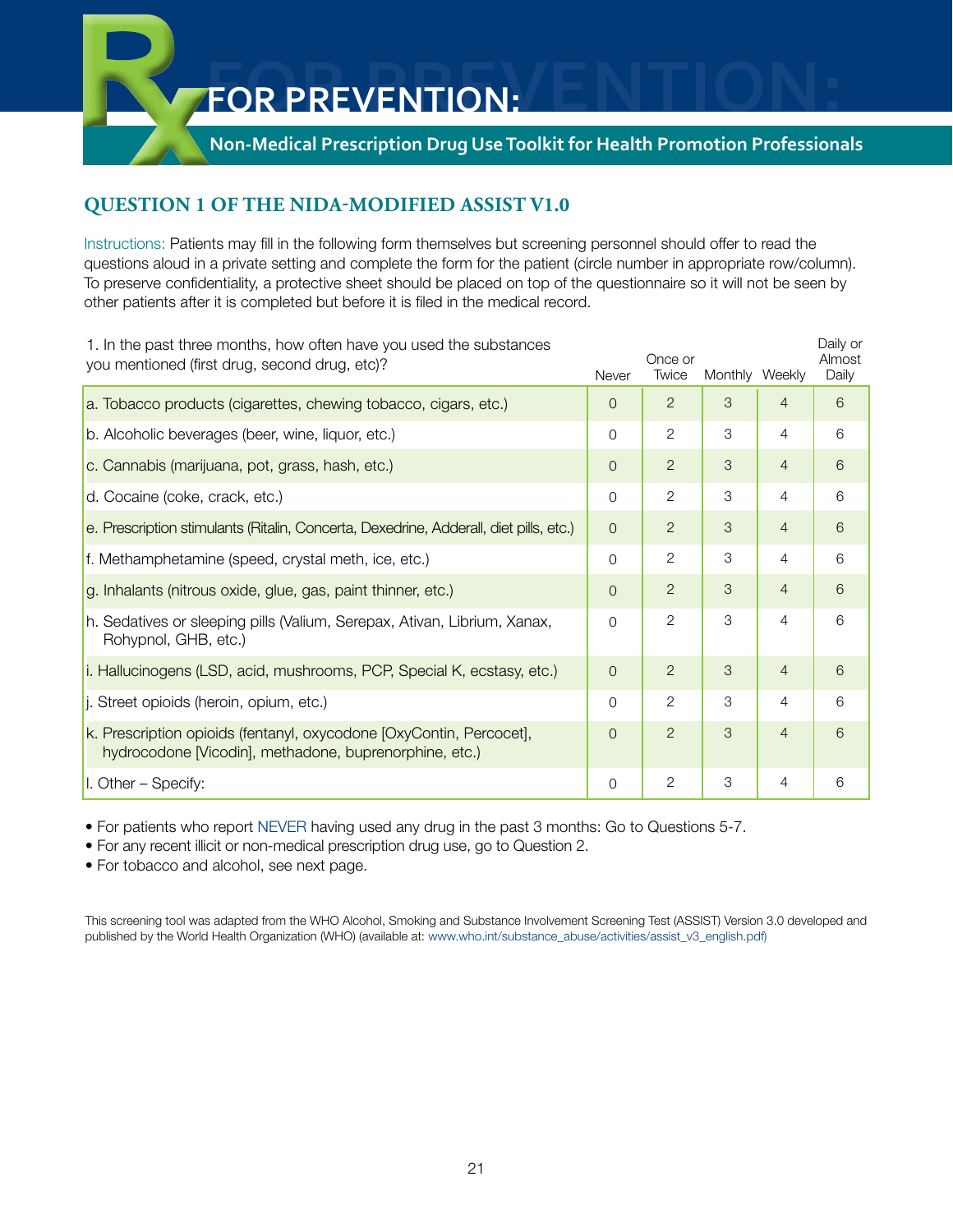

# **For Tobacco and Alcohol Use**

• FOR PATIENTS WHO REPORT USE OF TOBACCO: Any current tobacco use places a patient at risk.

Advise all tobacco users to quit. For more information on smoking cessation, please see Helping Smokers Quit: A Guide for Clinicians at www.ahrq.gov/clinic/tobacco/clinhlpsmksqt.htm.

• FOR ALCOHOL: Question patient in more detail about frequency and quantity of use:



#### If the answer is:

• NONE: Advise patient to stay within these limits

FOR HEALTHY MEN UNDER THE AGE OF 65: No more than 4 drinks per day AND no more than 14 drinks per week.

For healthy women under the age of 65 and not pregnant (and healthy men over age 65): No more than 3 drinks per day AND no more than 7 drinks per week.

Recommend lower limits or abstinence as medically indicated; for example for patients who:

- Take medications that interact with alcohol
- Have a health condition exacerbated by alcohol
- Are pregnant (advise abstinence).

Encourage talking openly about alcohol and any concerns it may raise, re-screen annually.

• ONE OR MORE TIMES OF HEAVY DRINKING  $(\geq 5$  FOR MEN;  $\geq 4$  FOR WOMEN): Patient is an at-risk drinker.

## **Reminder:**

Many people don't know what counts a standard drink (e.g., 12 oz. beer, 5 oz. wine, 1.5 oz. liquor). For information, please see pubs.niaaa.nih.gov/publ ications/Practitioner/Clinician sGuide2005/clinicians\_guide 13 p mats.htm

Please see NIAAA Web site "How to help patients who drink too much:

A clinical approach" at pubs.niaaa.nih.gov/publications/Practitioner/CliniciansGuide2005/clinicians\_guide.htm for additional information to Assess, Advise, Assist, and Arrange help for at risk drinkers or patients with alcohol use disorders.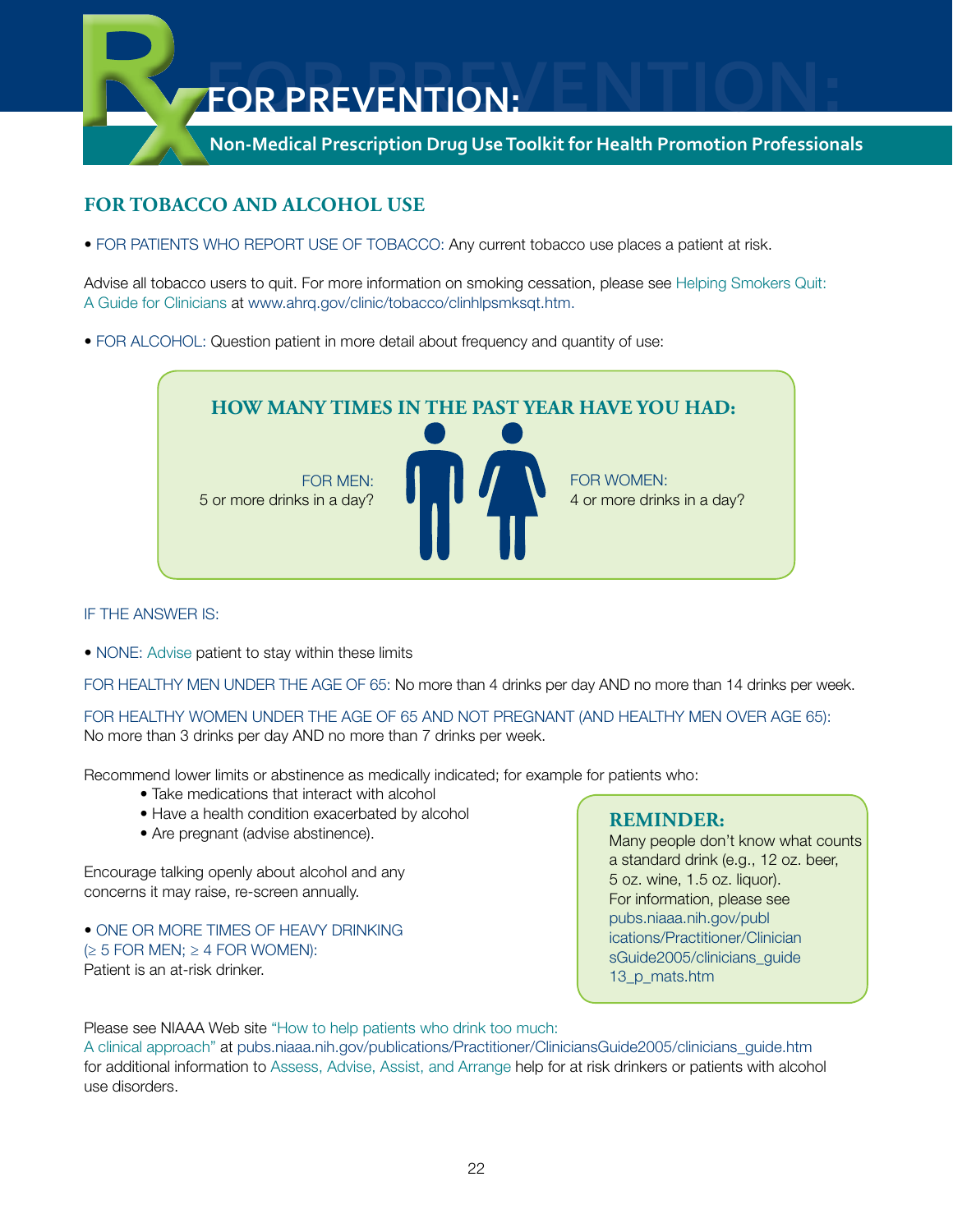# **Non-Medical Prescription Drug Use Toolkit for Health Promotion Professionals**

# **Questions 2-7 of the NIDA-Modified ASSIST V1.0**

Instructions: Patients may fill in the following form themselves or screening personnel can offer to read the questions aloud in a private setting and complete the form (circle number in appropriate row/column). To preserve confidentiality, a protective sheet should be placed on top of the questionaire so it will not be seen by other patients after it is completed but before it is filed in the medical record.

| 2. In the past 3 months, how often have you had a strong desire or urge to<br>use (first drug, second drug, etc)?                            | Never               | Once or<br>Twice | Monthly Weekly            |                | Daily or<br>Almost<br>Daily |
|----------------------------------------------------------------------------------------------------------------------------------------------|---------------------|------------------|---------------------------|----------------|-----------------------------|
| a. Cannabis (marijuana, pot, grass, hash, etc.)                                                                                              | $\overline{O}$      | $\overline{2}$   | $\mathcal{S}$             | $\overline{4}$ | 6                           |
| b. Cocaine (coke, crack, etc.)                                                                                                               | 0                   | $\mathbf{2}$     | $\ensuremath{\mathsf{3}}$ | $\overline{4}$ | 6                           |
| c. Prescribed Amphetamine type stimulants (Ritalin, Concerta, Dexedrine,<br>Adderall, diet pills, etc.)                                      | $\mathbf 0$         | $\overline{2}$   | 3                         | $\overline{4}$ | 6                           |
| d. Methamphetamine (speed, crystal meth, ice, etc.)                                                                                          | $\mathsf{O}\xspace$ | $\sqrt{2}$       | $\ensuremath{\mathsf{3}}$ | $\overline{4}$ | 6                           |
| e. Inhalants (nitrous oxide, glue, gas, paint thinner, etc.)                                                                                 | $\theta$            | $\overline{2}$   | $\mathcal{S}$             | $\overline{4}$ | 6                           |
| f. Sedatives or sleeping pills (Valium, Serepax, Ativan, Librium, Xanax,<br>Rohypnol, GHB, etc.)                                             | 0                   | $\overline{c}$   | $\ensuremath{\mathsf{3}}$ | $\overline{4}$ | 6                           |
| g. Hallucinogens (LSD, acid, mushrooms, PCP, Special K, ecstasy, etc.)                                                                       | $\theta$            | $\overline{2}$   | $\mathcal{S}$             | $\overline{4}$ | 6                           |
| h. Street Opioids (heroin, opium, etc.)                                                                                                      | 0                   | $\overline{c}$   | $\ensuremath{\mathsf{3}}$ | $\overline{4}$ | 6                           |
| i. Prescribed opioids (fentanyl, oxycodone [OxyContin, Percocet],<br>hydrocodone [Vicodin], methadone, buprenorphine, etc.)                  | $\mathbf 0$         | $\overline{2}$   | $\mathcal{S}$             | $\overline{4}$ | 6                           |
| $\vert$ j. Other – Specify:                                                                                                                  | $\mathsf{O}\xspace$ | $\overline{c}$   | $\ensuremath{\mathsf{3}}$ | $\overline{4}$ | 6                           |
|                                                                                                                                              |                     |                  |                           |                |                             |
| 3. During the past 3 months, how often has your use of (first drug,<br>second drug, etc) led to health, social, legal or financial problems? | Never               | Once or<br>Twice | Monthly Weekly            |                | Daily or<br>Almost<br>Daily |
| a. Cannabis (marijuana, pot, grass, hash, etc.)                                                                                              | $\mathsf{O}\xspace$ | $\overline{4}$   | 5                         | 6              | $\overline{7}$              |
| b. Cocaine (coke, crack, etc.)                                                                                                               | 0                   | $\overline{4}$   | 5                         | 6              | $\overline{7}$              |
| c. Prescribed Amphetamine type stimulants (Ritalin, Concerta, Dexedrine,<br>Adderall, diet pills, etc.)                                      | 0                   | $\overline{4}$   | 5                         | 6              | $\overline{7}$              |
| d. Methamphetamine (speed, crystal meth, ice, etc.)                                                                                          | $\mathsf{O}\xspace$ | 4                | 5                         | 6              | $\overline{7}$              |
| e. Inhalants (nitrous oxide, glue, gas, pain thinner, etc.)                                                                                  | $\mathsf{O}\xspace$ | $\overline{4}$   | 5                         | 6              | $\overline{7}$              |
| f. Sedatives or sleeping pills (Valium, Serepax, Ativan, Librium, Xanax,<br>Rohypnol, GHB, etc.)                                             | 0                   | 4                | 5                         | 6              | 7                           |
| g. Hallucinogens (LSD, acid, mushrooms, PCP, Special K, ecstasy, etc.)                                                                       | $\mathsf{O}\xspace$ | $\overline{4}$   | 5                         | 6              | $\overline{7}$              |
| h. Street opioids (heroin, opium, etc.)                                                                                                      | $\mathsf{O}$        | $\overline{4}$   | 5                         | 6              | $\overline{7}$              |
| i. Prescribed opioids (fentanyl, oxycodone [OxyContin, Percocet],<br>hydrocodone [Vicodin], methadone, buprenorphine, etc.)                  | $\overline{0}$      | $\overline{4}$   | 5                         | 6              | $\overline{7}$              |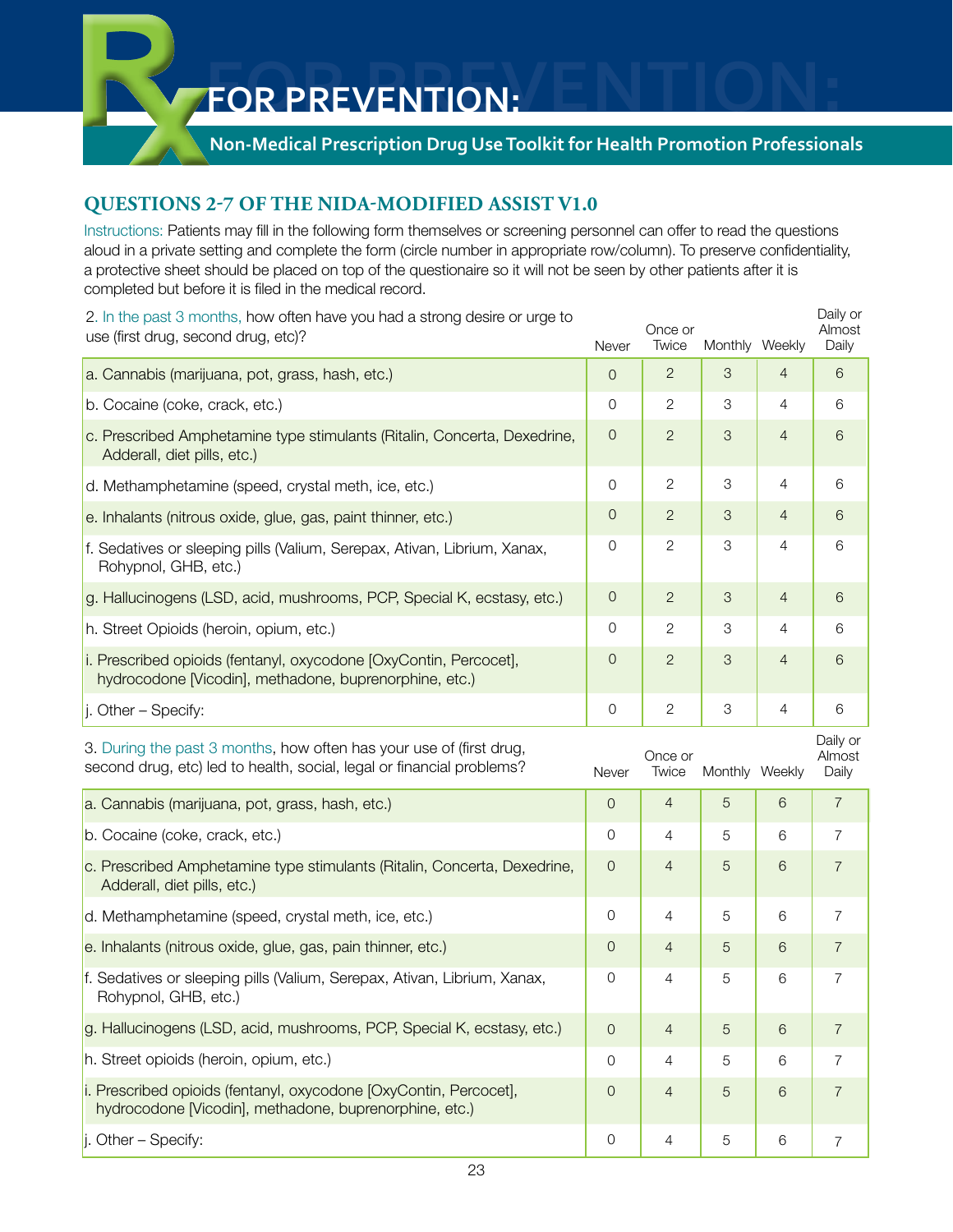# **Non-Medical Prescription Drug Use Toolkit for Health Promotion Professionals**

| 4. During the past 3 months, how often have you failed to do what was<br>normally expected of you because of your use of (first drug, second drug, etc)? | Never          | Once or<br>Twice | Monthly Weekly |                | Daily or<br>Almost<br>Daily |
|----------------------------------------------------------------------------------------------------------------------------------------------------------|----------------|------------------|----------------|----------------|-----------------------------|
| a. Cannabis (marijuana, pot, grass, hash, etc.)                                                                                                          | $\Omega$       | 5                | 6              | $\overline{7}$ | 8                           |
| b. Cocaine (coke, crack, etc.)                                                                                                                           | $\Omega$       | 5                | 6              | $\overline{7}$ | 8                           |
| c. Prescribed Amphetamine type stimulants (Ritalin, Concerta, Dexedrine,<br>Adderall, diet pills, etc.)                                                  | $\Omega$       | 5                | 6              | $\overline{7}$ | 8                           |
| d. Methamphetamine (speed, crystal meth, ice, etc.)                                                                                                      | $\Omega$       | 5                | 6              | $\overline{7}$ | 8                           |
| e. Inhalants (nitrous oxide, glue, gas, paint thinner, etc.)                                                                                             | $\overline{0}$ | 5                | 6              | $\overline{7}$ | 8                           |
| f. Sedatives or sleeping pills (Valium, Serepax, Ativan, Librium, Xanax,<br>Rohypnol, GHB, etc.)                                                         | $\Omega$       | 5                | 6              | $\overline{7}$ | 8                           |
| g. Hallucinogens (LSD, acid, mushrooms, PCP, Special K, ecstasy, etc.)                                                                                   | $\Omega$       | 5                | 6              | $\overline{7}$ | 8                           |
| h. Street Opioids (heroin, opium, etc.)                                                                                                                  | $\Omega$       | 5                | 6              |                | 8                           |
| i. Prescribed opioids (fentanyl, oxycodone [OxyContin, Percocet],<br>hydrocodone [Vicodin], methadone, buprenorphine, etc.)                              | $\Omega$       | 5                | 6              | $\overline{7}$ | 8                           |
| j. Other – Specify:                                                                                                                                      | 0              | 5                | 6              | $\overline{7}$ | 8                           |

Instructions: Ask Questions 5 & 6 for all substances ever used (i.e., those endorsed in the Prescreen).

| 5. Has a friend or relative or anyone else ever expressed concern about<br>your use of (first drug, second drug, etc)?      | No, never      | Yes, but not<br>in the past 3<br>months | Yes, in the past<br>3 months |
|-----------------------------------------------------------------------------------------------------------------------------|----------------|-----------------------------------------|------------------------------|
| a. Cannabis (marijuana, pot, grass, hash, etc.)                                                                             | $\Omega$       | 3                                       | 6                            |
| b. Cocaine (coke, crack, etc.)                                                                                              | 0              | 3                                       | 6                            |
| c. Prescribed Amphetamine type stimulants (Ritalin, Concerta, Dexedrine,<br>Adderall, diet pills, etc.)                     | $\Omega$       | 3                                       | 6                            |
| d. Methamphetamine (speed, crystal meth, ice, etc.)                                                                         | $\mathcal{O}$  | 3                                       | 6                            |
| e. Inhalants (nitrous oxide, glue, gas, paint thinner, etc.)                                                                | $\Omega$       | 3                                       | 6                            |
| f. Sedatives or sleeping pills (Valium, Serepax, Xanax, Ativan, Librium,<br>Rohypnol, GHB, etc.)                            | 0              | 3                                       | 6                            |
| g. Hallucinogens (LSD, acid, mushrooms, PCP, Special K, ecstasy, etc.)                                                      | $\overline{0}$ | 3                                       | 6                            |
| h. Street opioids (heroin, opium, etc.)                                                                                     | $\Omega$       | 3                                       | 6                            |
| i. Prescribed opioids (fentanyl, oxycodone [OxyContin, Percocet],<br>hydrocodone [Vicodin], methadone, buprenorphine, etc.) | $\overline{0}$ | 3                                       | 6                            |
| $\vert$ . Other – Specify:                                                                                                  | $\mathcal{O}$  | 3                                       | 6                            |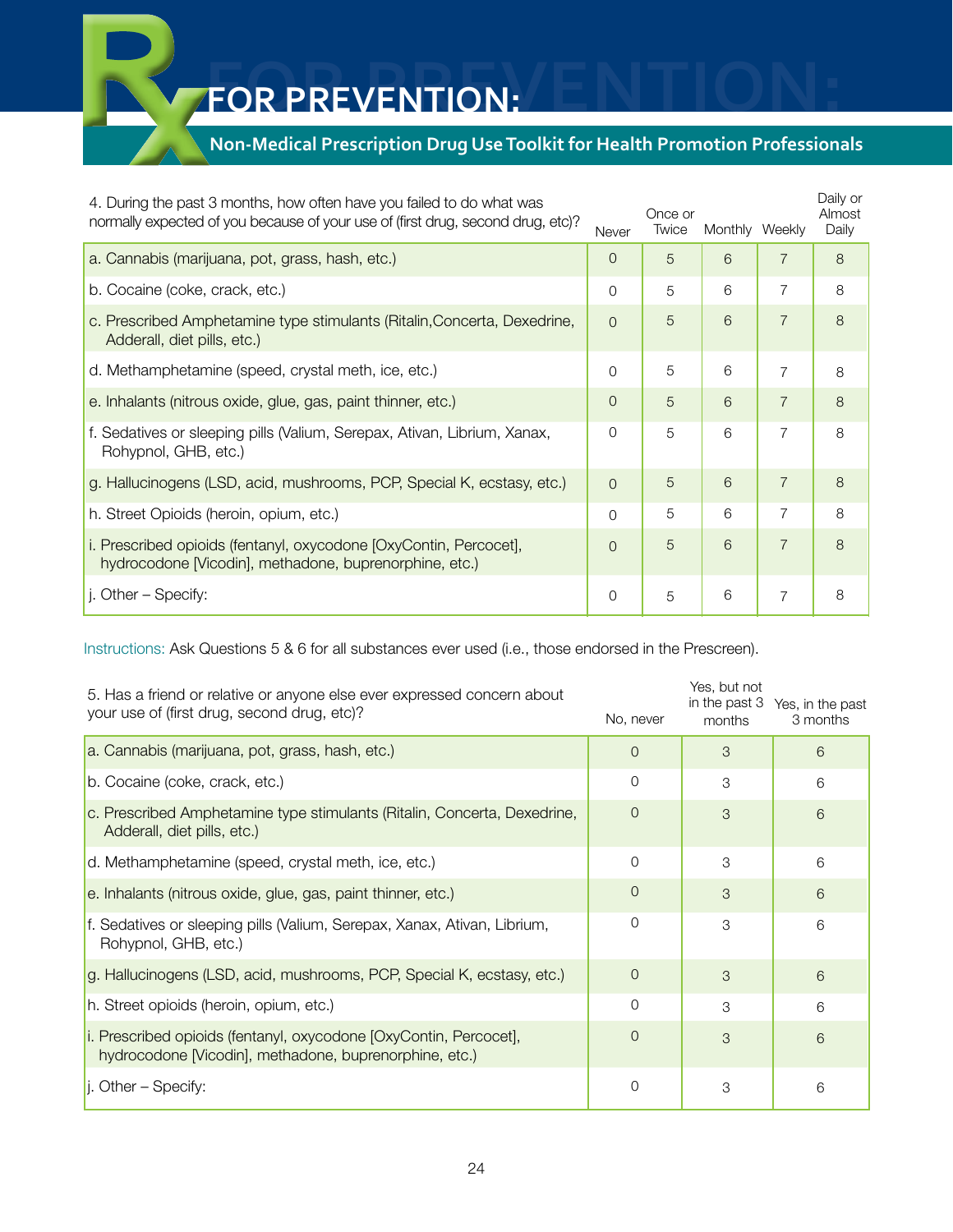# **Non-Medical Prescription Drug Use Toolkit for Health Promotion Professionals**

| 6. Have you ever tried and failed to control, cut down or stop using (first<br>drug, second drug, etc)?                     | No, never      | Yes, but not<br>in the past 3<br>months | Yes, in the past<br>3 months |
|-----------------------------------------------------------------------------------------------------------------------------|----------------|-----------------------------------------|------------------------------|
| a. Cannabis (marijuana, pot, grass, hash, etc.)                                                                             | $\overline{0}$ | 3                                       | 6                            |
| b. Cocaine (coke, crack, etc.)                                                                                              | $\Omega$       | 3                                       | 6                            |
| c. Prescribed Amphetamine type stimulants (Ritalin, Concerta, Dexedrine,<br>Adderall, diet pills, etc.)                     | $\overline{O}$ | 3                                       | 6                            |
| d. Methamphetamine (speed, crystal meth, ice, etc.)                                                                         | $\Omega$       | 3                                       | 6                            |
| e. Inhalants (nitrous oxide, glue, gas, paint thinner, etc.)                                                                | $\Omega$       | 3                                       | 6                            |
| f. Sedatives or sleeping pills (Valium, Serepax, Xanax, Ativan, Librium,<br>Rohypnol, GHB, etc.)                            | 0              | 3                                       | 6                            |
| g. Hallucinogens (LSD, acid, mushrooms, PCP, Special K, ecstasy, etc.)                                                      | $\Omega$       | 3                                       | 6                            |
| h. Street opioids (heroin, opium, etc.)                                                                                     | $\Omega$       | 3                                       | 6                            |
| i. Prescribed opioids (fentanyl, oxycodone [OxyContin, Percocet],<br>hydrocodone [Vicodin], methadone, buprenorphine, etc.) | $\Omega$       | 3                                       | 6                            |
| $\vert$ . Other – Specify:                                                                                                  | $\mathbf 0$    | 3                                       | 6                            |

Instructions: Ask Question 7 if the patient endorses any drug that might be injected, including those that might be listed in the other category (e.g., steroids). Circle appropriate response.

| 17. Have you ever used any drug by injection (NONMEDICAL USE ONLY)? | No. never | Yes, but not<br>in the past 3<br>months | Yes.<br>in the past<br>3 months |
|---------------------------------------------------------------------|-----------|-----------------------------------------|---------------------------------|
|---------------------------------------------------------------------|-----------|-----------------------------------------|---------------------------------|

- Recommend to patients reporting any prior or current intravenous drug use that they get tested for HIV and Hepatitis B/C.
- If patient reports using a drug by injection in the past three months, ask about their pattern of injecting during this period to determine their risk levels and the best course of intervention.
	- If patient responds that they inject once weekly or less OR fewer than 3 days in a row, provide a brief intervention including a discussions of the risks associated with injecting.
	- If patient responds that they inject more than once per week OR 3 or more days in a row, refer for further assessment.

Note: Recommend to patients reporting any current use of alcohol or illicit drugs that they get tested for HIV and other sexually transmitted diseases.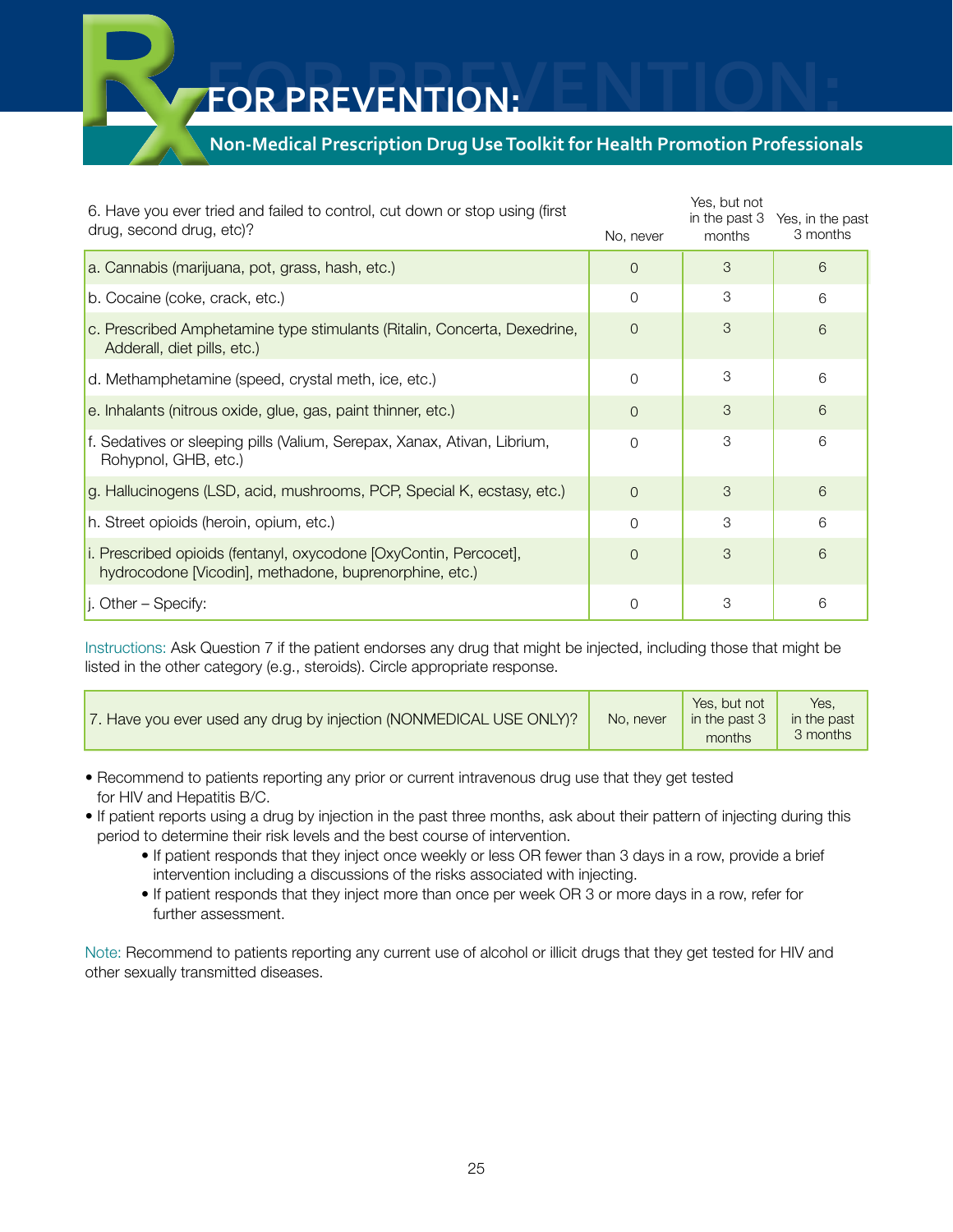**Non-Medical Prescription Drug Use Toolkit for Health Promotion Professionals**

# **Tally Sheet for scoring the full NIDA-Modified ASSIST**

Instructions: For each substance (labeled a–j), add up the scores received for questions 1-6 above. This is the Substance Involvement (SI) score. Do not include the results from either the Prescreen or Q 7 (above) in your SI scores.

| SUBSTANCE INVOLVEMENT SCORE                                                                                                 | <b>TOTAL (SI SCORE)</b> |
|-----------------------------------------------------------------------------------------------------------------------------|-------------------------|
| a. Cannabis (marijuana, pot, grass, hash, etc.)                                                                             |                         |
| b. Cocaine (coke, crack, etc.)                                                                                              |                         |
| c. Prescribed Amphetamine type stimulants (Ritalin, Concerta,<br>Dexedrine, Adderall, diet pills, etc.)                     |                         |
| d. Methamphetamine (speed, crystal meth, ice, etc.)                                                                         |                         |
| e. Inhalants (nitrous oxide, glue, gas, paint thinner, etc.)                                                                |                         |
| f. Sedatives or sleeping pills (Valium, Serepax, Xanax, Ativan,<br>Librium, Rohypnol, GHB, etc.)                            |                         |
| g. Hallucinogens (LSD, acid, mushrooms, PCP, Special K, ecstasy, etc.)                                                      |                         |
| h. Street opioids (heroin, opium, etc.)                                                                                     |                         |
| i. Prescribed opioids (fentanyl, oxycodone [OxyContin, Percocet],<br>hydrocodone [Vicodin], methadone, buprenorphine, etc.) |                         |
| j. Other – Specify:                                                                                                         |                         |

# **Use the resultant Substance Involvement (SI) Score to identify patient's risk level.**

To determine patient's RISK LEVEL based on his or her SI SCORE, see the table below:

Level of risk associated with different Substance Involvement Score ranges for Illicit or non-medical prescription drug use

0-3 Lower Risk

4-26 Moderate Risk

27+ High Risk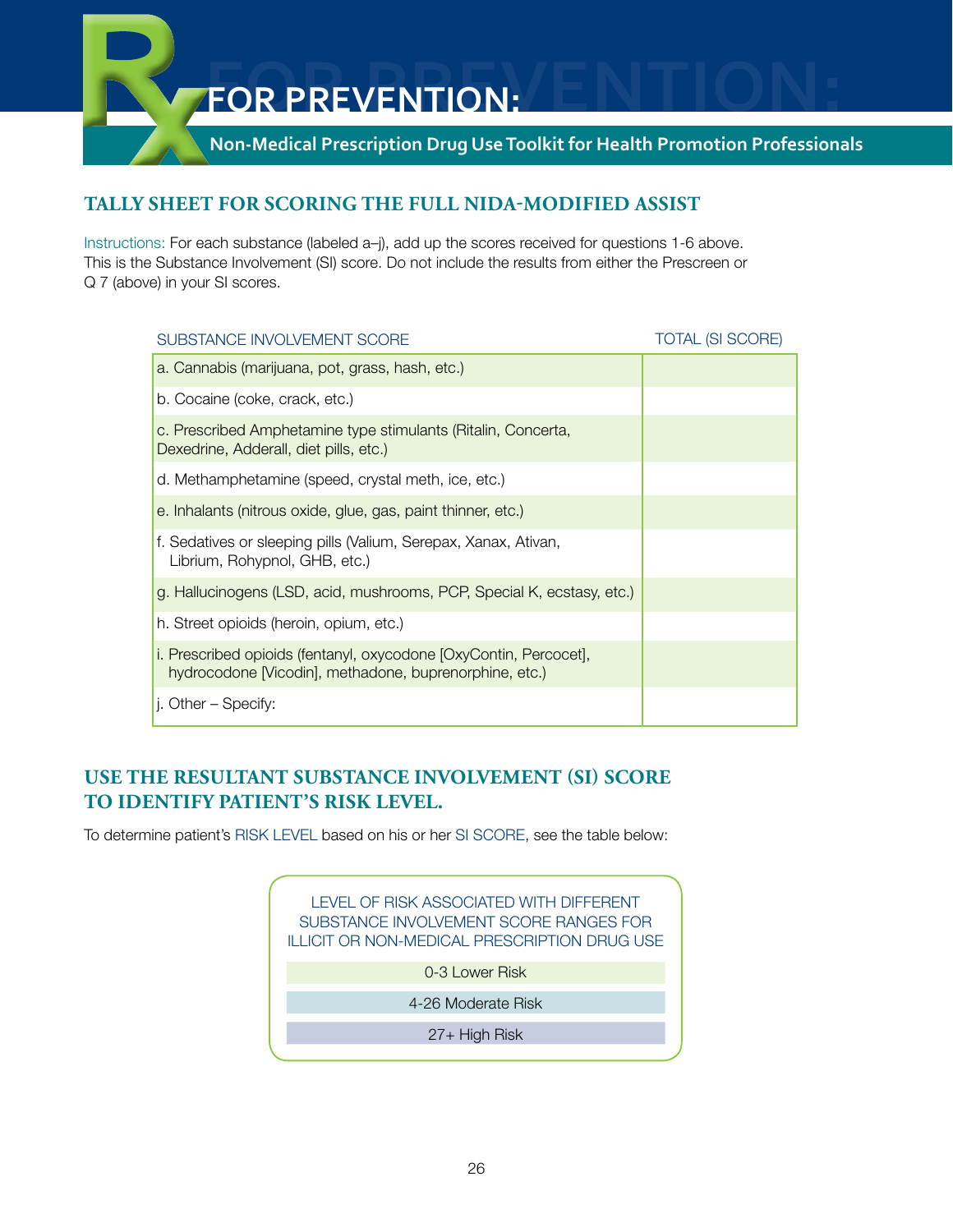

**Non-Medical Prescription Drug Use Toolkit for Health Promotion Professionals**

# **Integrating NMPDU with Brief Alcohol Screening Intervention for College Students (BASICS)**

Given the clear connection between high-risk alcohol use, illicit drug use, and non-medical prescription drug use (NMPDU), the integration of NMPDU data into the Brief Alcohol Screening Intervention for College Students (BASICS) is an opportunity that should be evaluated and implemented, if possible, on campuses that are considering or already employing this method. BASICS is a one-on-one intervention conducted in two sessions. The first session consists of a structured clinical interview followed by a student self-report assessment of drinking patterns, attitudes, and alcohol-related consequences. During the second session, the student is presented with the results of their assessment in a non-confrontational manner. Both health promotion professionals and peer educators have demonstrated effective facilitation of BASICS in the college setting.

For a comprehensive overview of BASICS implementation with mandated and soft referral systems, please review the following Columbia University PowerPoint presentation (www.health.columbia.edu/pdfs/alice\_downloads\_online tools to manage basics 2008.pdf).

In discussing the feedback report with students, the following questions and comments should be integrated with regard to high-risk alcohol and other drug use (including non-medical prescription drug use):

- Tell me what you enjoy about your non-medical prescription drug use/insert drug name here.
- What are some of the unexpected or undesirable consequences of your non-medical prescription drug use/insert drug name here?
- The questionnaire you completed suggests that you may be putting yourself at risk for problems. Would it be alright with you if I review what those risks might be?
- What do you think you would like to do about your non-medical prescription drug use/insert drug name here?
- On a scale of 1-10, with 1 being "not ready" and 10 being "very ready," how ready are you to make a change?
- If the student indicates interest in making a change, provide options for lower-risk options and discuss a plan of action, to include campus resources. (Questions adapted from Screening and Brief Intervention Toolkit for College and University Campuses, www.friendsdrivesober.org/documents/SBI\_College.pdf).

For campuses who are unable to fund a comprehensive BASICS program, consider customizing www.alcoholscreening.org and/or www.drugscreening.org and making it available on your institutional Web site.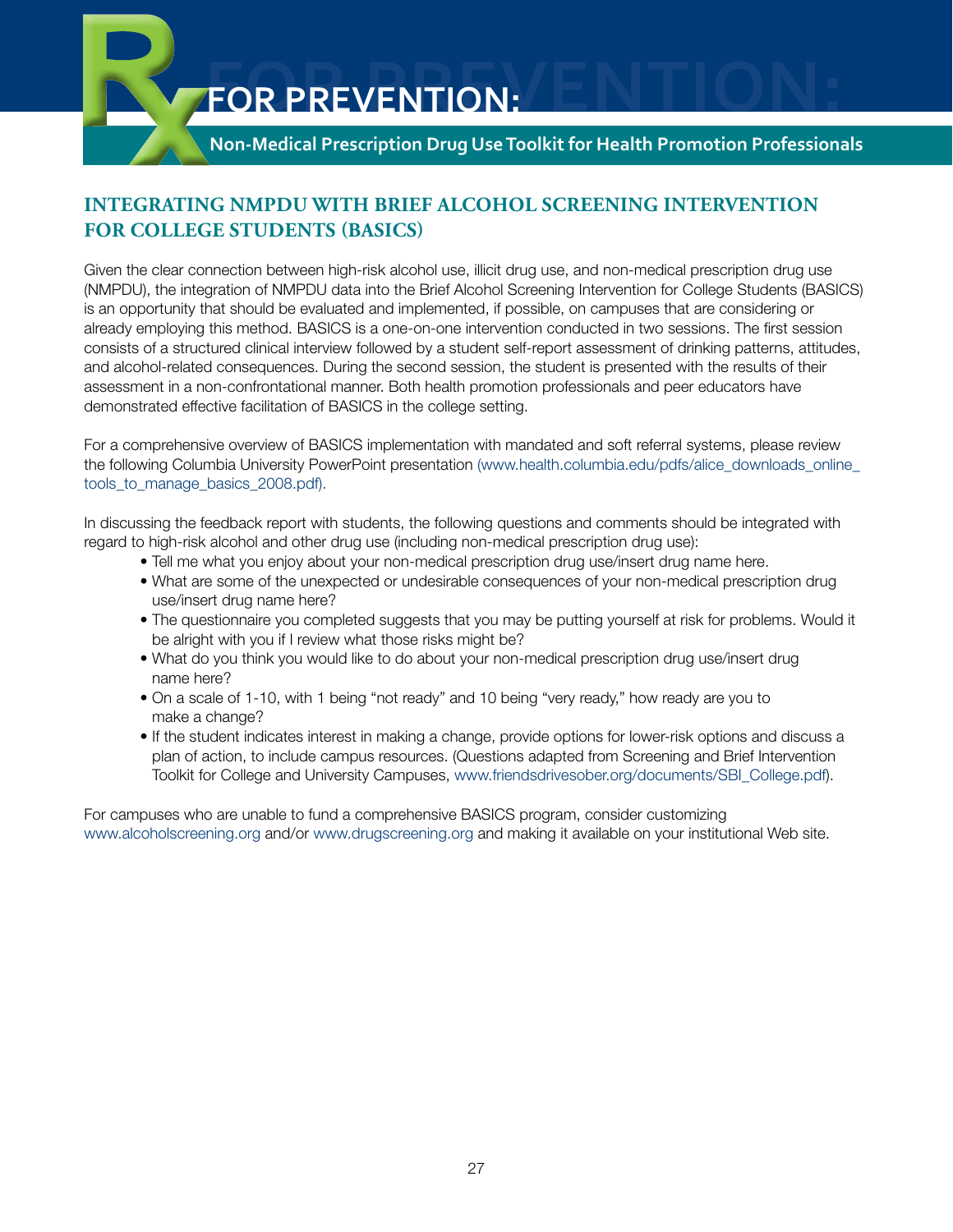**Non-Medical Prescription Drug Use Toolkit for Health Promotion Professionals**

# **Resource Chart**

| PUBLICATION ON<br><b>COLLEGE STUDENT AOD</b>                                                                                                                                                                         | <b>DESCRIPTION</b>                                                                                                                                                                                                                                                                                                                                                                                                                                                                                                                                                                                                                                                                                                                        |  |  |
|----------------------------------------------------------------------------------------------------------------------------------------------------------------------------------------------------------------------|-------------------------------------------------------------------------------------------------------------------------------------------------------------------------------------------------------------------------------------------------------------------------------------------------------------------------------------------------------------------------------------------------------------------------------------------------------------------------------------------------------------------------------------------------------------------------------------------------------------------------------------------------------------------------------------------------------------------------------------------|--|--|
| Use and Misuse of Stimulants:<br>A Guide for School Health Professionals<br>www.acha.org/prof_dev/ADHD_<br>PDprogram.cfm                                                                                             | Alcohol misuse and abuse affect a large percentage of US high school<br>and college students. Alcohol abuse and illicit drug use often receive<br>more attention by comparison, but a growing US health concern is<br>centered on the misuse of prescription stimulant medications often<br>prescribed for the treatment of attention-deficit/hyperactivity disorder<br>(ADHD). With these issues at the forefront, high school and college<br>health providers must be aware of the prevalence and seriousness of<br>prescription stimulant misuse among US students, strategies to<br>identify and counsel those students engaging in stimulant misuse,<br>and appropriate methods for assessment, diagnosis, and treatment<br>of ADHD. |  |  |
| Wasting the Best and the Brightest:<br>Substance Abuse at America's<br><b>Colleges and Universities</b><br>www.casacolumbia.org/absolutenm/<br>articlefiles/380-Wasting%20the%20<br>Best%20and%20the%20Brightest.pdf | In 1993 and 1994, The National Center on Addiction and Substance<br>Abuse (CASA) at Columbia University released its first reports on<br>substance abuse at America's colleges and universities. These reports<br>drew attention to the widespread problems of student smoking and<br>drinking, and highlighted the escalating problem of dangerous drinking<br>among college women. More than a decade later, CASA's exhaustive<br>examination of the current situation reveals an intensified student<br>culture of abuse of addictive substances in colleges and universities<br>across America and a range of harmful academic, health and social<br>consequences that extend into the surrounding communities.                       |  |  |
| Call to Action: Changing the U.S.<br><b>Drinking College Culture</b><br>www.collegedrinkingprevention.gov/<br>NIAAACollegeMaterials/TaskForce/<br>TaskForce_TOC.aspx                                                 | The call to action on campus has to do not so much with drinking<br>per se, but with the consequences of excessive drinking by college<br>students. Students who drink excessively have higher rates of injuries,<br>assaults, academic problems, arrests, vandalism, and other health and<br>social problems, compared with their non-drinking counterparts. They<br>disrupt the studies and threaten the health and safety of their peers.                                                                                                                                                                                                                                                                                              |  |  |
| Methods for Assessing College Student<br>Use of Alcohol and Other Drugs<br>www.higheredcenter.org/services/<br>publications/methods-assessing-college-<br>student-use-alcohol-and-other-drugs                        | If they are to develop effective programs and policies to reduce<br>alcohol- and other drug-related (AOD) problems on campus, college<br>and university officials must understand the nature and extent of<br>these problems at their institution. Administrators can achieve this<br>understanding only if they have accurate data on patterns of student<br>substance use and related risk behavior. While focus groups, one-on-<br>one interviews, and consultations with faculty and staff can be helpful,<br>the best way to obtain these data is to conduct an annual survey using<br>a randomly selected sample of student respondents.                                                                                            |  |  |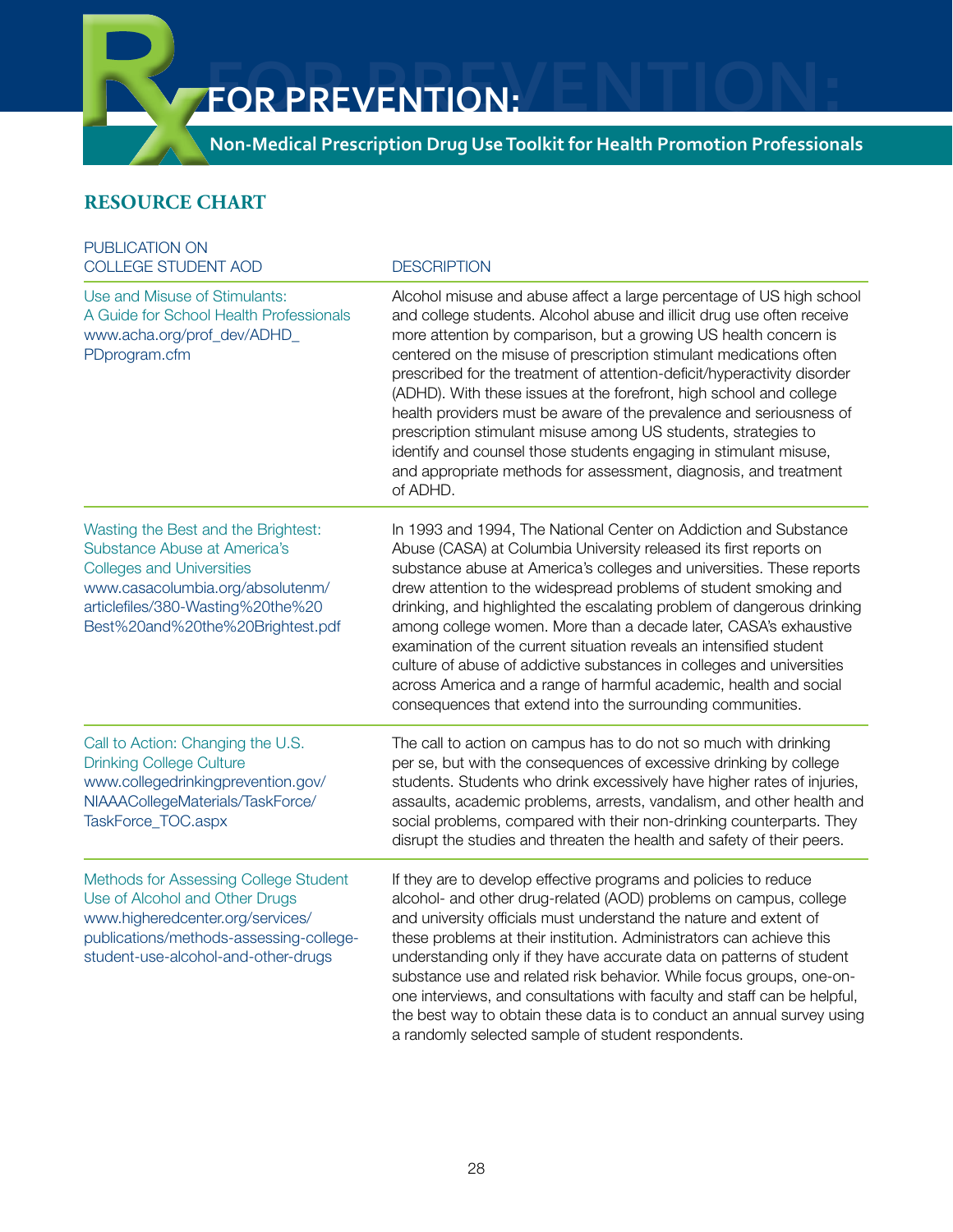# **Non-Medical Prescription Drug Use Toolkit for Health Promotion Professionals**

| The Generation Rx Initiative<br>pharmacy.osu.edu/outreach/generation-rx/                                                                                                                     | This web site provides medication safety resources and information for<br>teachers and students (K-college). Their goal is the elevation of student<br>understanding of medication safety issues, particular the dangers of<br>abusing prescription and over-the-counter medications. This site is one<br>example of a collaborative effort between the College of Pharmacy,<br>Research and Assessment, Student Wellness Center, Residence Life,<br>campus and local police departments, Student Health Services, and<br>student leaders at The Ohio State University to address the issue of<br>non-medical prescription drug use. |  |  |  |
|----------------------------------------------------------------------------------------------------------------------------------------------------------------------------------------------|--------------------------------------------------------------------------------------------------------------------------------------------------------------------------------------------------------------------------------------------------------------------------------------------------------------------------------------------------------------------------------------------------------------------------------------------------------------------------------------------------------------------------------------------------------------------------------------------------------------------------------------|--|--|--|
| <b>SEMINAL PUBLICATIONS</b><br>FOR HEALTH PROMOTION                                                                                                                                          | <b>DESCRIPTION</b>                                                                                                                                                                                                                                                                                                                                                                                                                                                                                                                                                                                                                   |  |  |  |
| <b>Standards of Practice for Health Promotion</b><br>in Higher Education<br>www.acha.org/about_acha/ctfs/com_<br>hpshe.cfm                                                                   | The revised 2004 edition provides six measurable guidelines for<br>enhancing the quality of health promotion programs, thereby<br>encouraging healthy learning environments at colleges and universities.                                                                                                                                                                                                                                                                                                                                                                                                                            |  |  |  |
| Leadership for a Healthy Campus<br>www.longwood.edu/assets/health/<br>leadership_for_a_healthy_campus.pdf<br>Related publication:<br>Learning Reconsidered 2<br>www.learningreconsidered.org | Multiple variants influence college students' academic achievement.<br>One variable that affects all students is health. Students regularly report<br>health factors as high on the list of issues affecting their academic<br>performance. It is common knowledge among student affairs and<br>health professionals that there is a correlation between students'<br>health, academic achievement, and completion of a degree.<br>Given these facts, institutional efforts to ensure a healthy campus<br>environment can have an impact on student success and potentially<br>affect retention.                                     |  |  |  |
| <b>Healthy Campus 2010</b><br>www.acha.org/Info_resources/hc2010.cfm                                                                                                                         | Healthy Campus 2010 establishes national college health objectives<br>and serves as a basis for developing plans to improve student<br>health. The ACHA manual, Healthy Campus: Making It Happen, is a<br>companion document to Healthy People 2010, the nationwide health<br>promotion and disease agenda, and similarly, was developed through a<br>broad consultation process built on the best scientific knowledge.                                                                                                                                                                                                             |  |  |  |
|                                                                                                                                                                                              | For more information on the developing Healthy Campus 2010 goals,<br>please visit www.csupomona.edu/~jvgrizzell/hc2020/.                                                                                                                                                                                                                                                                                                                                                                                                                                                                                                             |  |  |  |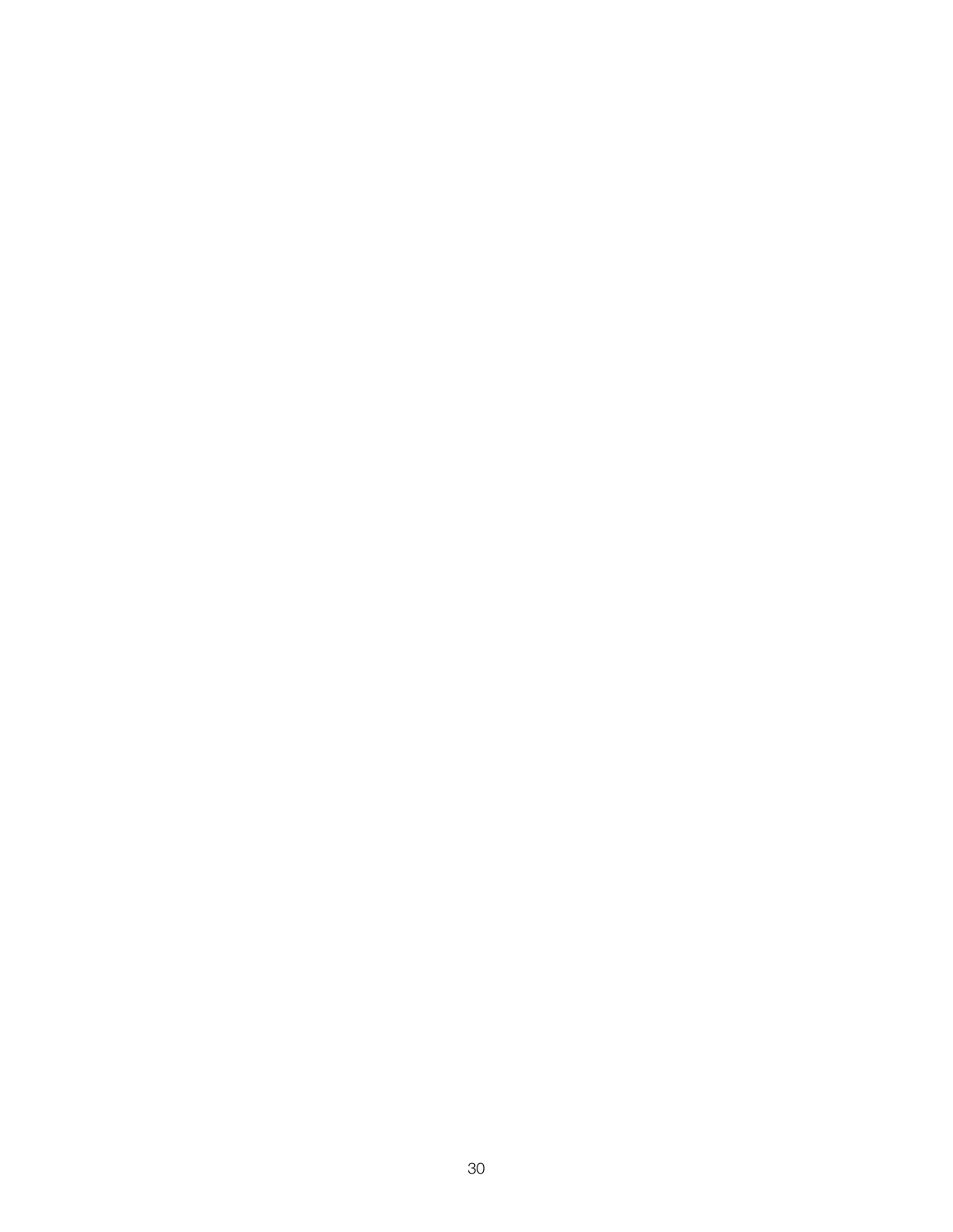

# **Supplemental Handouts**

#### Understanding NMPDU & Employing Strategies:

Commonly Used Medicines and NMPDU Time, Stress and Study Management Strategies

#### PATIENT EDUCATION:

Refusal Strategies for Students Prescribed Medication(s) Questions to Ask Your Health Care Provider Handout SmaRxt Disposal Strategies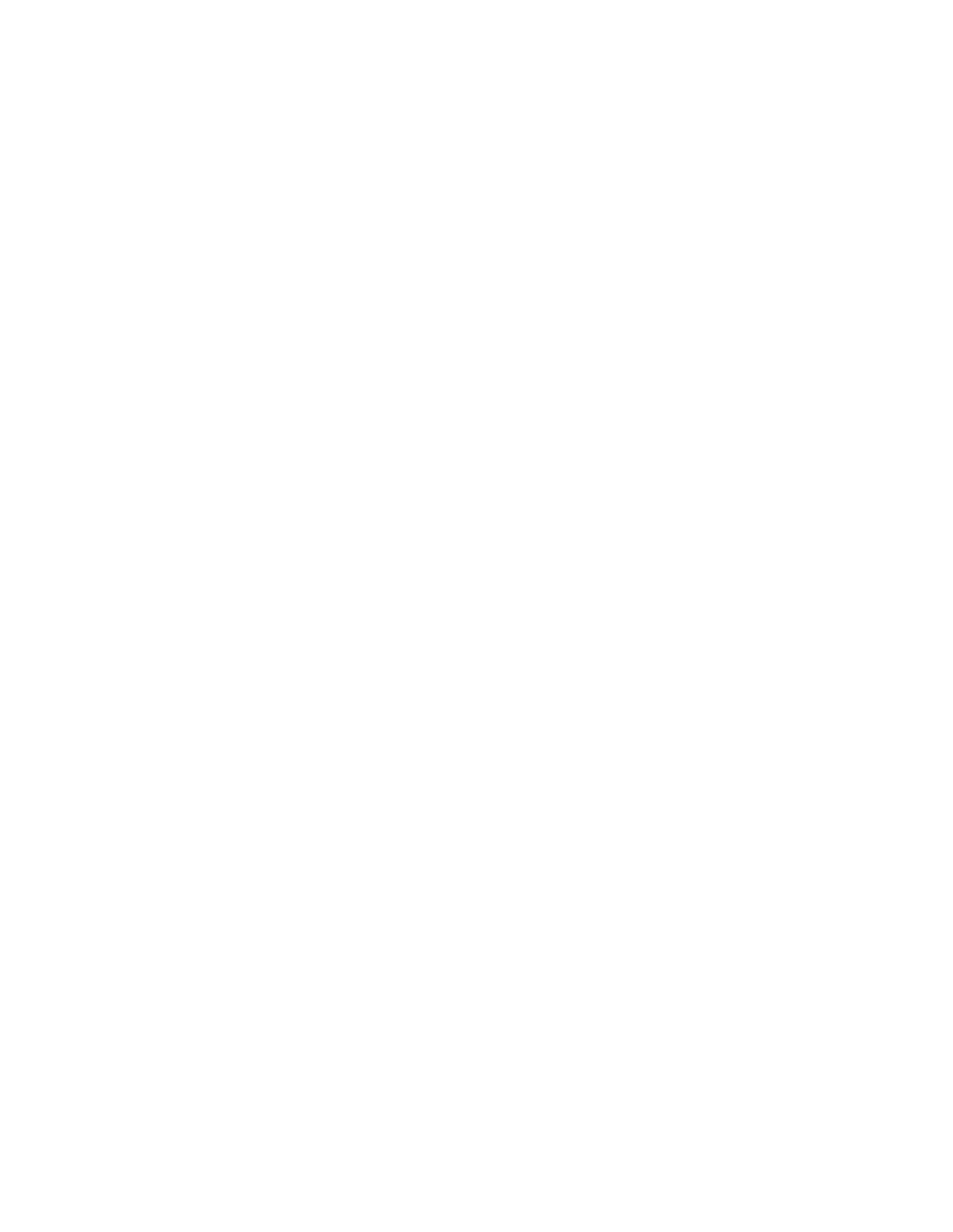| Drowsiness, dizziness; increased<br>Some Possible Reaction<br>with Alcohol<br>risk for overdose<br>Alavert® Allegra® Allegra-D®<br>(Brand Name)<br>Medication<br>Benadryl® Clarinex®                                                                                                                                        |
|-----------------------------------------------------------------------------------------------------------------------------------------------------------------------------------------------------------------------------------------------------------------------------------------------------------------------------|
| Sinus & Allergy Triaminic®<br>Cold & AllergySudafed®<br>Cold & AllergyTylenol®<br>Allergy Sinus Tylenol®<br>Claritin® Claritin-D®<br>Cold & Flu Zyrtec®<br><b>Dimetapp®</b>                                                                                                                                                 |
| Drowsiness, dizziness; increased<br>motor control, unusual behavior,<br>difficulty breathing, impaired<br>risk for overdose, slowed or<br>Liver damage, drowsiness<br>and memory problems<br>Herbal preparations (Kava Kava)                                                                                                |
| dizziness, drowsiness, abdominal<br>abuse and stimulant abuse often<br>suicidality, hallucination), alcohol<br>Intensifies the side effects of the<br>pain, weight loss, depression &<br>drug (loss of appetite, anxiety,<br>go hand in hand                                                                                |
| Drowsiness, dizziness, increased<br>risk for overdose<br>Robitussin Cough®<br>Cough Delsym®,<br>Robitussin A-C®                                                                                                                                                                                                             |
| Drowsiness, dizziness; increased<br>hopelessness in adolescents<br>risk for overdose, increased<br>feelings of depression or<br>(suicide)<br>Lexapro® Luvox® Norpramin®<br>Effexor® Wellbutrin®<br>Herbal preparations<br>Desyrel® Serzone®<br>Celexa® Prozac®<br>Anafranil® Paxil®<br>(St. John's Wort)<br>Elavil® Zoloft® |

# Commonly Used Medicines (Both Prescription and Over-the-Counter) That Interact with Alcohol Commonly Used Medicines (Both Prescription and Over-the-Counter) That Interact with Alcohol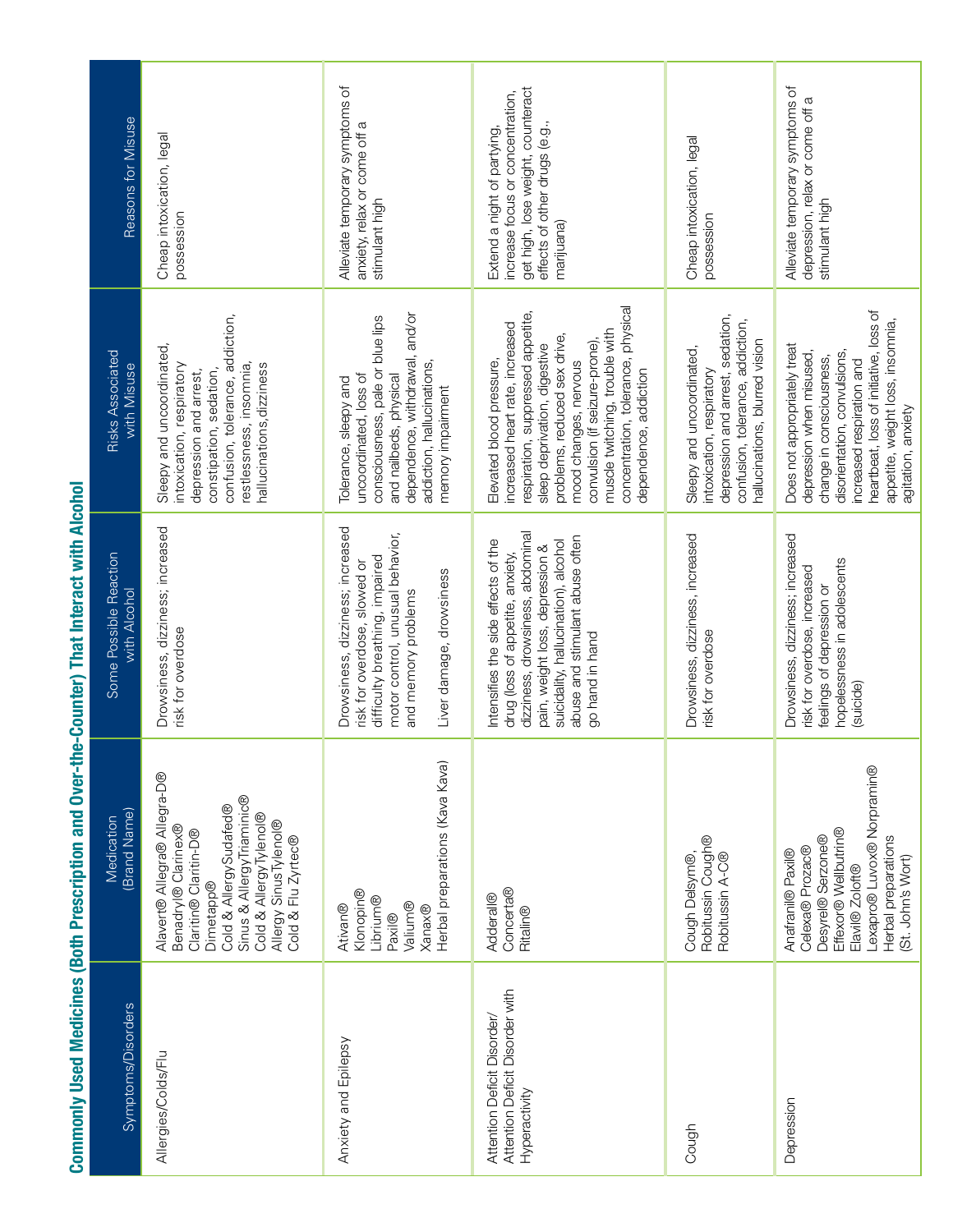| Sleep Problems                                                                                                                                                              | migraines<br>postsurgical care, oral surgery,<br>Severe pain from injury,                                                                                                                                                                                                                                                                               | Seizures                                                                                                                                                                                                                  | inflammation<br>Pain (such as headache, muscle<br>ache, minor arthritis pain), fever,                                                                           | Muscle Pain                                                                                                                                                                                                                                     | Symptoms/Disorders                     |
|-----------------------------------------------------------------------------------------------------------------------------------------------------------------------------|---------------------------------------------------------------------------------------------------------------------------------------------------------------------------------------------------------------------------------------------------------------------------------------------------------------------------------------------------------|---------------------------------------------------------------------------------------------------------------------------------------------------------------------------------------------------------------------------|-----------------------------------------------------------------------------------------------------------------------------------------------------------------|-------------------------------------------------------------------------------------------------------------------------------------------------------------------------------------------------------------------------------------------------|----------------------------------------|
| valerian, lavender)<br>Sominex® Unisom®<br>Proscom <sup>rw</sup> Restoril®<br>Ambien® Lunesta <sup>™</sup><br>Herbal preparations (chamomile,                               | Vicodin®<br>Demerol®<br>Percocet®<br>Fiorinal® with codeine<br>Darvocet-N®                                                                                                                                                                                                                                                                              | Klonopin®<br>Dilantin®                                                                                                                                                                                                    | <b>Motrin®</b><br><b>Aleve®</b><br><b>Advil®</b><br>Tylenol®<br><b>Excedrin®</b>                                                                                | Soma®<br>Flexeril®                                                                                                                                                                                                                              | (Brand Name)<br>Medication             |
| unusual behavior, memory<br>dizziness, slowed or difficulty<br>problems<br>breathing, impaired motor control,<br>Drowsiness, sleepiness,                                    | difficulty breathing, impaired<br>risk for overdose, slowed or<br>motor control, unusual behavior,<br>memory problems<br>Drowsiness, dizziness, increased                                                                                                                                                                                               | risk of seizure<br>Drowsiness, dizziness, increased                                                                                                                                                                       | rapid heartbeat<br>ulcers, liver damage (Tylenol®),<br>Stomach upset, bleeding and                                                                              | unusual behavior, memory<br>overdose, slowed or difficulty<br>risk of seizures, increased risk for<br>problems<br>breathing, impaired motor control,<br>Drowsiness, dizziness, increased                                                        | Some Possible Reaction<br>with Alcohol |
| slow heartbeat, tolerance,<br>and addiction<br>physical dependence, withdrawal<br>memory loss, slowed respiration,<br>Sleepy and uncoordinated,                             | vision, lightheadedness, liver<br>withdrawal, physical dependence,<br>damage, extreme fatigue, severe<br>combined dose, seizure, blurry<br>addiction, death from a large or<br>depressed respiration, tolerance,<br>skin, drowsiness, constipation,<br>dizziness, reduced heart rate<br>brain, confusion, cold & clammy<br>Blocked pain messages to the | gait, fatigue, difficulty sleeping<br>interest or pleasure, unsteady<br>fever, loss of appetite, loss of<br>Body aches, chills, dizziness,                                                                                | weight gain<br>breath, unusual fatigue,<br>decrease in urine output,<br>heartburn, itchy skin, shortness of<br>Intestinal pain and disruption                   | movements, tolerance, physical<br>movements, unusual facial<br>uncontrolled eye and muscle<br>dependence, addiction<br>blue lips and fingernails,<br>consciousness, difficulty<br>Blurred vision, loss of<br>breathing, hallucinations, pale or | Risks Associated<br>With Misuse        |
| alleviate worsening symptoms of<br>smotoms<br>underlying mental disorder<br>(when these drugs are intended<br>for short-term use only), to<br>To treat longer-term insomnia | increasing dosages<br>diminishing effects of drug with<br>To alleviate pain due to                                                                                                                                                                                                                                                                      | combat depressive side effects<br>behavior)<br>cramping, tremor, and unusual<br>(hallucinations, stomach a muscle<br>and/or withdrawal symptoms<br>its departure from prescribed use;<br>At time of panic attack, despite | drug with increasing dosages<br>and/or in place of prescribed<br>pain due to diminishing effects of<br>muscle pain reliever<br>Easy accessibility, to alleviate | effects of drug with increasing<br>alleviate pain due to diminishing<br>dosages<br>In place of physical therapy, to                                                                                                                             | Reasons for Misuse                     |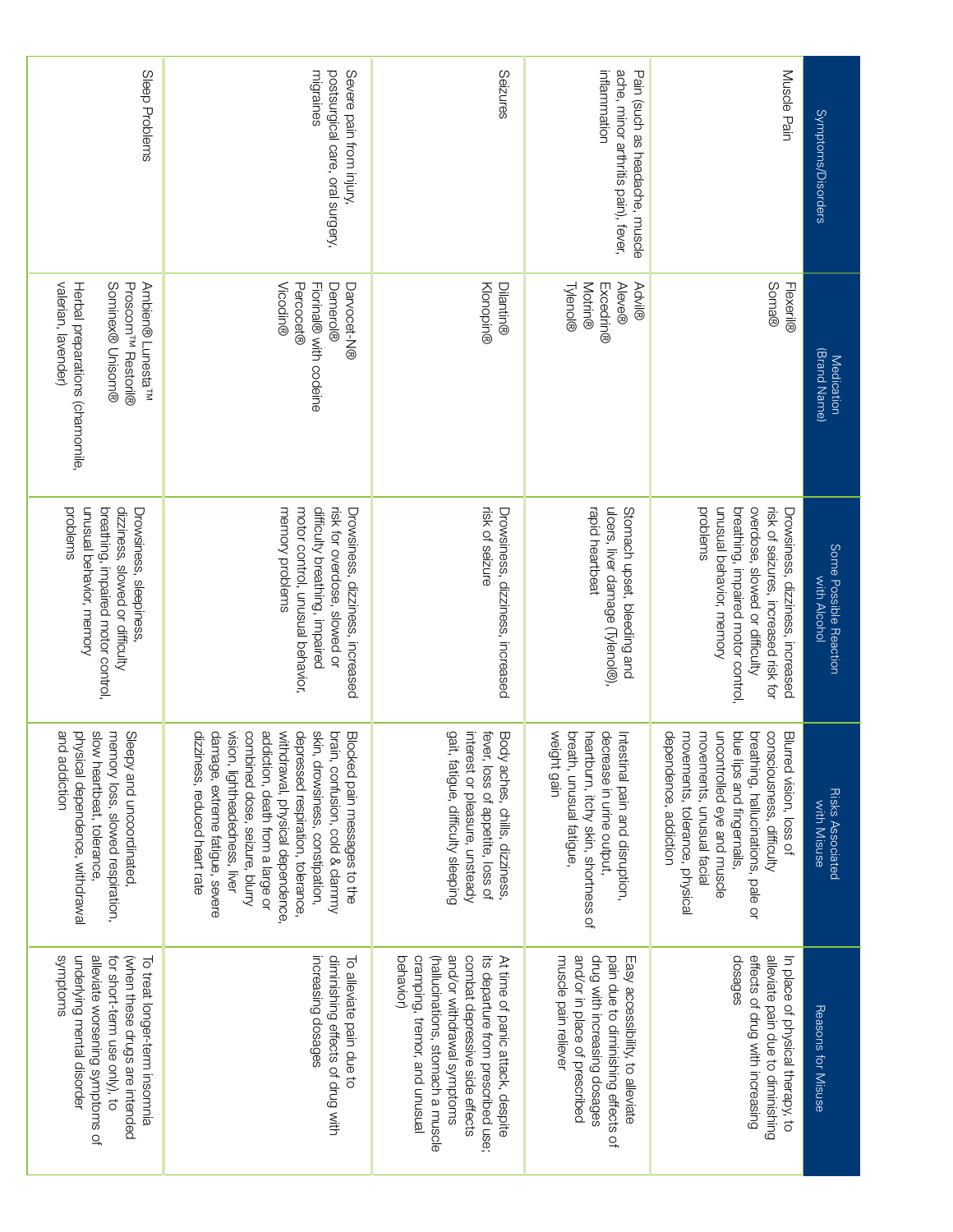#### TIME

#### Plan Your Schedule Accordingly.

- Know your *advisor's* office location, hours, and contact information.
- Know your *professors'* office locations, hours, and contact information.
- Have specific questions or concerns in mind each time you meet with an advisor or professor.
- Take advantage of office hours.

#### Prepare A Weekly Schedule.

- Record your daily classes.
- Enter things that need to be done in the coming week.
- Review your class notes from the previous week.
- Add any extracurricular activities or commitments.
- Incorporate reading, writing, and studying time with "things that need to be done."

#### Control Excessive Procrastination.

- Prioritize tasks.
- Commit yourself to completing a task once it is started.
- Reward yourself for a task accomplished.
- Work on tasks at the times you work best.
- Break larger tasks into more manageable tasks.
- Work on difficult or undesirable tasks first.

#### RESOURCES AVAILABLE:

Insert campus resources such as Counseling Center, Health Promotion and Peer Education services here.

#### **STRESS**

#### Have Clear Goals.

- Establish specific goals about what you hope to accomplish in college.
- Know what it will take to accomplish your goal(s).
- Be certain your goals are in line with your interest(s).
- Be flexible recognize the need to change goals or adapt strategies to be successful.

#### Stay Healthy.

- Get quality sleep consistently.
- Do not rely on caffeine as your primary source of energy. Incorporate foods such as pasta, peanut butter, non-sugar cereals, and fresh fruit as natural sources of energy.
- Use the services available to you at the Student Health and Counseling Centers. Emergency treatment, low-cost testing and treatment, and professional guidance are available.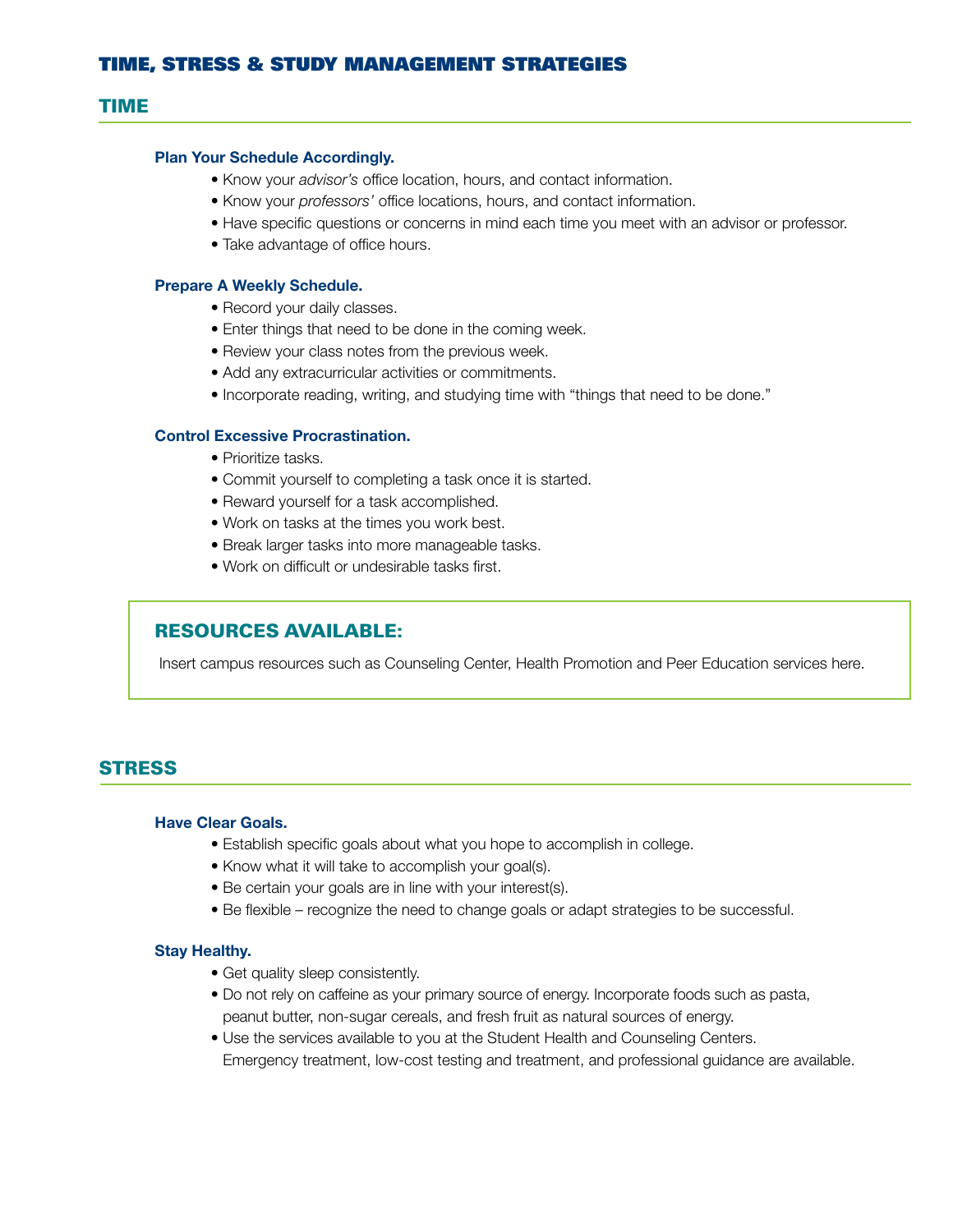# RESOURCES AVAILABLE:

Insert campus and community resources here, such as Health Promotion, Student Health, Counseling Center and community web resources.

# **STUDY**

#### Become A Flexible Reader.

- Scanning is the reading style for the purpose of quickly locating a specific piece of information.
- Skimming is the reading style for the purpose of quickly obtaining a general idea about the material. This is most useful when a large amount of reading must be done in a short amount of time. Identify the main ideas of each paragraph/section, and ignore the details.
- Study reading is the reading style for the purpose of reading difficult material at a high level of comprehension. Read at a rate slower than usual reading rate, and read the same material more than once.

#### Improve Concentration.

- Study in a quiet place free from distraction.
- Make a study schedule of tasks to be accomplished during study time.
- Study at the time of day that you work best.
- Make sure you are not tired or hungry when studying.
- Focus on one task at a time.
- Break large tasks into smaller tasks.
- Relax. Practice deep breathing or meditation before studying.
- Clear your mind of distractions.
- Develop an interest in what you are studying.
- Take breaks whenever you feel fatigued.

#### Evaluate Your Study Space.

- Is my study space available to me whenever I need it?
- Is it free from distractions?
- Is it free from interruptions?
- Does it contain all materials I need?
- Does it contain a large enough desk/table to organize my materials?
- Does it have enough storage space?
- Does it have a comfortable chair?
- Does it have adequate lighting?
- Does it have a comfortable temperature?

#### Get A Study Group Started.

- Get to know your classmates. You should be able to answer "yes" to all of the following questions about the people in your class who are potential group members:
	- Are they motivated to do well?
	- Do they understand the material?
	- Are they dependable?
	- Are they tolerant of others' ideas?
	- Would you like to work with this person, if given the choice?
- Invite enough of your classmates to form a group of 3-5.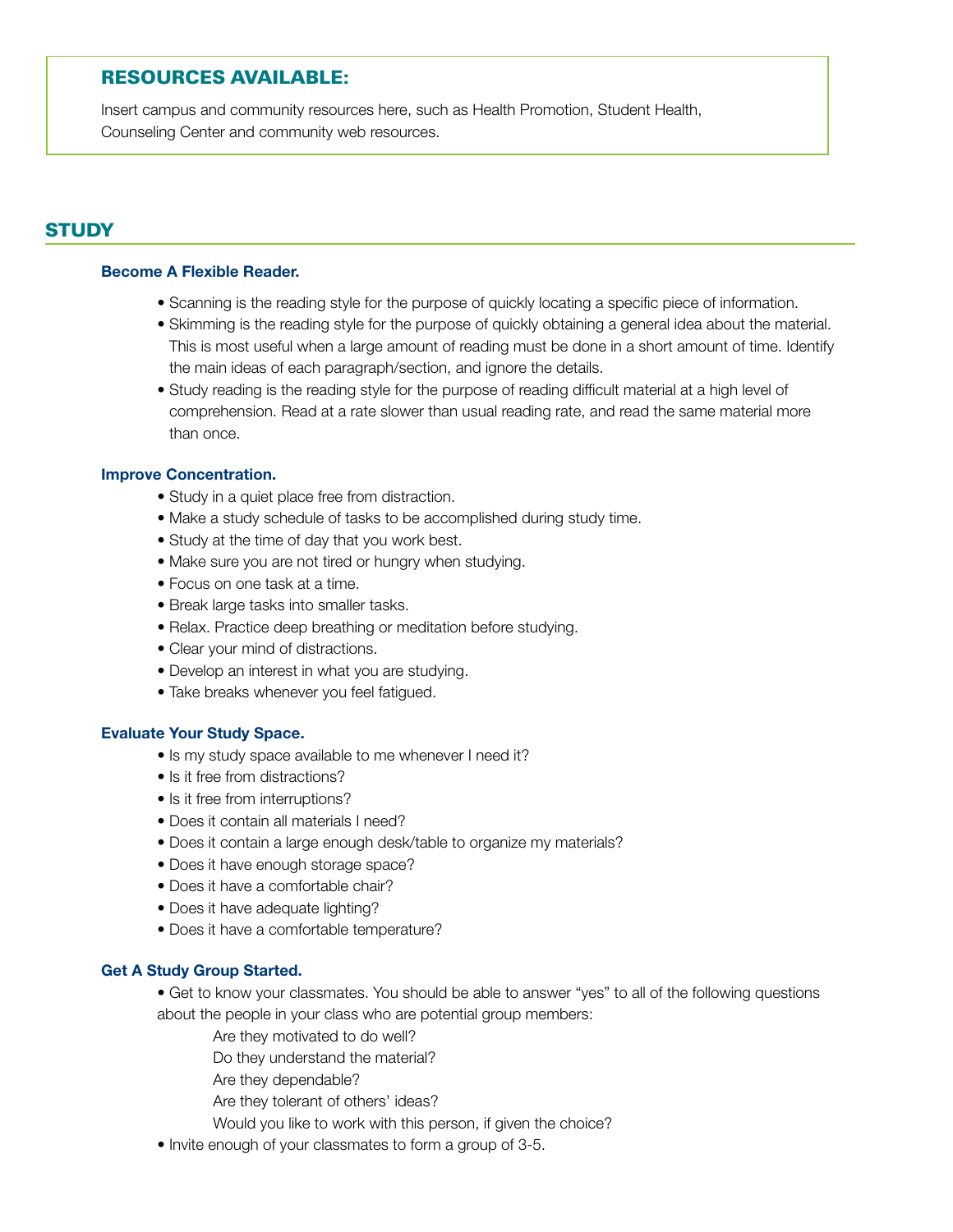- Decide how often and for how long you would like to meet as a study group. Keep sessions to less than 90 minutes at a time.
- Decide where you will meet and be sure it meets the same qualifications as a study space.
- Determine goals of the study group.
- Determine who the leader will be for the group (rotating for each week? long-term leader?) and expect that person to manage study sessions and be sure the group is meeting its goals.
- Determine the agenda for each study group, along with each person's responsibility.
- Develop a list of all group members, e-mail and phone numbers.

#### Study Habits Of A Successful Student.

- Do not study too much at one time. Conserve your mental energy and study for shorter periods of time with breaks in between.
- Plan specific times for studying.
- Try to study at the same times each day.
- Set specific goals for study times.
- Start studying when planned.
- Work on the most difficult assignment first.
- Review notes before beginning an assignment.
- Tell your friends that you should not be disturbed during study time.
- Reach out to a peer if you encounter problems with an assignment.
- Review notes and readings over the weekend.

#### Recognize Obstacles To Reading And Review Concentration.

- Recognize obstacles
	- Fatigue, Distraction, and Anxiety
- Cues that you are losing attention
	- You have not understood certain sentences or phrases.
	- You often have to slow down and re-read.
	- Everything or nothing seems important.

#### • Strengthening strategies

Rephrase a paragraph in your own words.

Read aloud.

Underline or make notes in the margins or in notes as you read.

 • When you notice obstacles and see that you are losing attention, keep a notepad nearby and jot down how you were feeling/what was distracting/how your environment influenced it.

## RESOURCES AVAILABLE:

Insert campus-specific resources such as study skills counseling, tutoring centers, learning support services and writing centers

For more tips, resources, and interactive tools, visit aipm.wellnesscheckpoint.com/library/banner\_main. asp?P=887E2ASM21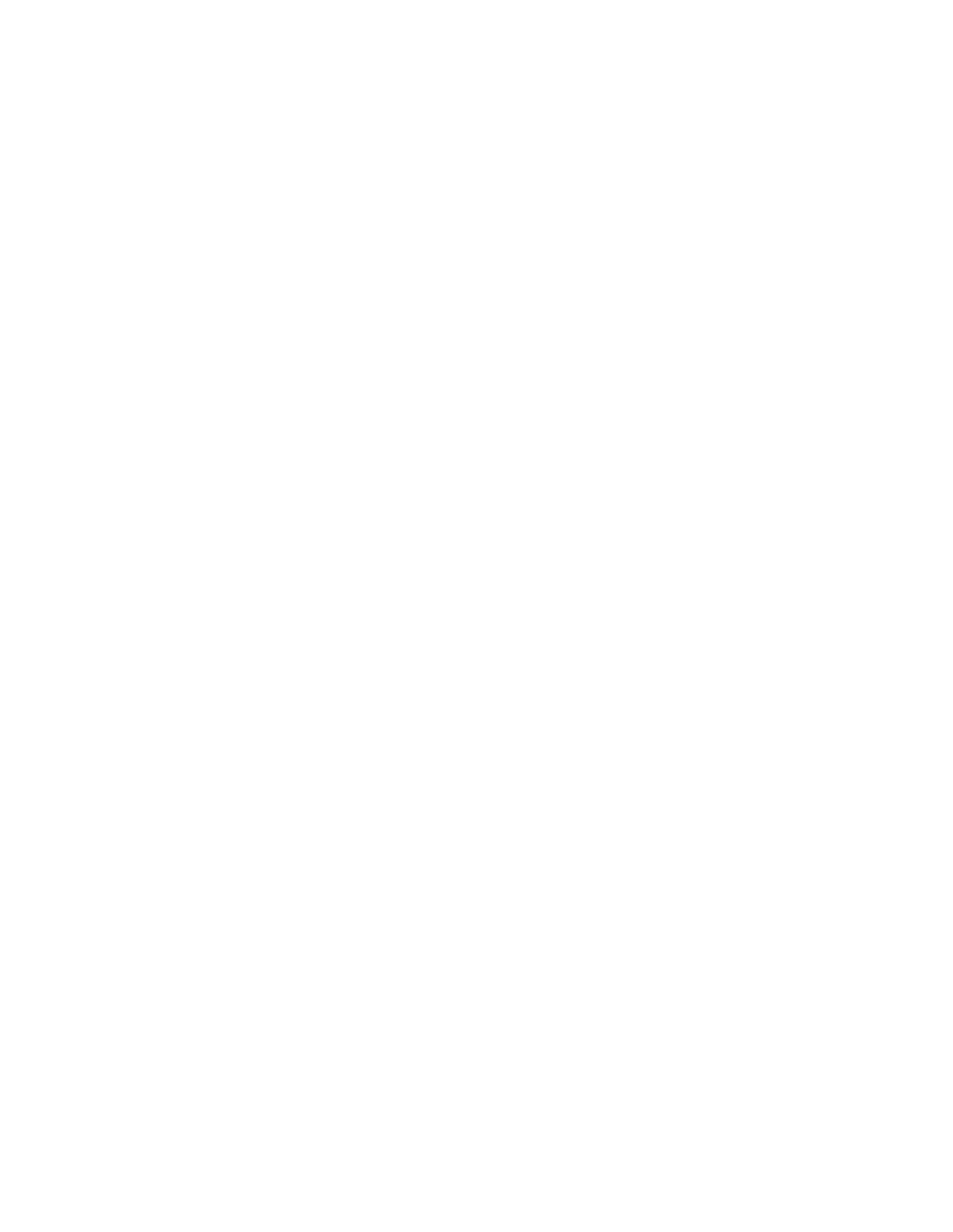# QUESTIONS TO ASK A HEALTH CARE PROVIDER

- What is the name of the medicine I have been prescribed?
- Why are you prescribing this particular medication? Are there other medications available to me to address my concern(s)?
- Are there any conditions under which I cannot take this drug (e.g., pregnancy, new medications, etc.)?
- Is there a generic form of the drug? If so, what is it called?
- Why am I/should I be taking it?
- Do I really need it?
- What are the side effects? Which should I report immediately?
- How often should I take the medication?
- How much do I take?
- What should I do if I miss a dose?
- Are there any special precautions I should be aware of (such as taking with or without food)? Specifically ask, "Can I drink alcohol with this medication?"
- When should I take the drug? What time of day? Do I have to wake up in the middle of the night to take a dose?
- When can I stop taking this drug? Do I need to wean off the drug slowly, or can I stop it immediately?
- May I drive while taking this drug?
- Will this drug interact with any other prescription or over-the-counter medications I am taking? Bring along a list of all other medications you take, including vitamins and herbal supplements.
- If you are given a sample, be sure to ask about how and when to use the sample.

# REFUSAL STRATEGIES FOR STUDENTS WITH PRESCRIBED MEDICATION(S)

If you are prescribed a medication, you may find that some people would like you to share or sell. They do not hesitate to ask, offer to buy, trade for other drugs, or even go so far as to steal your medication(s). So, what can you do?

- Medications are your own business keep your medical information and prescription medications to yourself.
- Keep drugs in a safe spot that only you can access. Some schools allow students to keep medications locked in the student health center.
- Explain that you do not want to be responsible for someone else's adverse reactions to your medication(s).
- Politely explain that you do not have enough to share.
- If you have to, lie to get out of a difficult situation. Say that you stopped taking the prescription medication or come up with another explanation that works for you.
- Ration your supply of prescription medications by keeping excess supply at home or with nearby relatives who will safeguard your supply. It is often possible to request more frequent prescriptions from campus health care providers and/or from family physicians, particularly if you have a concern about solicitation.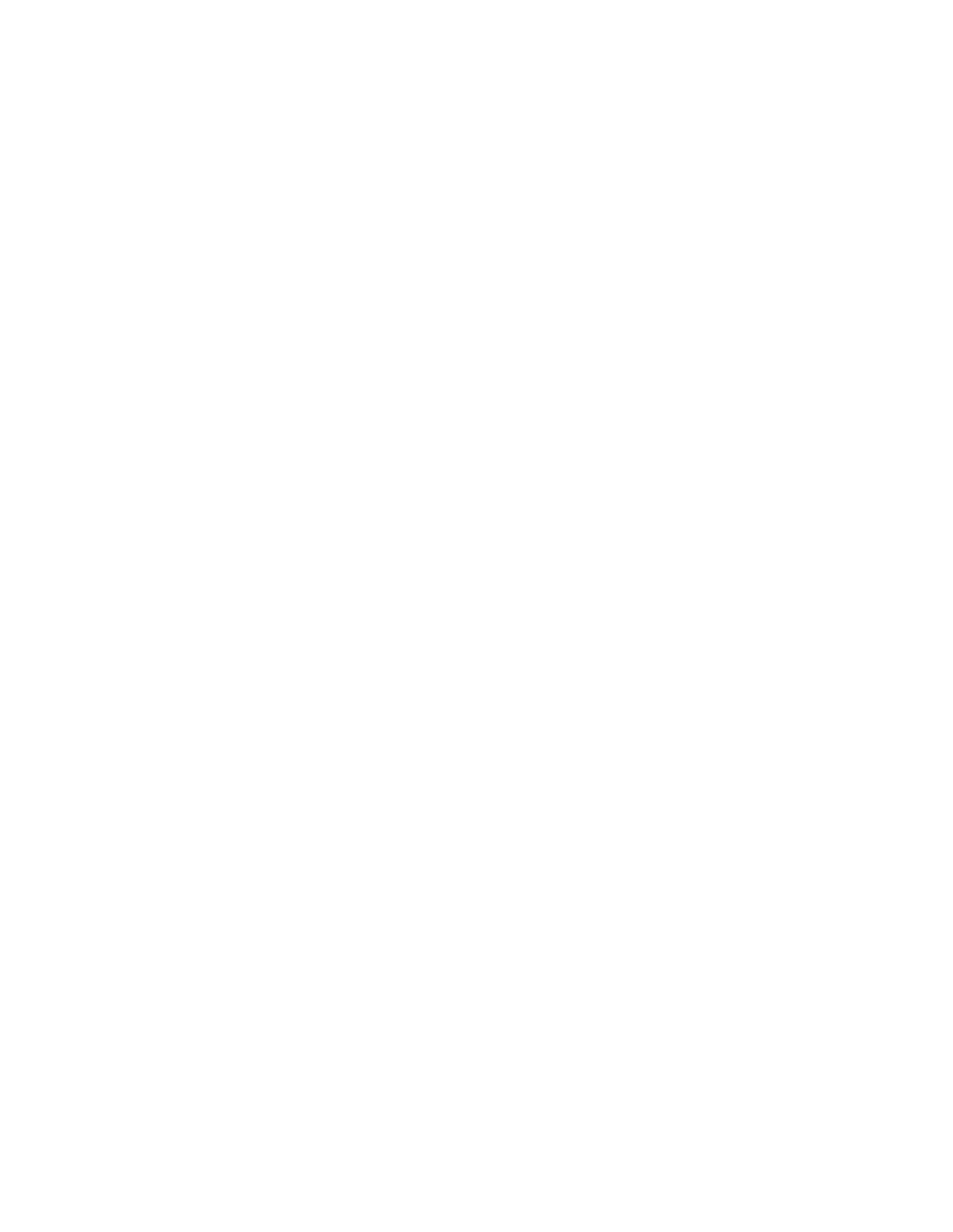# SMAR<sub>X</sub>T DISPOSAL STRATEGIES

A few small steps can make an important difference in safeguarding and properly disposing of your medications. Follow your prescribing provider's instructions and use all medications as instructed. Most medications can be disposed of using the following strategies; however, it is important to always follow the instructions provided by the prescriber, as there are medications that have specific disposal strategies due to their potency.

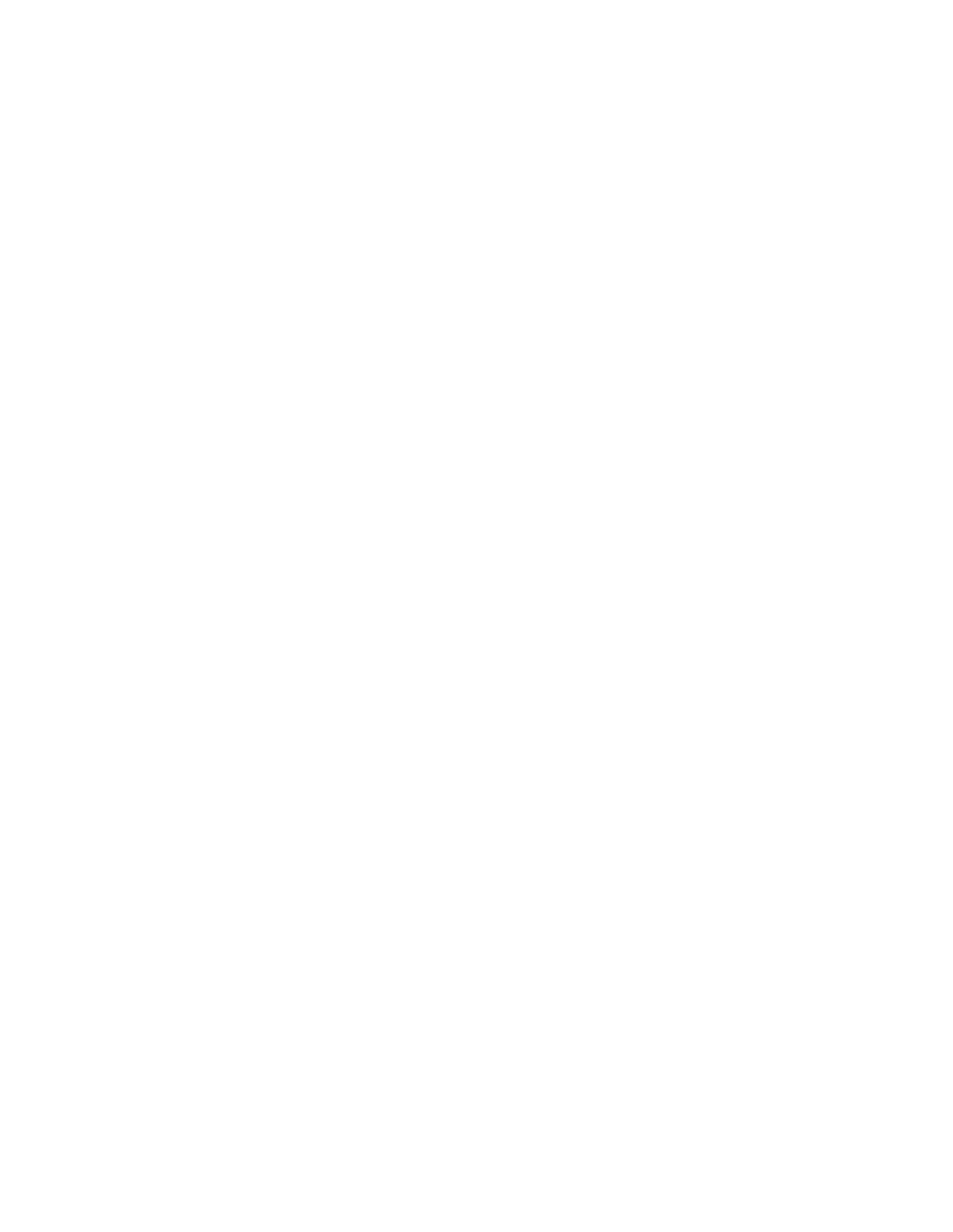## POWER POINT TEMPLATE NOTES

- SLIDE 3: The drugs of choice on college campuses are still: alcohol, nicotine and marijuana. Do not overhype the problem of NMPDU. While NMPDU comes in fourth behind this three, it is still fourth. Not to mention, research is bearing out the link between high-risk alcohol and other drug use with NMPDU, as demonstrated later in this power point template. Note: Graph and more information can be downloaded through CESAR.
- SLIDE 4: "Among young drinkers, misuse of prescription drugs…may be an important risk factor for increasing alcohol problems," according to a recent analysis of data from the National Epidemiologic Survey of Alcohol and Related Conditions. Nearly three-fourths (72.3%) of U.S. drinkers ages 18 to 34 who also misused prescription drugs reported experiencing one or more alcohol-related risk-taking behaviors in their lifetime such as driving while drinking, getting involved in a physical fight during or after drinking, and being arrested or having legal problems due to drinking—compared to 37.2% of drinkers who had never misused prescription drugs. Drinkers who misused prescription drugs were also nearly five times more likely to report having alcohol-related interpersonal troubles (28.5% vs. 5.9%), including job or school problems due to drinking. These elevated risks remained significant even after taking into account demographics, family histories of alcohol or drug problems, age of drinking onset, heavy or dependent drinking, and cannabis use.
- SLIDE 5: It is important to consult national research, but it is equally important to assess the prevalence, persistence, and trends of your own campus attitudes, perceptions, and behaviors. There is a growing body of evidence through the collection of data through national surveys of adolescents, young adults, and college students, and the reported studies of representative samples are also continuing to grow in the literature.
- SLIDE 6: For the purposes of the information provided here, non-medical prescription drug use encompasses three areas which include the prescribed user who uses it inappropriately (skipping doses, taking more or less of a medication without doctor's orders, etc.). It is critical to include the prescribed users' behaviors in the equation.
- SLIDE 7: If you have clicker technology available, consider using this question to measure your campus constituencies' perceptions of the problem. If you know how many students engage in NMPDU on your campus, consider inserting a slide here that outlines your campus data. If you do not have local data available, consider inserting clicker technology data collected from student presentations and, as a last resort, utilize the national data. Localizing the issue is critical in this discussion.
- SLIDE 8: These numbers have remained fairly steady and/or decreased in recent years.
- SLIDE 9: Some of the larger significant studies have indicated that there is a particular risk profile associated with NMPDU. Given the persistent link between high-risk drinking and other illicit drug use among those who non-medically use prescription drugs, this profile looks very much like the risk profile for high-risk students, in general.
- SLIDE 10: Approximately one-tenth of U.S. youths ages 12 to 17 reported using unprescribed pain relievers at least once in their lifetime. These youths were significantly more likely than those who did not non-medically use pain relievers to report using two or more illicit drugs at least once in their lifetime. Previous research has found a similar relationship between non-medical use of prescription stimulats and use of other illicit drugs (see CESAR FAX, Volume 17, Issue 9).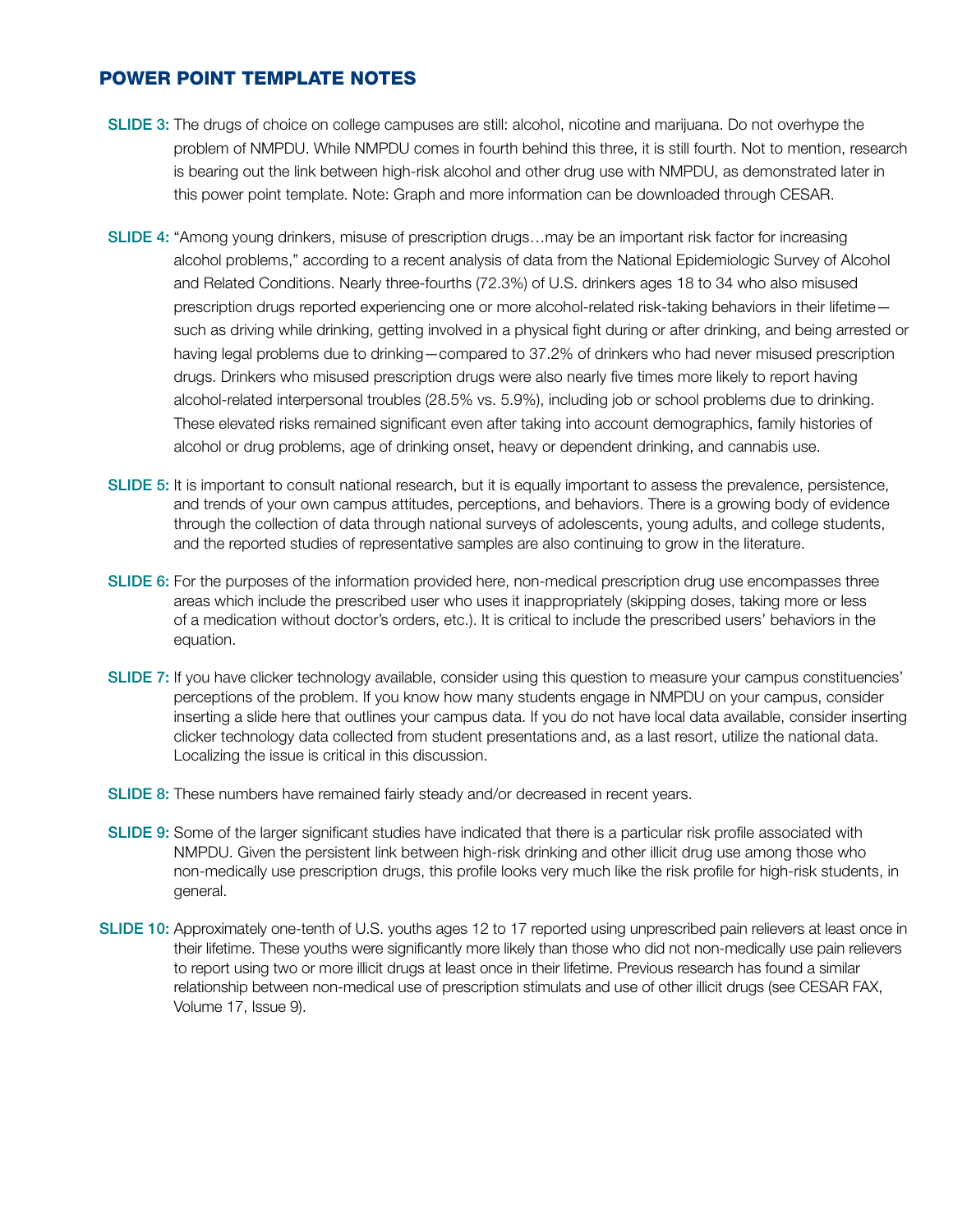- SLIDE 11: Recent research continues to indicate that there is a correlation between high-risk alcohol use, other illicit drug use, and NMPDU. There are implications here for alcohol, other drug, and NDMPU prevention (See NIAAA Update regarding effective alcohol prevention and intervention strategies – www. collegedrinkingprevention.gov). Full-time college students who used the prescription stimulant Adderall® non-medically in the past year were more likely than those who had not used Adderall® non-medically to have also used other drugs, according to an analysis of data from the National Survey on Drug Use and Health. College students who used Adderall® non-medically were nearly three times more likely to have used marijuana in the past year, five to six times more likely to have used prescription pain relievers, hallucinogens, ecstasy, and inhalants, and eight times more likely to have used cocaine or prescription tranquilizers. These findings are consistent with prior research on the non-medical use of stimulants and polydrug use among college students.
- SLIDE 13: Consider using clicker technology if it is available to you. This gets at the question about how you collect data on your campus, what you consider data (survey, focus group, student health and counseling center data, etc.), and whether or not you are currently collecting data. Also, for those "yes" responses, how do the members of your audience know?
- SLIDE 14: Why might a college student choose to non-medically use prescription drugs? What are the circumstances or context that make it appealing, effective, and/or acceptable in the collegiate climate?
- **SLIDE 15:** This continues discussion regarding data collection on campus.
- SLIDE 16: Friends and family are the most common sources of prescription drugs misused by youths in the U.S., according to an analysis of data from the National Survey on Drug Use and Health (NSDUH). Around one-half of youths who reported misusing prescription stimulants (50%), tranquilizers (47%), or sedatives (47%) in the past year said that they most recently obtained the medication for free from friends or family, as did one-third of those who reported the misuse of prescription opioids. The second most common source for obtaining stimulants, tranquilizers, and sedatives was purchasing from a friend/relative, drug dealer/stranger, or the Internet, while the second most common source for obtaining prescription opioids was acquiring it from a physician. Youths who obtained the medication by buying it were more likely to have concurrent substance use and to have ten or more misuse episodes than those who obtained the medications other ways. According to the authors, "these results may help identify subgroups of adolescent prescription misusers who are most vulnerable to consequences from misuse or other substance use" (p. 828).
- SLIDE 17: To what degree of difficulty would it take for a student on your campus to obtain a prescription drug without a prescription? What percentage of your students are coming in with medications? What percentage of students are obtaining new prescriptions once on campus? What measures are in place to assist students in effectively storing their medication? Managing their medication?
- SLIDE 18: This is a placeholder slide to encourage you to consider inserting facebook or other Internet pages that are most applicable or eye-opening for your campus constituencies. Does a search yield facebook groups that deal with NMPDU in a positive or negative light? What is being said? How many of your students are members? How might your campus use facebook and other technologies to raise awareness about and/or challenge misperceptions about NMPDU?
- SLIDE 19: Consider using clicker technology, if it is available to you. This question continues the discussion around data collection but also asks the audience to assess their belief about students' assessment of risk and harm with NMPDU.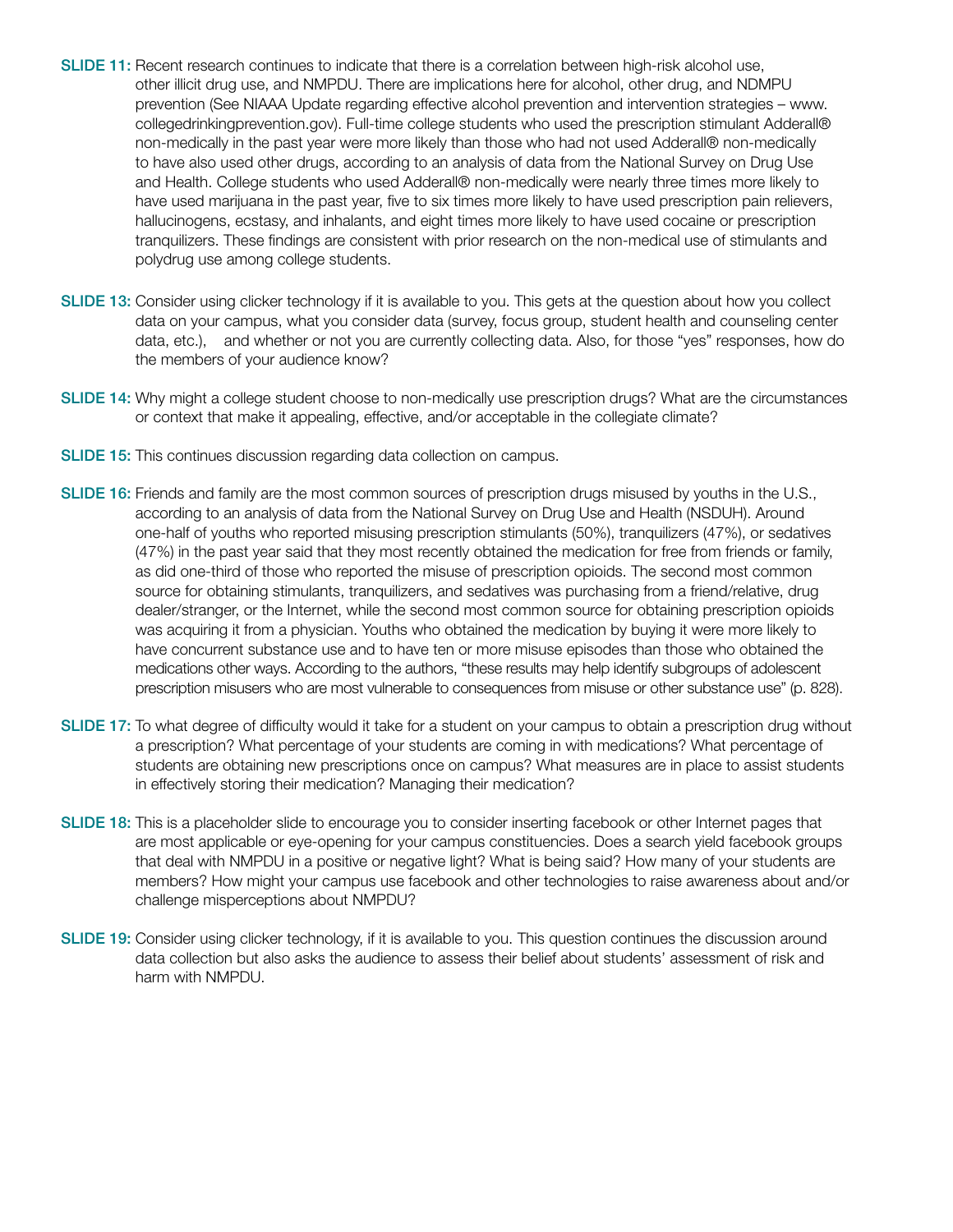- SLIDE 20: To what degree do you believe your students perceive harm in NMPDU? There is a link between degree of perceived harmfulness and likelihood for NMPDU. Prescription analgesics and stimulants have a high risk of harm, according to data from CESAR's College Life Study (CLS). The findings for prescription stimulants and analgesics were strikingly similar: 25% and 28% of college students perceived a great risk in the occasional non-medical use of prescription stimulants and analgesics, respectively, and 42% of students thought there was a moderate risk of using either substance non-medically. Furthermore, the study found that among students who had the opportunity to use these drugs non-medically, low perceived harmfulness was associated with non-medical use, even after controlling for demographics, prior non-medical use, and sensation-seeking. For both prescription stimulants and prescription analgesics, students with low perceived harmfulness were approximately 10 times more likely to engage in non-medical use than those with high perceived harmfulness. In addition, the relationship between low perceived harm and non-medical use was less pronounced among the highest sensation-seekers. The authors suggest that "increasing perceived harmfulness may be a viable prevention strategy for most students, but alternative approaches might need to be developed that are tailored to high sensation-seekers."
- SLIDE 21: The risk for illicit drug use increases with non-medical use. A student who uses a prescribed medication as prescribed does not demonstrate propensity for illicit drug use as compared with their non-prescribed peers who do not engage in NMPDU. All things equal, students who are prescribed medications are not at increased risk if they use their medication as prescribed.
- SLIDE 22: There is no link between ADHD and NMPDU, if a student uses his/her prescription properly. The improper unprescribed use of medications for ADHD (such as Ritalin® and Adderall®), along with NMPDU, is the issue at hand. Students who take prescription stimulant medications to treat attention-deficit hyperactivity disorder (ADHD) report relatively low rates of tobacco, alcohol, marijuana, and ecstasy use compared to students who illicitly use prescription stimulants, according to a recent study of Detroit middle and high school students. One in ten (9.8%) students who used stimulant medications (i.e. Ritalin®, Dexedrine®, or Adderall®) as prescribed for them also reported past year marijuana use, a rate similar to that of nonstimulant users (13.6%). In contrast, nearly one-half (47.8%) of students who reported using prescription stimulants both licitly and illicitly and nearly 70% of students who reported only illicit use of prescription stimulants also reported using marijuana in the past year. Similar patterns were found for past month cigarette use and for past year alcohol and ecstasy use. According to the authors, "our findings provide evidence that middle and high school students who properly use prescribed stimulant medication for ADHD are not at higher risk for substance misuse" (p. 1107).
- SLIDE 23: Use this as a discussion question to gauge your audience's needs in the area of NMPDU. Give a brief description of assessment, evaluation, prevention, and intervention activities associated with each area and ask each individual to identify the area of greatest need for their area/department/division regarding NMPDU.
- SLIDE 24: No matter the area each person identifies as their greatest area of need, move through these slides in order. All of these areas are critical, and I would argue that these areas are sequentially important in addressing NMPDU. If there is no localized data available, how are campuses using national data? Are there efforts being made to localize data and target campus populations? How might they go about doing that in efficient and effective ways? What constituencies need to be involved?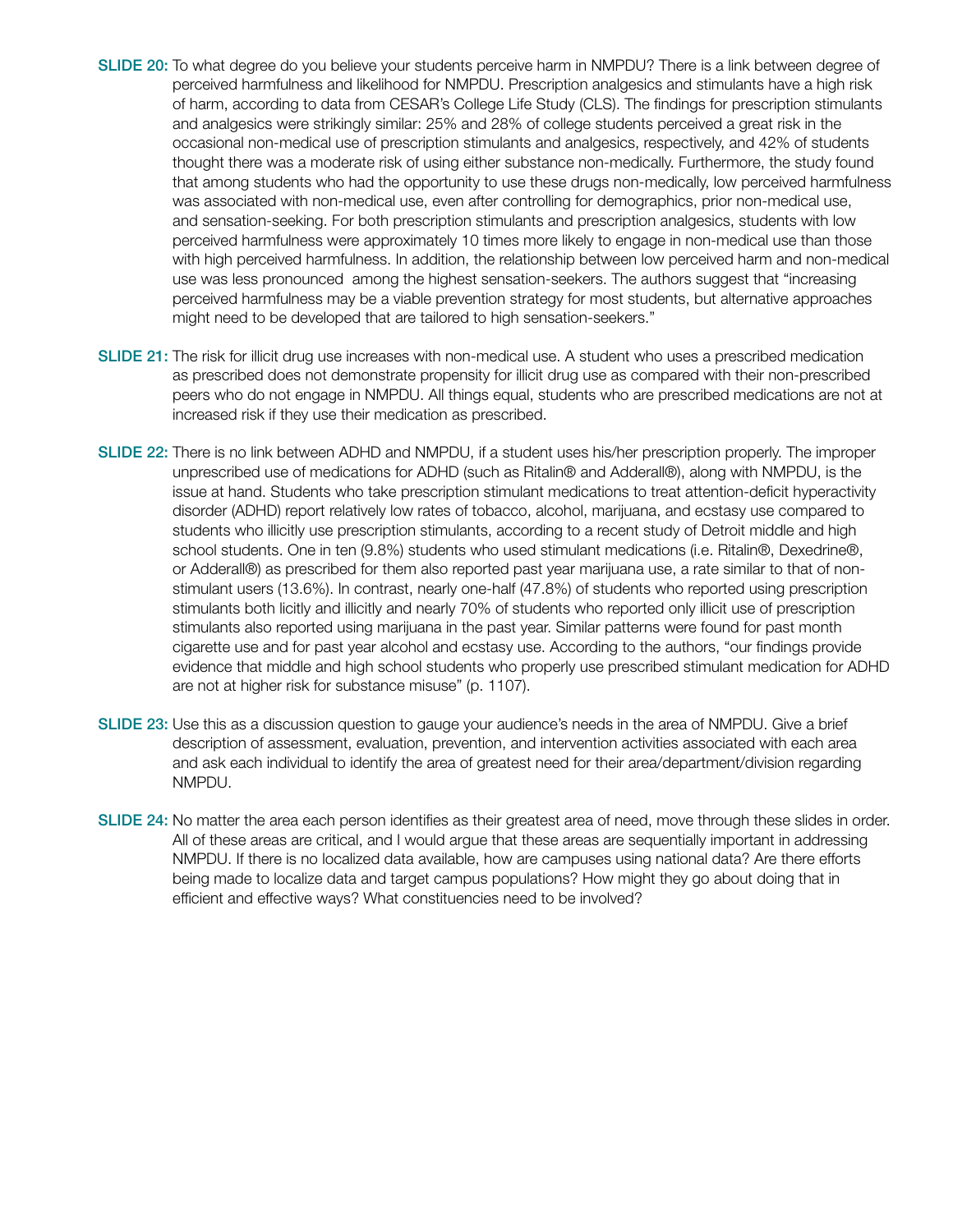- SLIDE 25: With the assumption that we have some data from which to work, where do you fall on the prevention continuum? Are there policies regarding NMPDU in place? Are there programming and awareness efforts in place to increase perceived harmfulness of NMPDU? Are there social norms efforts in place to challenge student misperceptions about NMPDU? Is there a way to identify students who are non-medically using and reducing the amount of harm occurring as a result of their NMPDU and other substance use? Is there a recovery support system in place for students struggling with NMPDU and related substance abuse? Use this slide to initiate discussion about where you, as a campus, lie on this continuum.
- SLIDE 26:The NIAAA report and updated report serve as guidelines for many campuses in addressing high-risk alcohol use, and it may have implications for NMPDU. We can certainly agree that education alone does not equate to behavior change, and efforts must employ an ecological approach that scans the campus environment and challenges the campus culture. Are your current alcohol prevention initiatives relegated to one area or office, at present? If so, what implications does this have for your NMPDU efforts?
- SLIDE 27: Power Point author contact information, for your reference. Please feel free to reach out to me with questions about the toolkit and/or this power point template. Please insert your own contact information here as you adapt this for your campus.